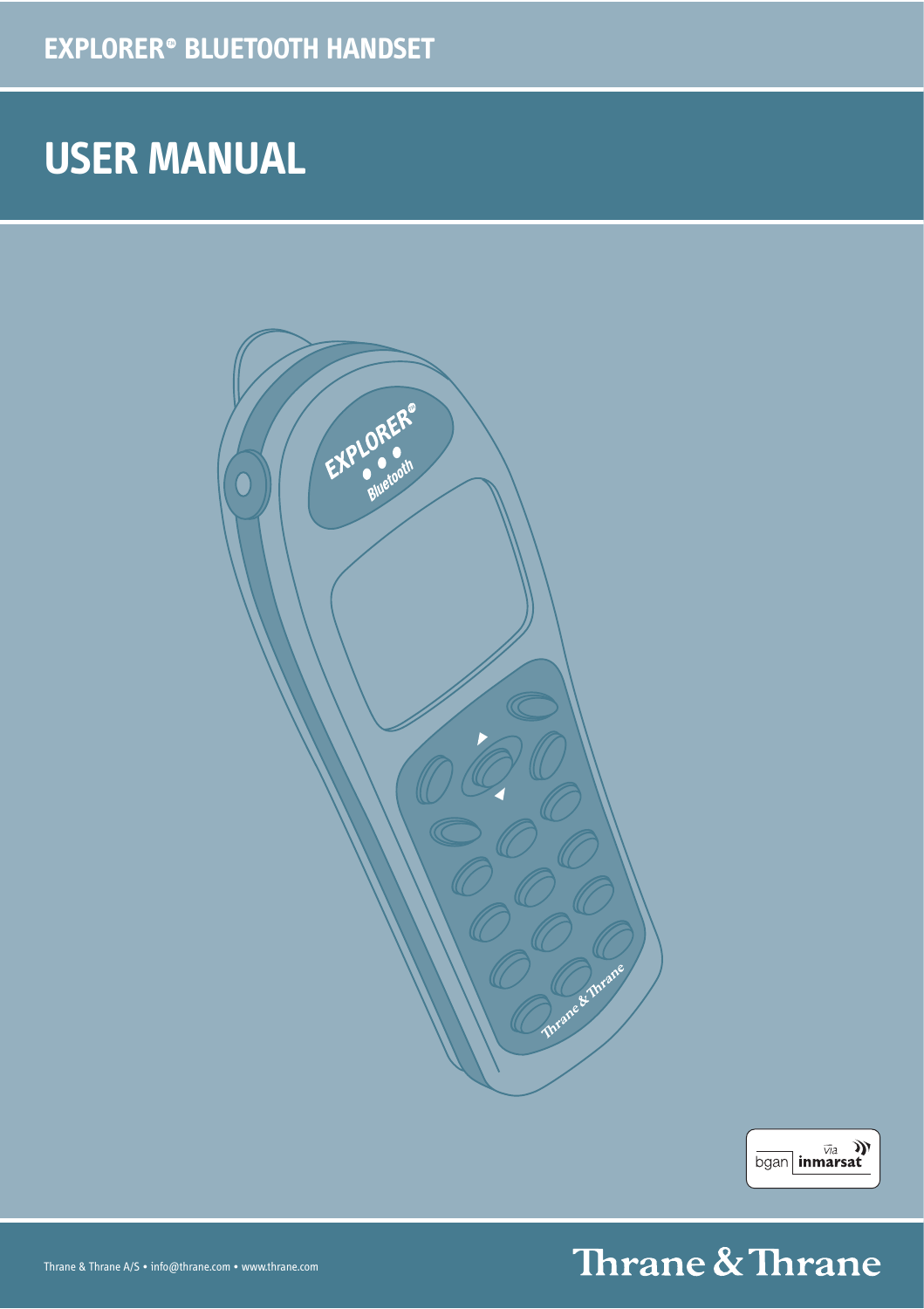# **Contents**

<span id="page-1-0"></span>

| Familiarize yourself with the EXPLORER™ Bluetooth Handset |  |
|-----------------------------------------------------------|--|
|                                                           |  |
|                                                           |  |
|                                                           |  |
| Commissioning                                             |  |
|                                                           |  |
|                                                           |  |
|                                                           |  |
|                                                           |  |
| <b>Basic rules of operation</b>                           |  |
|                                                           |  |
|                                                           |  |
|                                                           |  |
|                                                           |  |
|                                                           |  |
| <b>Telephoning</b>                                        |  |
|                                                           |  |
|                                                           |  |
|                                                           |  |
|                                                           |  |
| <b>Making calls with ease</b>                             |  |
|                                                           |  |
|                                                           |  |
|                                                           |  |
| <b>Settings</b>                                           |  |
|                                                           |  |
|                                                           |  |
|                                                           |  |
|                                                           |  |
|                                                           |  |
| <b>Consult the manual as required</b>                     |  |
|                                                           |  |
|                                                           |  |
|                                                           |  |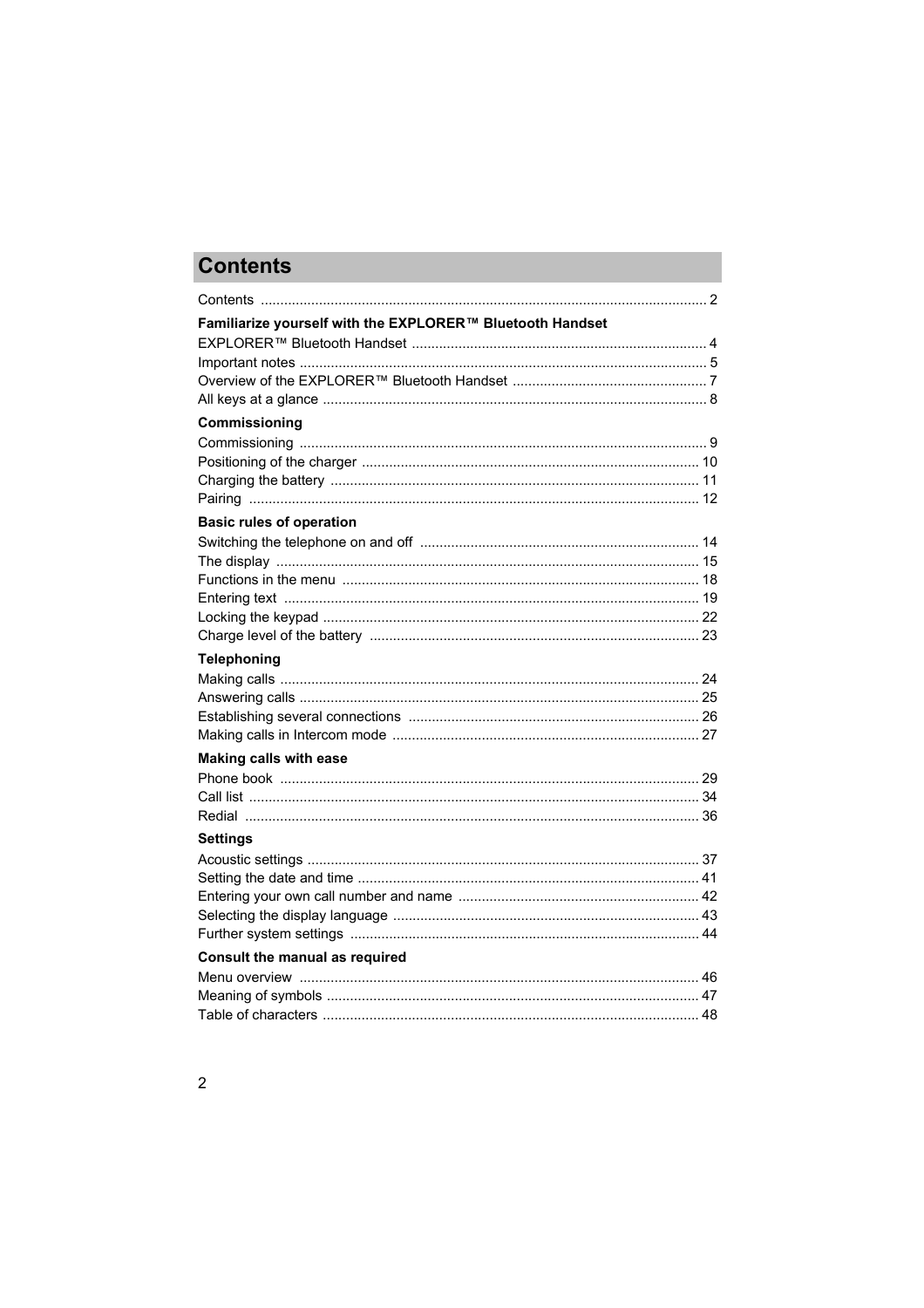# **Contents**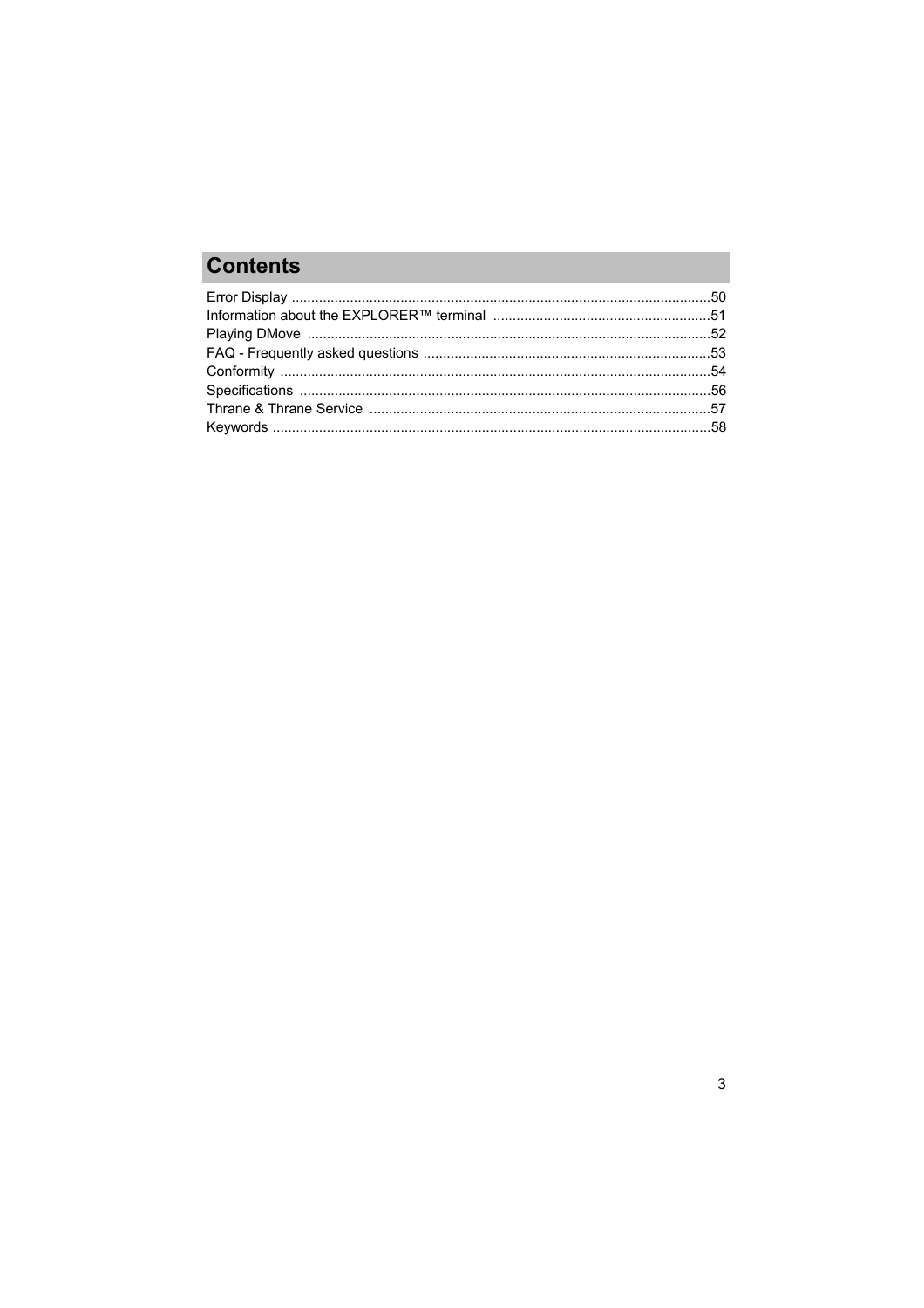## **EXPLORER™ Bluetooth Handset**

<span id="page-3-2"></span><span id="page-3-0"></span>

EXPLORER™ Bluetooth Handset is a cordless handset. It can communicate with any Bluetooth EXPLO-RER™ terminal by using the Bluetooth interface and the Bluetooth Cordless Telephony Profile.

- EXPLORER™ Bluetooth Handset is an independent second device attached to your EXPLORER™ terminal. It rings together with all other phones connected to the EXPLORER™ terminal, if the Bluetooth interface and the Phone/Fax interface on the EXPLO-RER™ terminal are using the same voice quality. For further information, refer to the user manual for your EXPLORER™ terminal.
- All basic telephone features can be used with EXPLORER™ Bluetooth Handset.
- It is possible to make a telephone call outdoors at a remove of up to 100 metres from the EXPLORER™ terminal. Inside a building, it is possible to make a telephone call from the adjoining two or three rooms, depending on the layout of the building.

Familiarize yourself with the EXPLORER™ Bluetooth Handset *(*→ *[S. 5\)](#page-4-0)*

<span id="page-3-1"></span>Commissioning *(*→ *[S. 9\)](#page-8-0)* Basic rules of operation *(*→ *[S. 14\)](#page-13-0)* Telephoning *(*→ *[S. 24\)](#page-23-0)* Making calls with ease *(*→ *[S. 29\)](#page-28-0)* Settings *(*→ *[S. 37\)](#page-36-0)* Consult the manual as required  $(\rightarrow S. 46)$  $(\rightarrow S. 46)$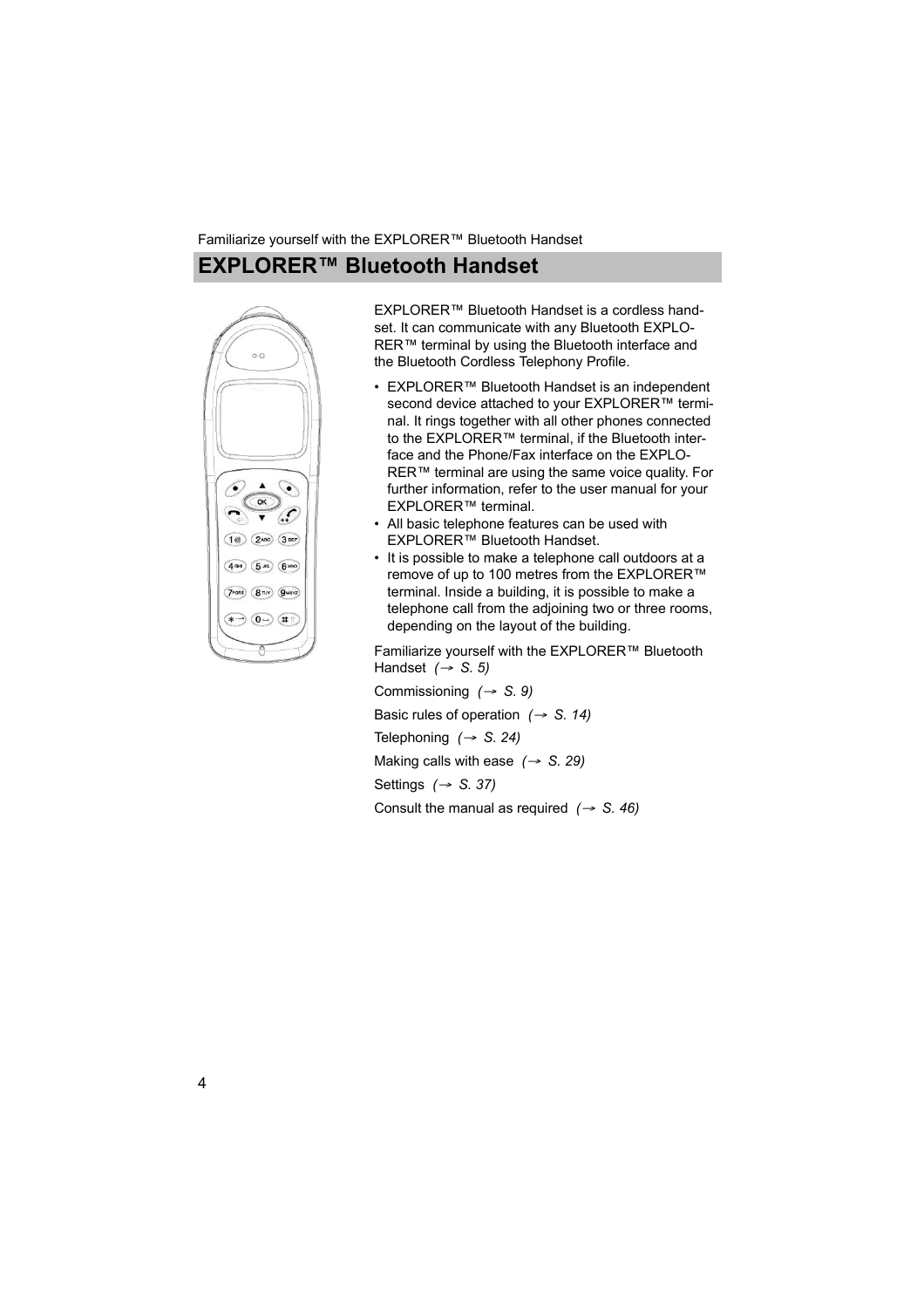## **Important notes**

#### <span id="page-4-4"></span><span id="page-4-2"></span><span id="page-4-0"></span>**Where you may use EXPLORER™ Bluetooth Handset**

The EXPLORER™ Bluetooth Handset is suitable for use in the office, outdoors or in a dusty environment. It complies with the IP 54 protection class and is splashproof and dustproof.

Do not leave the telephone in direct sunlight. Doing so could cause damage to the telephone, thus making it inoperable.

#### <span id="page-4-5"></span>**Operating the battery**

Your EXPLORER™ Bluetooth Handset comes fitted with a Li-ion battery.

- Charge the battery completely the first time you use it.
- Insert the EXPLORER™ Bluetooth Handset into the charger repeatedly during the first week of use.

The new battery attains its full capacity after it has been charged, used and charged again a few times.

Thrane & Thrane is not liable for damage which occurs due to inappropriate handling of the battery.

#### <span id="page-4-6"></span>**Repairs**

The device may only be opened or repaired by qualified technicians. Do not open the telephone yourself. Doing so could cause damage to the telephone, thus making it inoperable.

### <span id="page-4-1"></span>**Efficient use of the handset**

Your EXPLORER™ Bluetooth Handset comes fitted with an antenna. The antenna projects into the casing projection on the upper rear side of the device. **Do not cover up the antenna unnecessarily. Particularly when making a call.**

This reduces the signal range, the connection quality and the talk time, as your device must then operate at a higher transmission power.

It is recommended to switch your EXPLORER™ Bluetooth Handset off if you intend to have it away from the charger for a long period of time. When switched off, EXPLORER™ Bluetooth Handset remains on standby for up to 10 days before the battery is finally flat.

### <span id="page-4-3"></span>**Maintenance**

Please clean your telephone with a soft, lint-free cloth. If required the cloth can be moistened with a mild household or plastic cleanser or disinfectant. Do not clean with scrubbing cleansers or solvents.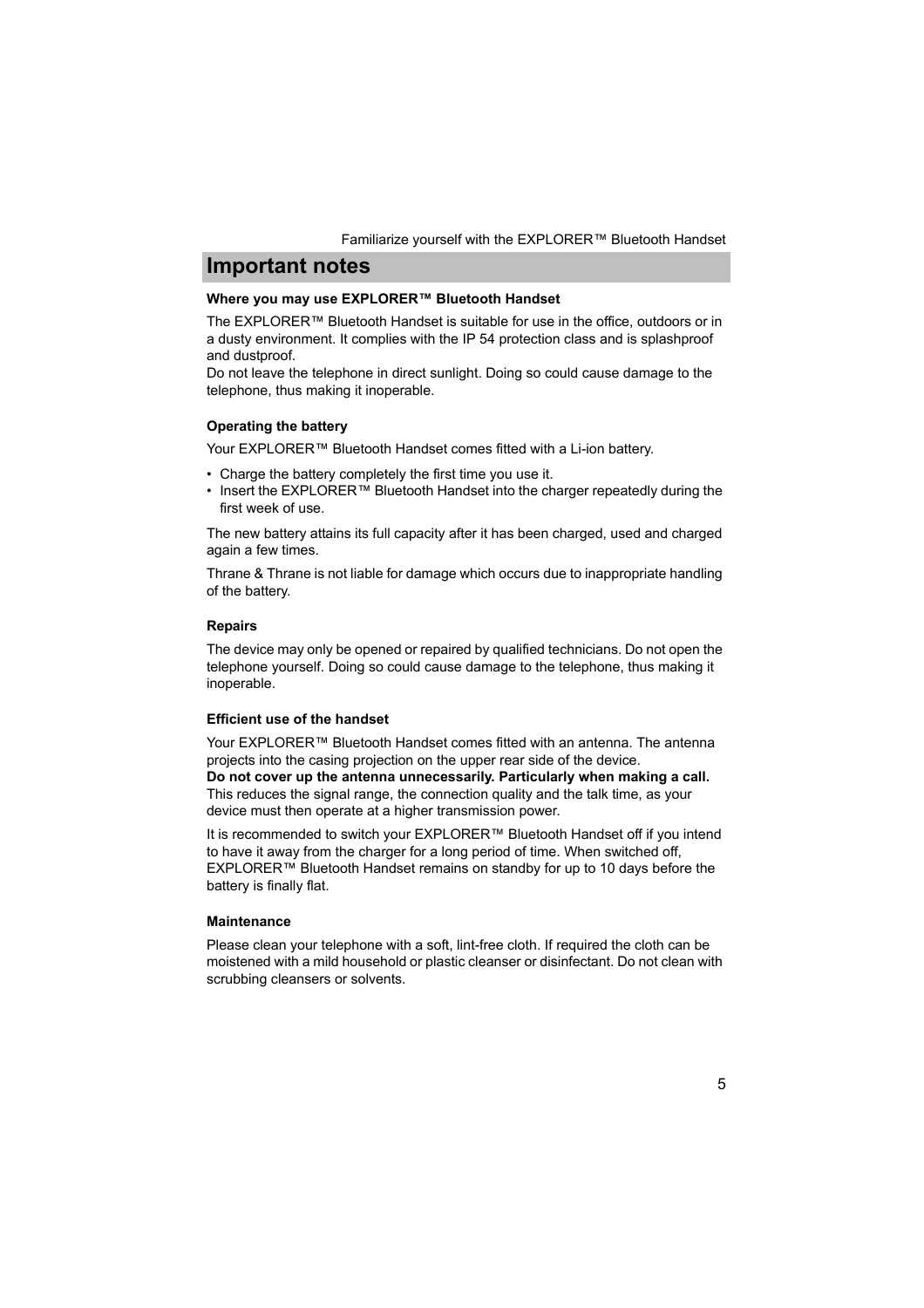## **Important notes**

#### <span id="page-5-0"></span>**Always dispose of old equipment correctly - keep our environment tidy**



Old electrical and electronic equipment marked with this symbol can contain substances hazardous to human beings and the environment. Never dispose these items together with unsorted municipal waste (household waste).

In order to protect the environment and ensure the correct recycling of old equipment as well as the re-utilization of individual components, use either public collection or private collection by the local distributor of old electrical and electronic equipment marked with this symbol. Contact the local distributor for information about what type of return system to use.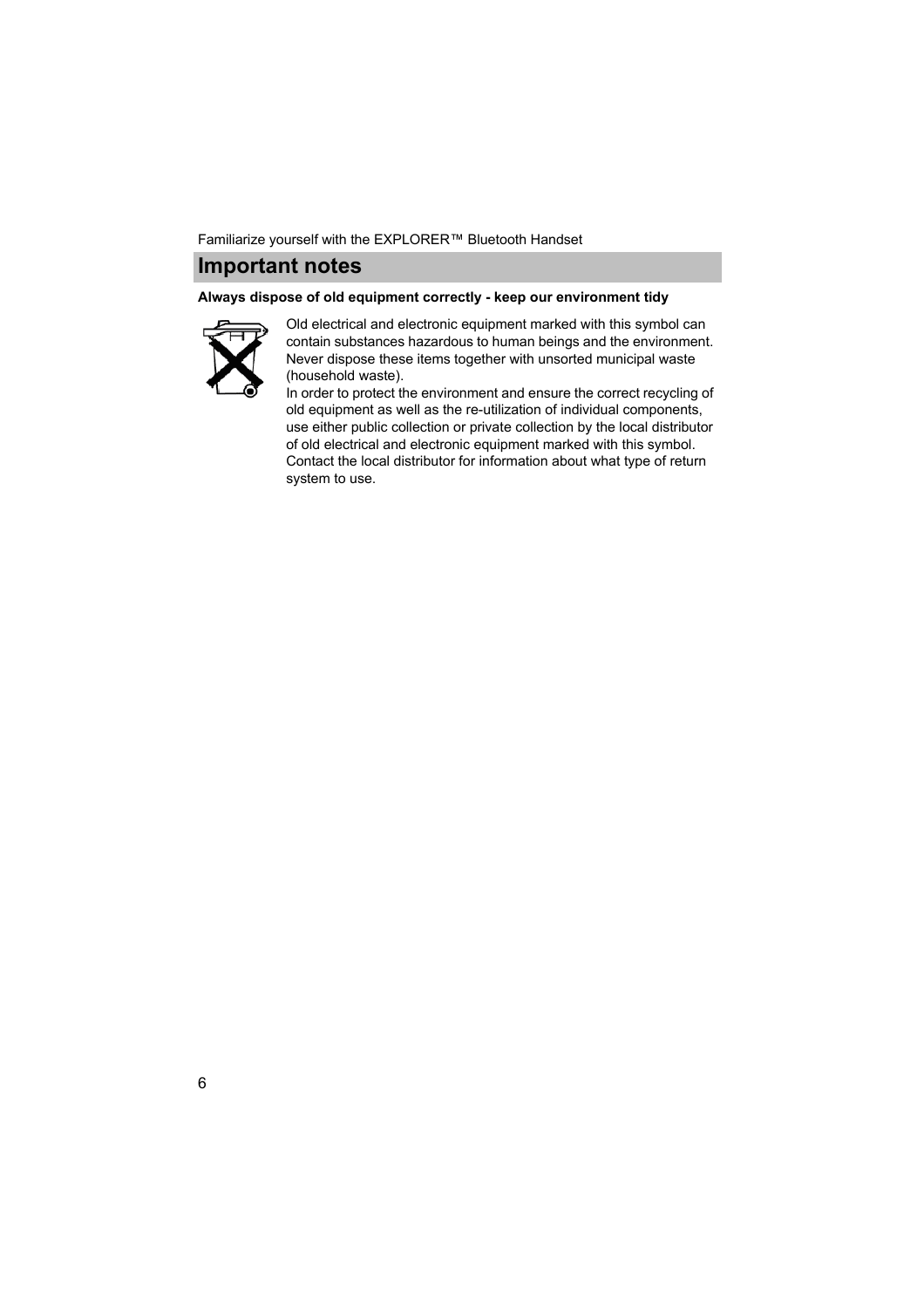# **Overview of the EXPLORER™ Bluetooth Handset**

<span id="page-6-1"></span><span id="page-6-0"></span>

| Charger socket for charging the handset from an EXPLORER™ terminal  |
|---------------------------------------------------------------------|
| Display                                                             |
| Right softkey                                                       |
| Selector                                                            |
| Lift the receiver / redial key                                      |
| Digit keys                                                          |
| Hash key / switchover between lower case and upper case letters key |
| Microphone                                                          |
| 0 / empty space key                                                 |
| Star / special character mode key                                   |
| Button 1                                                            |
| Hang up receiver / back key                                         |
| Left softkey                                                        |
| Speaker loudspeaker                                                 |
| Antenna                                                             |
|                                                                     |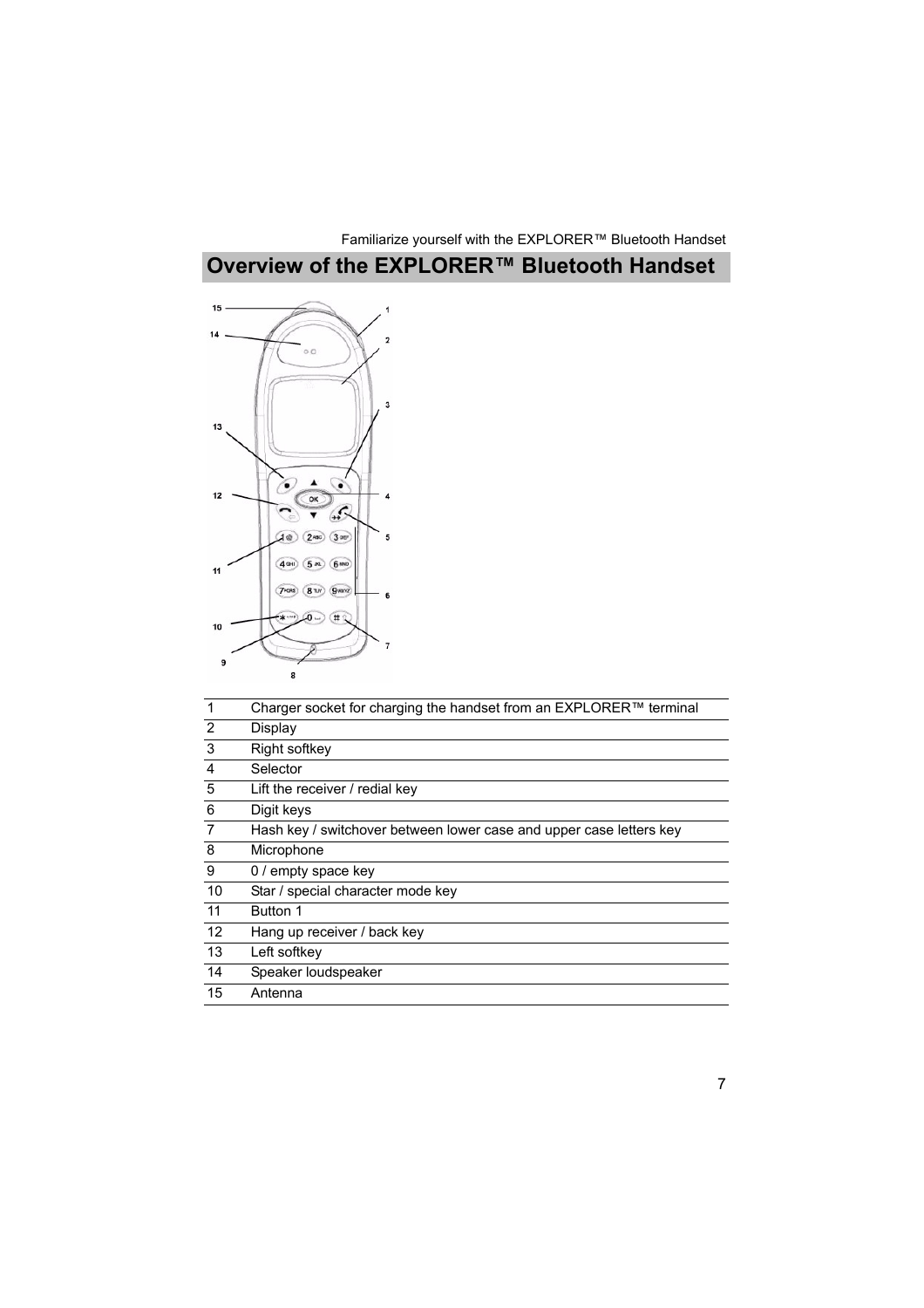## **All keys at a glance**

<span id="page-7-2"></span><span id="page-7-1"></span><span id="page-7-0"></span>Many keys have two functions. According to the status of EXPLORER<sup>™</sup> Bluetooth Handset, the appropriate function is active.

|    | Left softkey            | Function depends on status<br>Second function (press and hold down<br>key): Switch off                                                                                                                                                       |
|----|-------------------------|----------------------------------------------------------------------------------------------------------------------------------------------------------------------------------------------------------------------------------------------|
|    | Right softkey           | Function depends on status<br>Second function (press and hold down<br>key): Switch on                                                                                                                                                        |
|    | Lift the receiver       | Dials the call number entered<br>Second function: Redial                                                                                                                                                                                     |
|    | Hang up                 | Ends call<br>Second function: Cancel / back to last<br>menu displayed                                                                                                                                                                        |
| œ  | Digit keys with letters | For dialling call numbers and entering<br>text<br>Second function (press and hold down<br>key): Direct entry into phone book                                                                                                                 |
| 1@ | Button 1                | Digit / special characters<br>Second function (press and hold down<br>key): Direct entry into phone book                                                                                                                                     |
|    | Star button             | For special function<br>Second function: Calls up the menu for<br>the entry of special characters                                                                                                                                            |
|    | Hash key                | For special function<br>Second function: Switching between<br>upper case and lower case letters                                                                                                                                              |
| OK | Selector                | Pressing the key strongly: Opens a sel-<br>ected menu item or confirms an input.<br>Press the rocker switch up or down:<br>Moves the highlight in the display accor-<br>dingly. If a scroll bar is shown, the display<br>scrolls up or down. |

It normally does not matter if a key is pressed quickly or held down for a longer **i** period. Longer pressing is only necessary for the use of some special functions.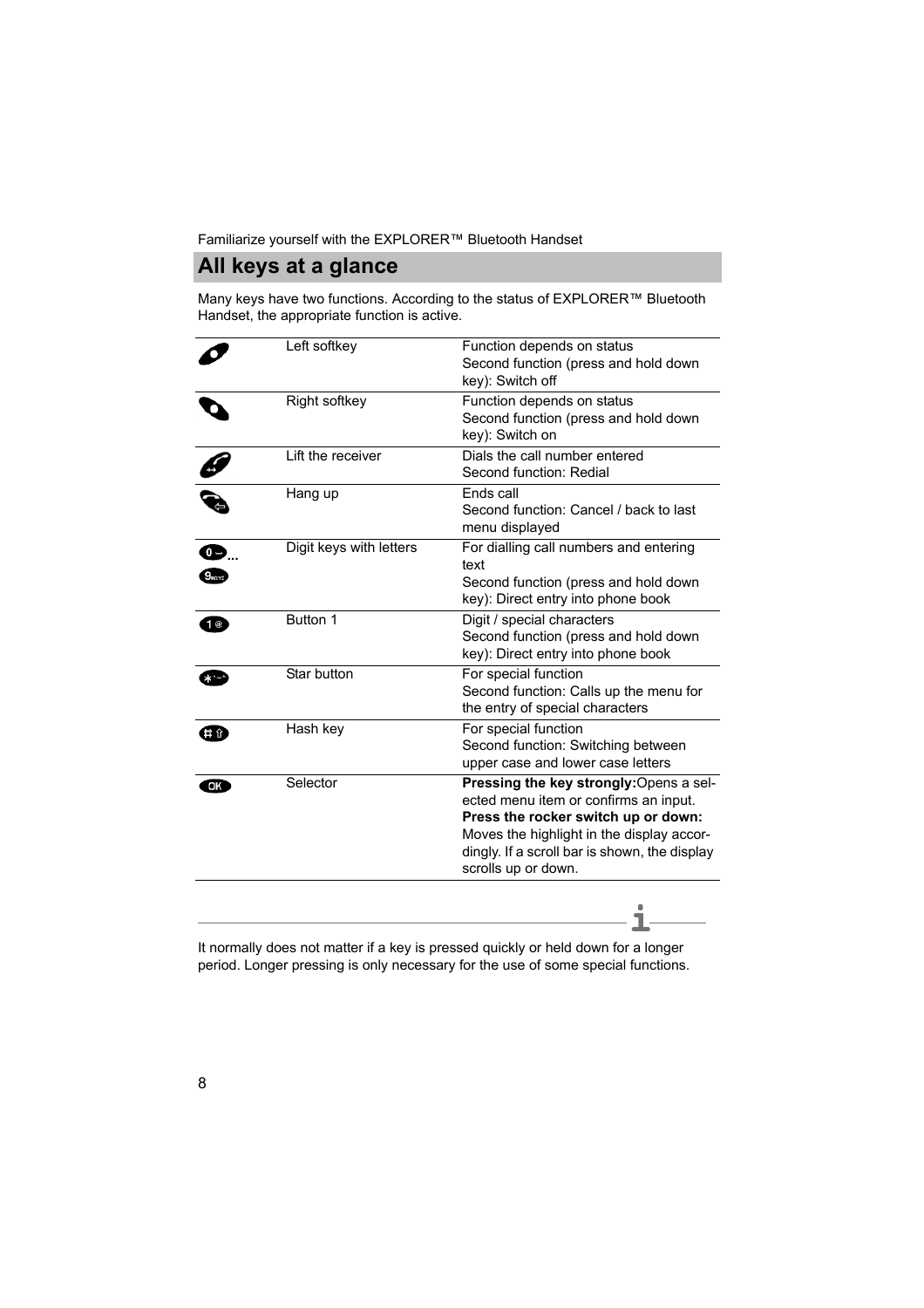## **Commissioning**

<span id="page-8-2"></span><span id="page-8-1"></span><span id="page-8-0"></span>Only a few more steps are necessary before you can make calls with your EXPLO-RER™ Bluetooth Handset:

- 1. Connect the charger.  $(\rightarrow S. 10)$  $(\rightarrow S. 10)$
- 2. Charge the battery.  $(\rightarrow S. 11)$  $(\rightarrow S. 11)$
- 3. Connect the EXPLORER™ Bluetooth Handset to your EXPLORER™ terminal (pairing). *(*→ *[S. 13\)](#page-12-0)* **i**

The following settings must be correct in the EXPLORER<sup>™</sup> terminal:

The Bluetooth interface must be enabled in your EXPLORER™ terminal. The show/ hide setting must be set to "Show" in your EXPLORER™ terminal.

For information on how to check these settings, refer to the user manual for the **EXPLORER™ terminal.**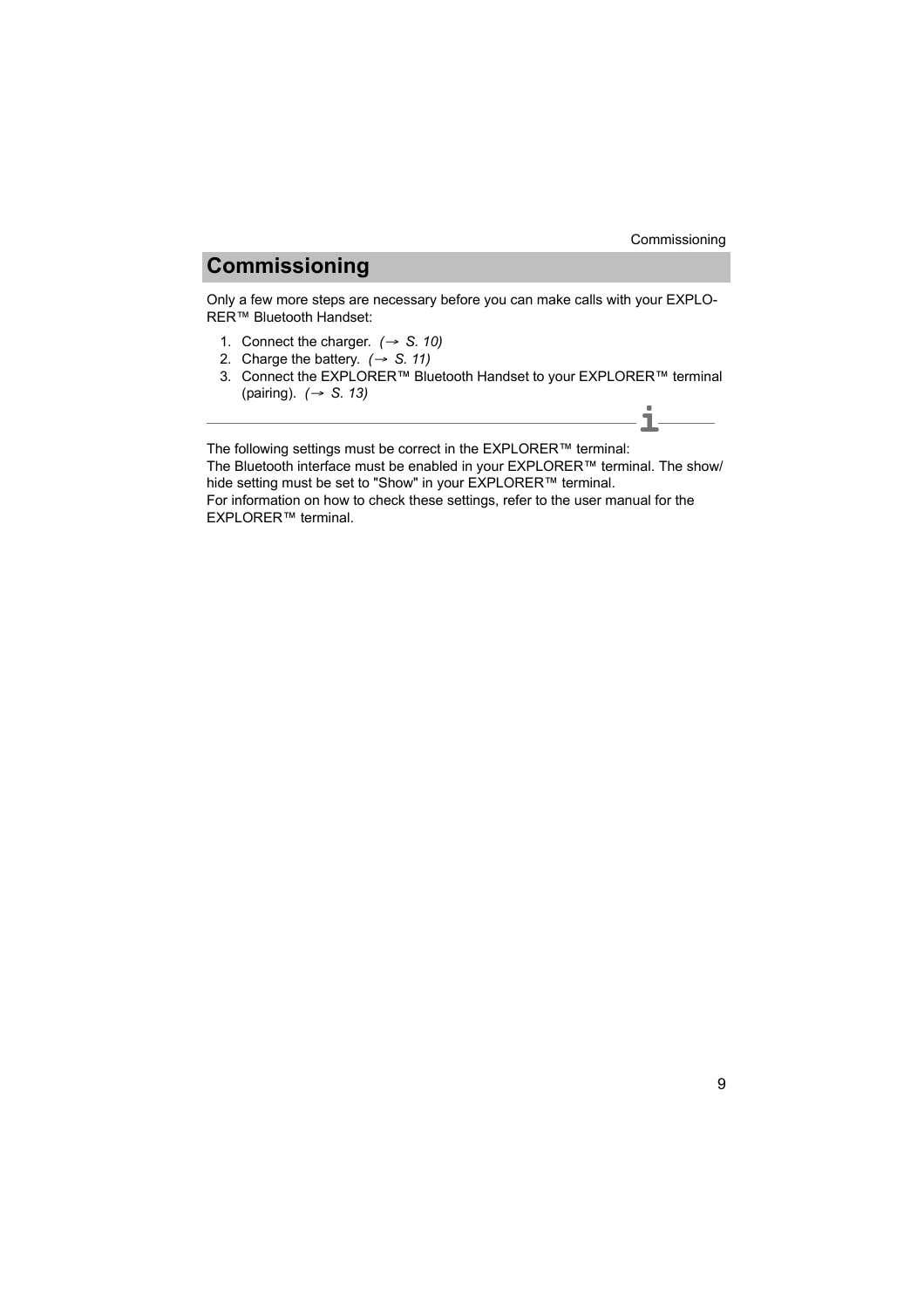## **Positioning of the charger** Commissioning

<span id="page-9-1"></span><span id="page-9-0"></span>You have two options for charging your EXPLORER™ Bluetooth Handset. You can use the charger cradle or you can connect the handset to your EXPLORER™ terminal. If you are using the charger cradle, do as follows to prepare the charger:

- Place the charger on a solid, even surface, for example, on a table. Choose a location that is protected from direct sunlight and dampness.
- Plug the small plug of the connecting cord into the back of the charger.
- Plug the plug-in power supply into a socket.

<span id="page-9-2"></span>The charger is ready for operation.

- When you are using the charger cradle, you may only use the charger with the standard 6.2 V 620 mA plug-in power supply, reference number 4.999.109.002.
- The plug-in power supply must be accessible and close to the charger. In case of danger it has to be unplugged from the socket.

**i**

• You are therefore advised to use an antiskid surface for your charger, in particular with new furniture or furniture that has been refreshed using varnish preservation agents. Varnishes or varnish preservation agents may contain substances that soften the feet of the device, thus leaving unsightly stains on the surface of your furniture. Thrane & Thrane cannot assume liability for damage of this kind.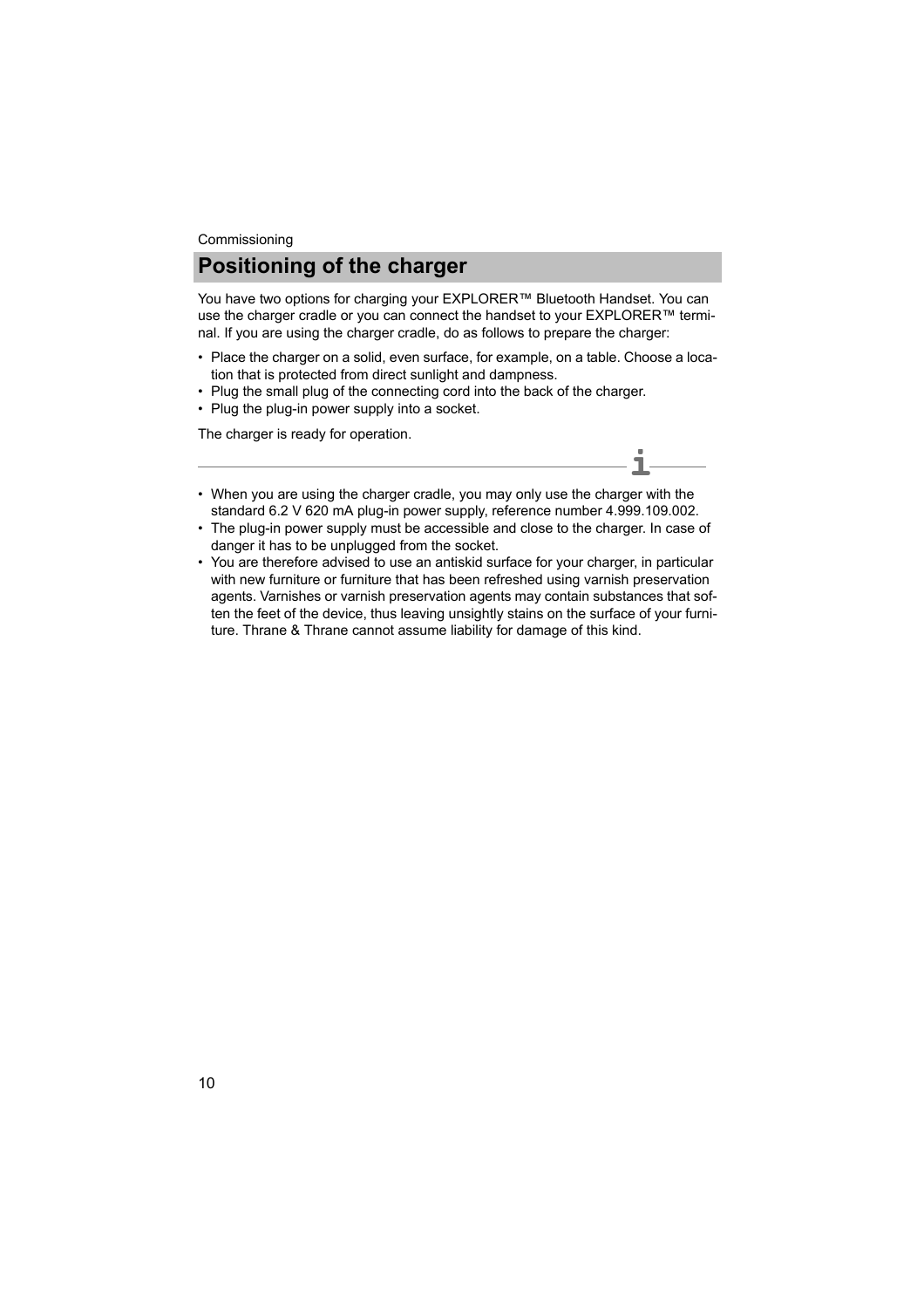**i**

# **Charging the battery**

<span id="page-10-1"></span><span id="page-10-0"></span>To charge the battery from your EXPLORER<sup>™</sup> terminal, do as follows: Connect the charger cable, delivered with your EXPLORER™ Bluetooth Handset, to the connector marked DC OUT on your EXPLORER™ terminal. Connect the other end of the charger cable to the charger socket at the top of your handset. Make sure the EXPLORER™ terminal is connected to Mains.

To charge the battery from the charger cradle, do as follows:

Simply place the EXPLORER™ Bluetooth Handset into the charger. It may be switched on or off. It will remain in the same condition during charging. You will hear a confirmation tone if EXPLORER™ Bluetooth Handset is switched on.

 The battery symbol with three arrows shown here is displayed until the battery is completely charged.

- When you are charging the EXPLORER™ Bluetooth Handset by the charger socket at the top, you may only use the standard charger cable, reference number 4.999.106.502, which may only be connected to DC OUT on your EXPLORER™ terminal.
- You can leave the handset in the charger permanently, if you wish. The battery will be loaded until it is full and then loaded no more - it cannot be 'overloaded'.
- When the battery is being charged, it will become slightly warm. This is perfectly normal.
- If the battery is completely flat (for example, if the EXPLORER™ Bluetooth Handset has not been charged for many weeks), you should leave the battery in the charger for at least 30 minutes before switching on and using EXPLORER™ Bluetooth Handset.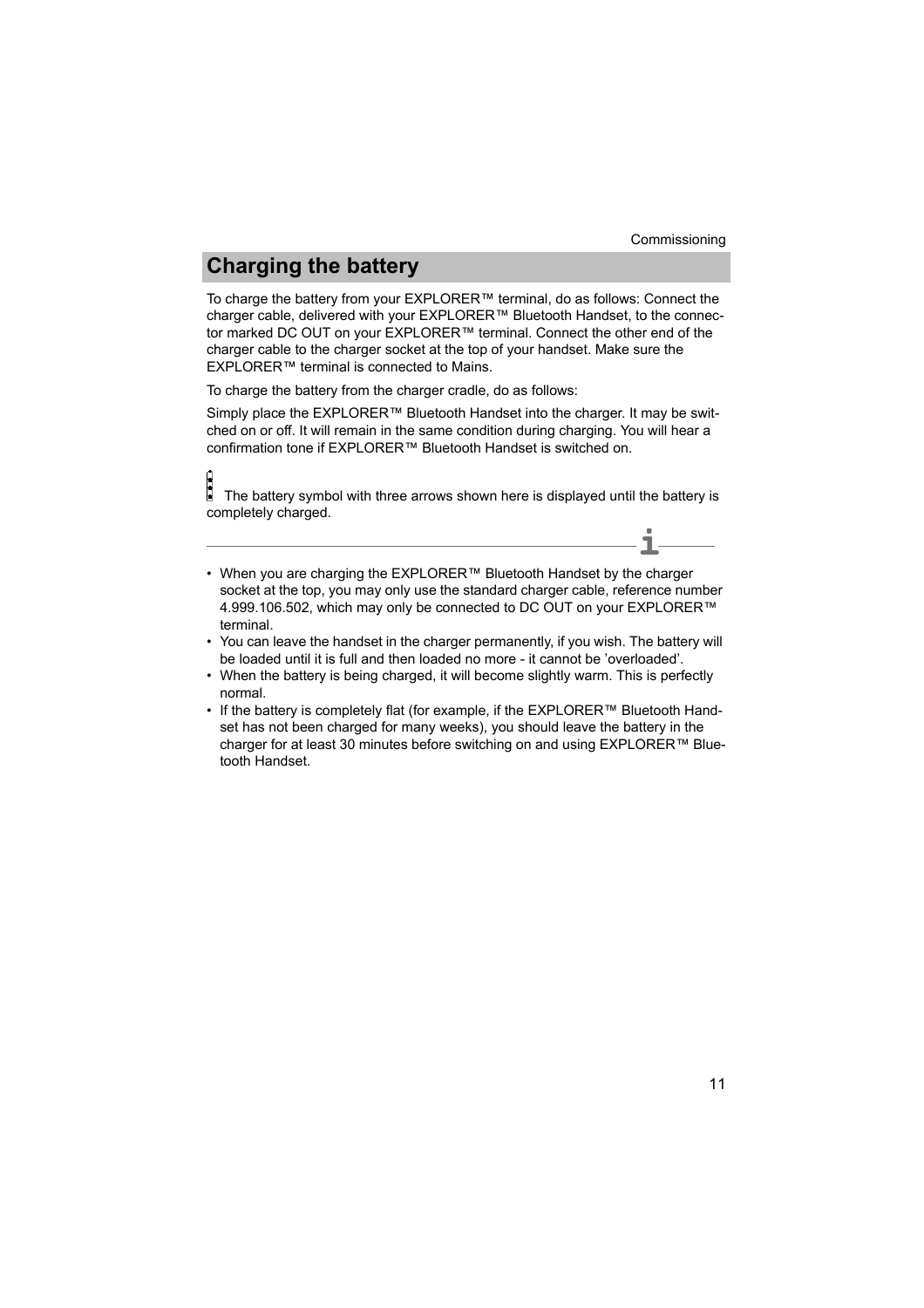# **Pairing**

<span id="page-11-0"></span>Before you can make calls with your EXPLORER™ Bluetooth Handset, a communication connection (pairing) between the EXPLORER™ Bluetooth Handset and the EXPLORER™ terminal must be set up.

This procedure only needs to be carried out once. After ending a connection, the Bluetooth connection will be automatically re-established.

First you should prepare your EXPLORER™ terminal for connection (pairing) *(*→ *[S. 13\)](#page-12-0)*,

then you should connect (pair) your EXPLORER™ Bluetooth Handset. *(*→ *[S. 13\)](#page-12-1)*

**i** • For further information, refer to the user manual for your EXPLORER™ terminal.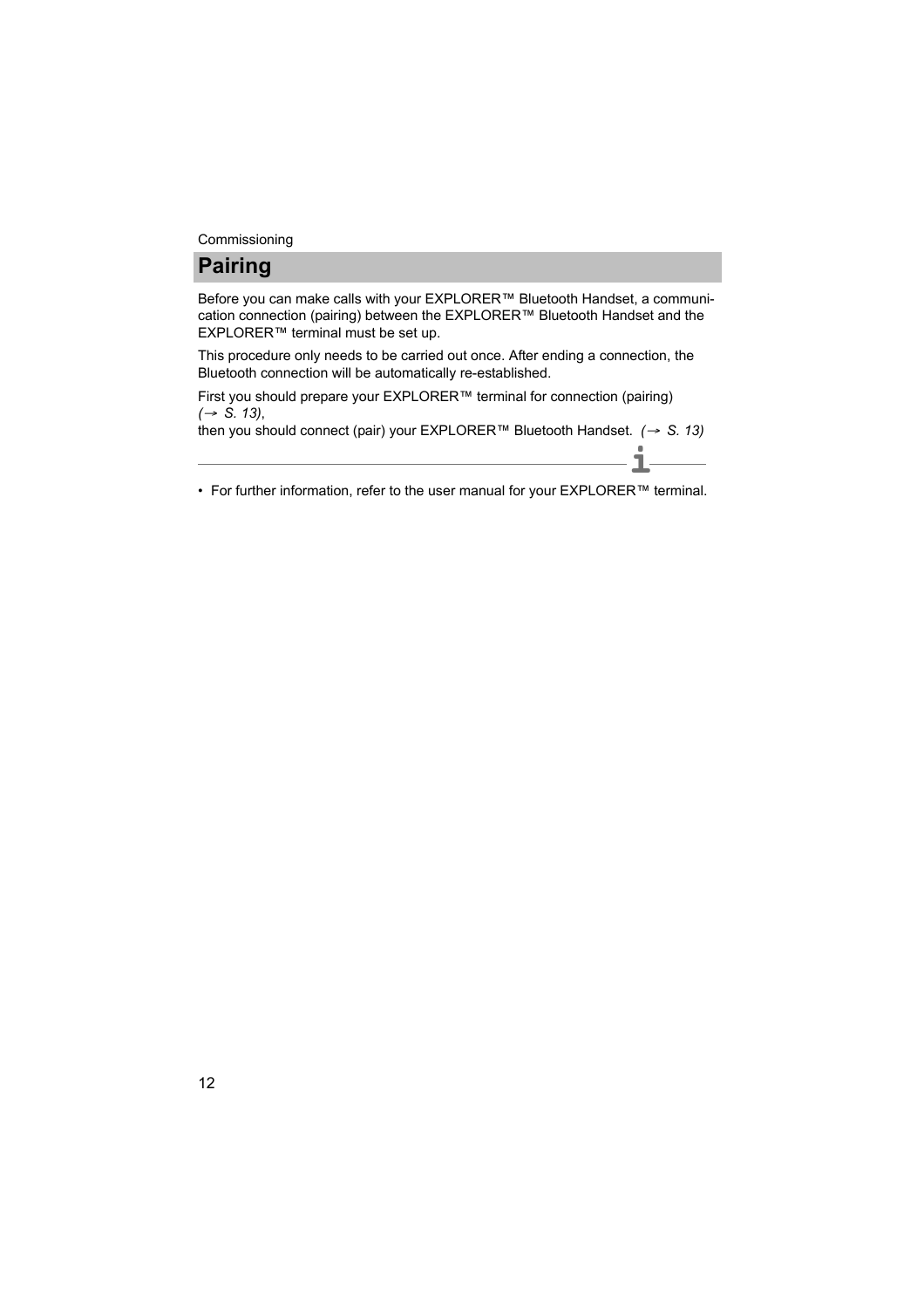# **Pairing**

### <span id="page-12-3"></span><span id="page-12-0"></span>**Making the EXPLORER™ terminal recognisable for other Bluetooth devices**

For information on how to set up the EXPLORER™ terminal for Bluetooth, refer to the user manual for your EXPLORER™ terminal.

## <span id="page-12-2"></span><span id="page-12-1"></span>**Connecting (pairing)**

Your EXPLORER™ terminal must already be in "Discovery mode".

EXPLORER™ Bluetooth Handset is switched off.

Press the right softkey for a long period.

*EXPLORER™ Bluetooth Handset starts up. The display shows No device or changes between Search devices and No device.*



Press the "Search all" left softkey.

*The display first shows Search available devices. The search can last approximately one minute. The device available or a list of all devices available will then be displayed.*



Select the device EXPLORER if necessary.

**Confirm** 

*"Device details" are displayed:*

**O** Press the "Enrolment" right softkey.

**<sup>■</sup>** ... <sup>■</sup> Enter the passkey for your EXPLORER™ terminal and confirm with the "Enrolment" right softkey.

*The message Registering with EXPLORER successful appears and EXPLORER™ Bluetooth Handset goes into idle state.*



- Only those Bluetooth devices with the CTP profile are displayed.
- If more than one device is shown, compare the Bluetooth device addresses of the device details. You will find the device address in the documents of your EXPLO-RER™ terminal or in the display menu system of your EXPLORER™ terminal.
- If the system search was not successful, you can try again using the "Retry" softkey. Ensure that the EXPLORER™ terminal is in Discovery mode.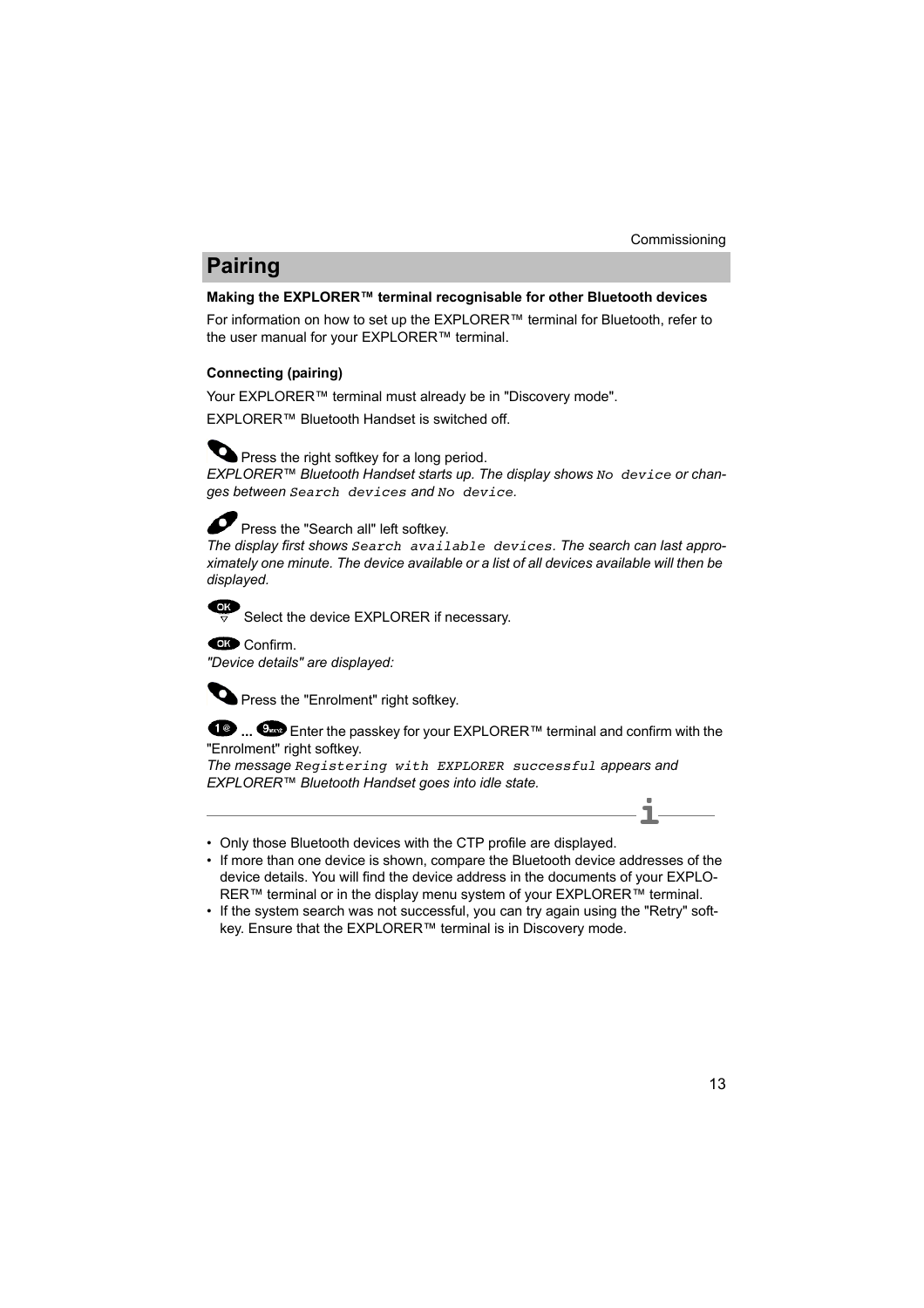## **Switching the telephone on and off**

#### <span id="page-13-3"></span><span id="page-13-2"></span><span id="page-13-1"></span><span id="page-13-0"></span>**Switching on the telephone**

The telephone is switched off.

**O** Press the right softkey for a long period. *You will be automatically connected with the last EXPLORER™ terminal upon which you were last online.*

#### **Switching off the telephone**

The telephone is idle.

Press the left softkey for a long period.

- **Note** If your EXPLORER™ Bluetooth Handset cannot re-establish the last connection, **i** the display alternates between showing Search devices and No device. Approach closer to your EXPLORER™ terminal. Check whether your EXPLO-RER™ terminal is functioning correctly.
- You can also switch off your EXPLORER™ Bluetooth Handset by using the menu.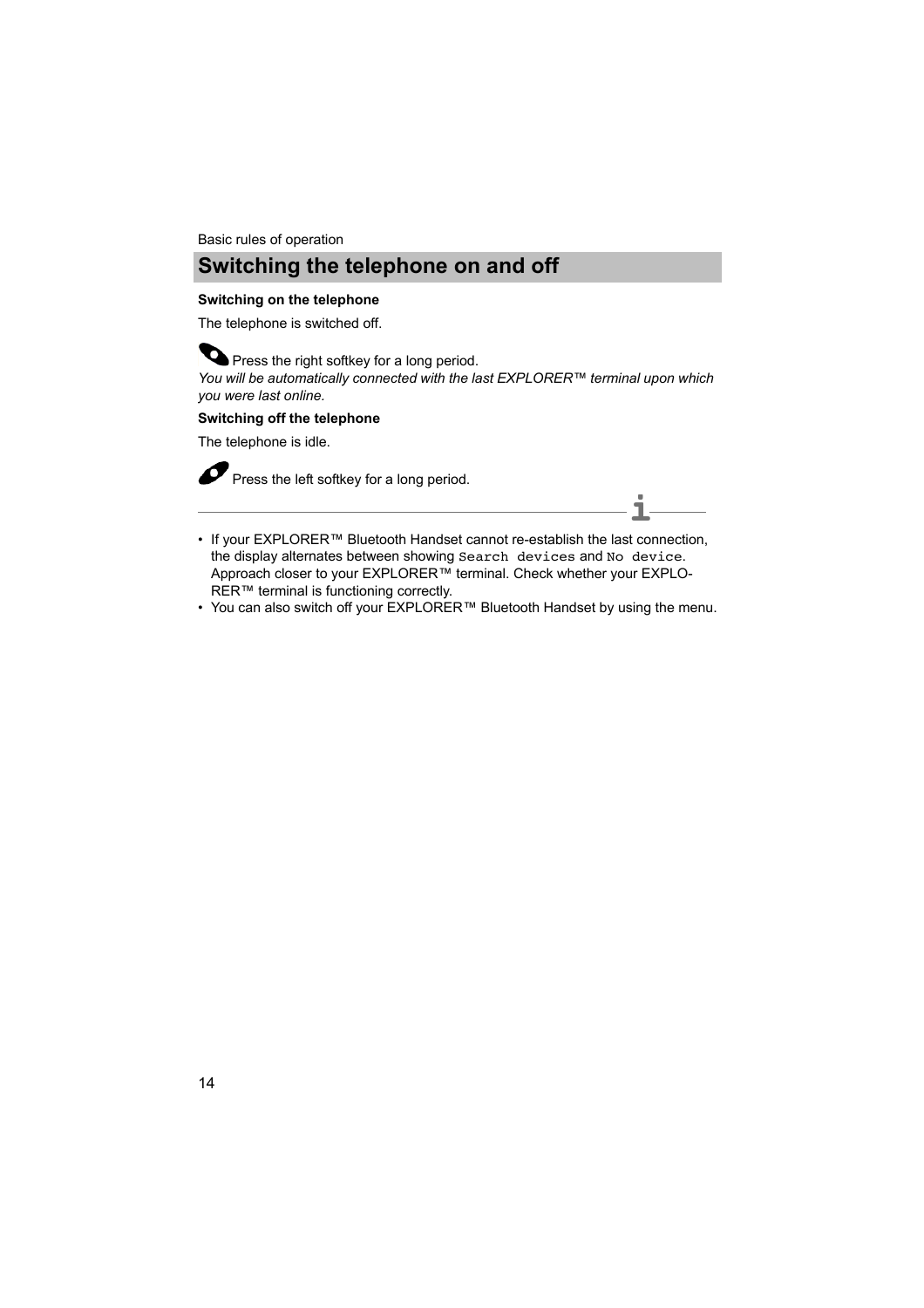# **The display**

<span id="page-14-4"></span><span id="page-14-3"></span><span id="page-14-0"></span>In the idle state,  $(\rightarrow S. 15)$  $(\rightarrow S. 15)$  the display uses symbols to show important settings and information.

You can access settings by using various menus. Menus *(*→ *[S. 17\)](#page-16-0)* are always constructed in the same manner.

When you are using EXPLORER™ Bluetooth Handset, the display is highlighted in blue. This lighting is automatically switched off after ten seconds in order to minimize power consumption.

### <span id="page-14-2"></span><span id="page-14-1"></span>**Idle display**



|   | Symbols $(\rightarrow$ S. 47)                          |
|---|--------------------------------------------------------|
| 2 | The date and time $(\rightarrow$ S. 41)                |
| 3 | Username $(\rightarrow$ S. 42)                         |
|   | Call number $(\rightarrow$ S. 42)                      |
| 5 | Battery display $(\rightarrow S. 16)$                  |
| 6 | Field strength display $(\rightarrow S. 16)$           |
|   | Right softkey $(\rightarrow S. 18)$ , current function |
| 8 | Left softkey $(\rightarrow S. 18)$ , current function  |
|   |                                                        |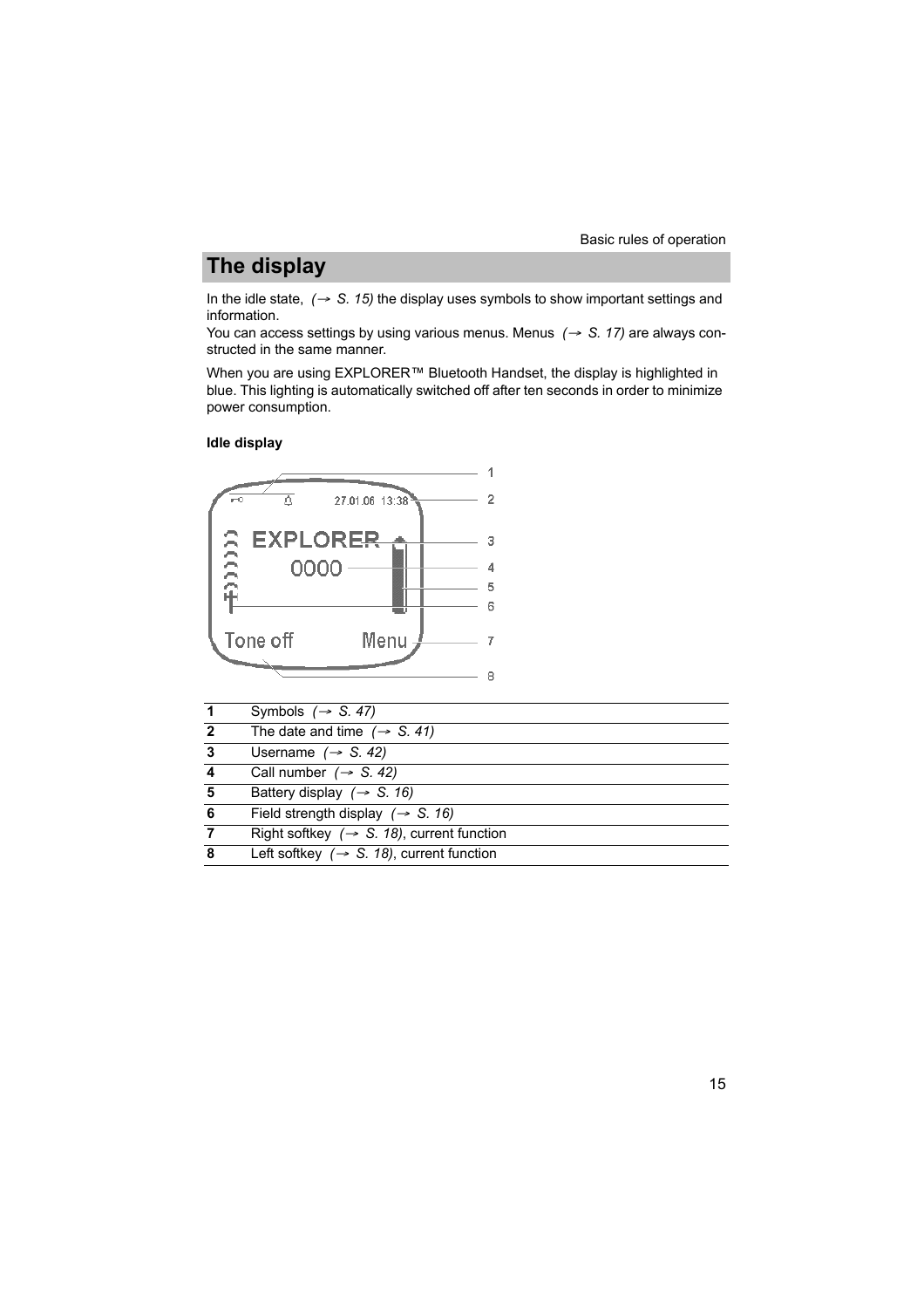Basic rules of operation

## **The display**

### <span id="page-15-0"></span>**Battery display**

The degree to which the symbol is 'full' indicates the charge status of the battery. Five levels are displayed:

| Chrg disp.              | <b>Remaining capacity</b>     |
|-------------------------|-------------------------------|
| İ                       | 100 %                         |
|                         | 75 %                          |
|                         | 50 %                          |
|                         | 25 %                          |
|                         | $\overline{0\%}$              |
| $\overline{\mathbf{r}}$ | The battery is being charged. |

#### <span id="page-15-1"></span>**Field strength display**

The field strength display on the left hand side of the display shows the field strength of the Bluetooth radio link. The number of radio waves (maximum of five) indicates how good the link is. Even the presence of a single radio wave still indicates a sufficiently good radio link.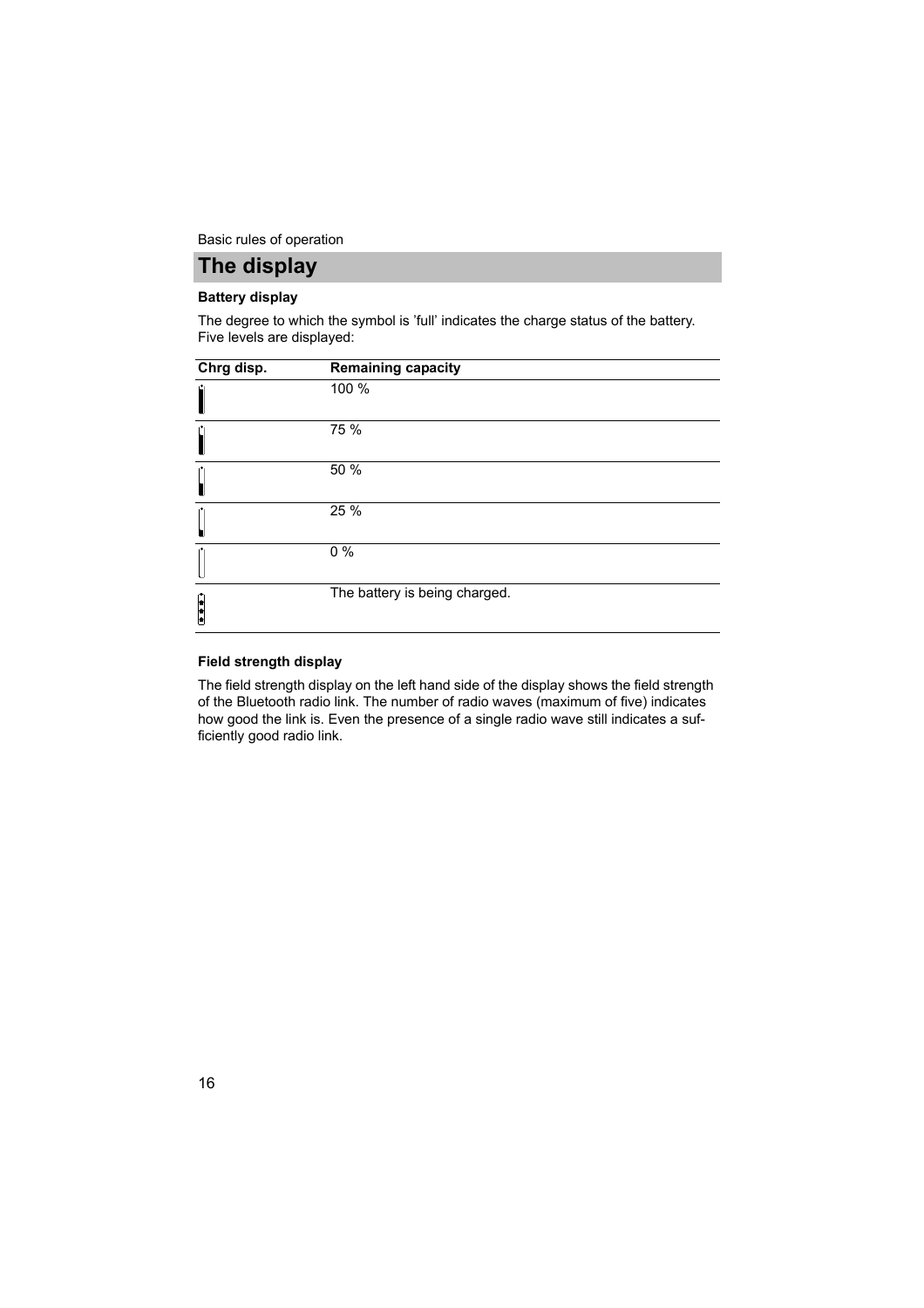# **The display**

## <span id="page-16-1"></span><span id="page-16-0"></span>**Layout of menus in the display**



|   | Menu name                            | Name of the menu or<br>designation of the setting which can be adjusted<br>here $\lt$ /br>                                                                                              |
|---|--------------------------------------|-----------------------------------------------------------------------------------------------------------------------------------------------------------------------------------------|
|   | Scroll bar                           | Only appears when not all menu entries can be.<br>displayed at the same time. It serves as an indi-<br>cation that further menu entries will follow.<br>Disappears after a few seconds. |
| 3 | Selected menu item                   | Select: Press the selector up or down.<br>Invoking the selected menu item: Press the sel-<br>ector.                                                                                     |
| 4 | Menu items                           | List with all setting possibilities in this menu                                                                                                                                        |
| 5 | Current function of right<br>softkey | "End": Back to idle state                                                                                                                                                               |
| 6 | key                                  | Current function of left soft- "Back": Back to the previous menu                                                                                                                        |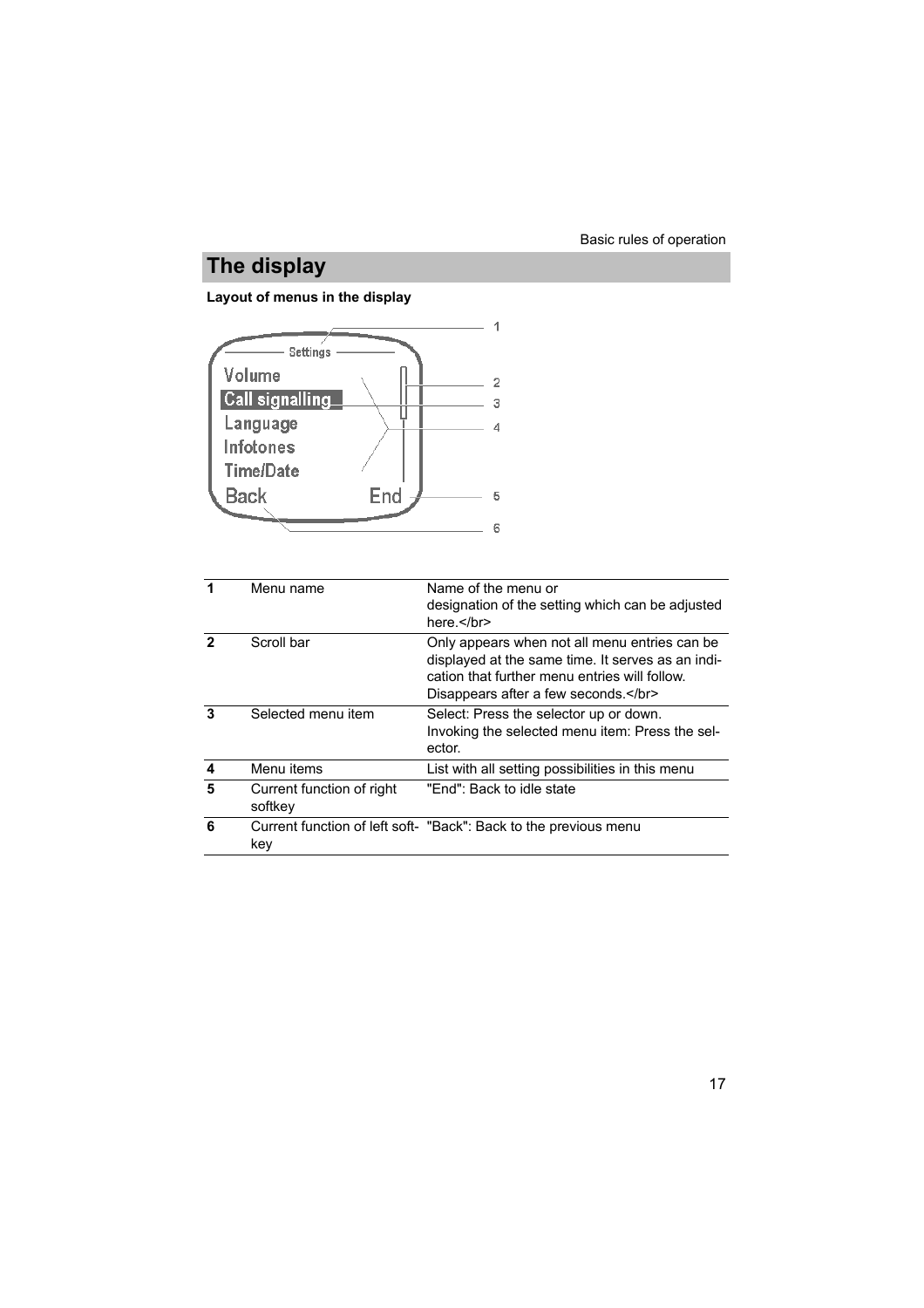## **Functions in the menu**

<span id="page-17-3"></span><span id="page-17-0"></span>Many functions and settings of your EXPLORER™ Bluetooth Handset can be accessed using the display contents (menu). The menu is set out in such a way that most of the menu items lead to submenus.

## <span id="page-17-4"></span>**Selecting functions**



Call up the menu using the right softkey.

( ок **CK** Press the selector either up or down to select the desired menu item,

e.g. Settings.



### **Calling up higher-ranked menu levels**

 Use the left softkey to access higher-ranked menu level or to exit the main menu.

### **Submenus**

Submenus are operated in exactly the same way as the main menu.

### <span id="page-17-5"></span><span id="page-17-1"></span>**Using softkeys**

The functions of softkeys change according to the situation. The function is always shown in the display directly above the key, e.g., Menu or Cut off.

The right softkey is used, for example, for switching on, for calling up menus or when confirming a setting.



The left softkey is used, for example, to exit a menu item or to cancel.

### <span id="page-17-2"></span>**Cancelling or exiting an action**

Press the Hang up key. This action is cancelled without saving. *Pressing and holding down a key:* Return to idle display.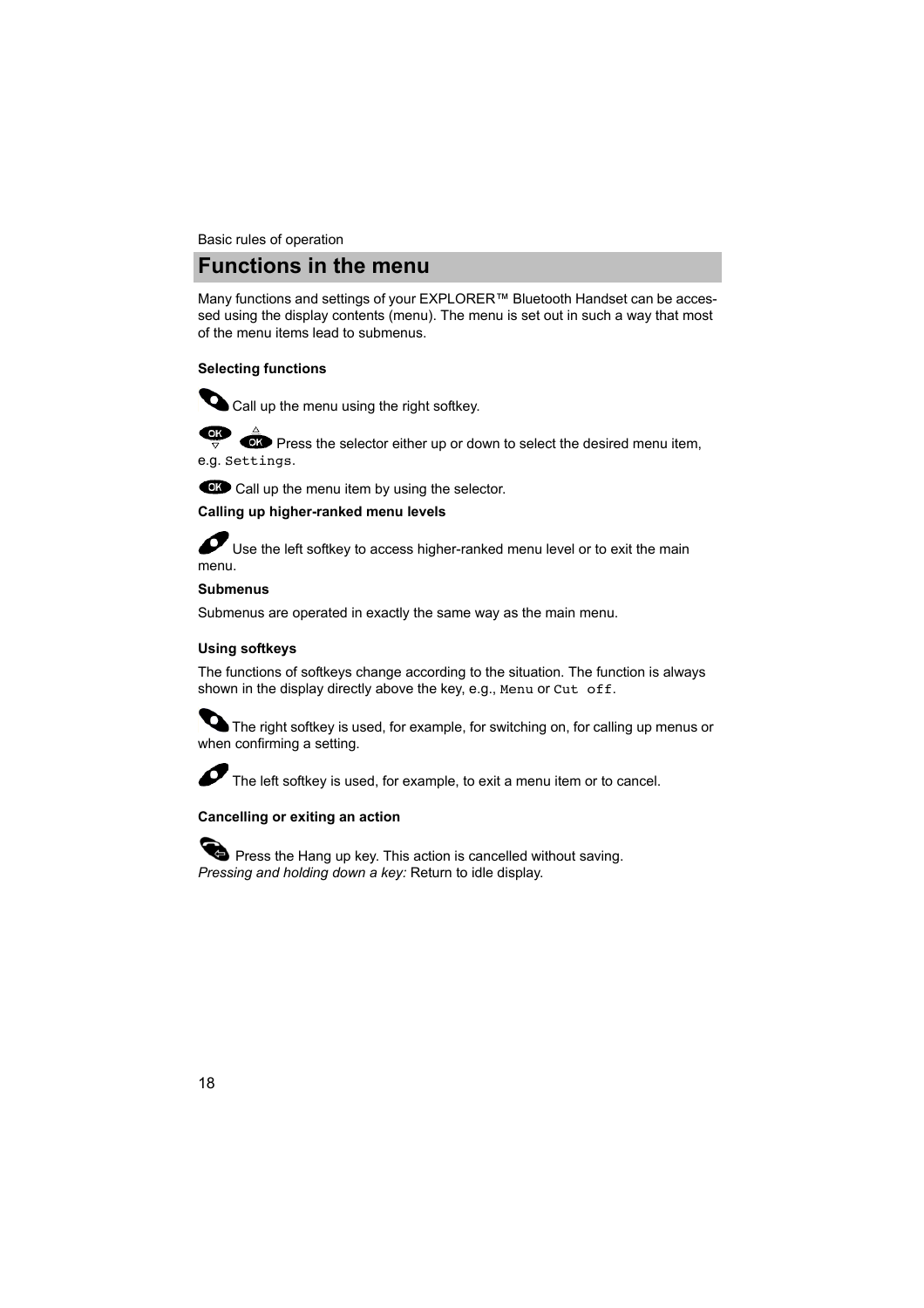# **Entering text**

<span id="page-18-2"></span><span id="page-18-0"></span>The numeric keys can also be used to enter letters and symbols, e.g., for names in the phone book. The letters are printed on the digit keys. Your telephone switches automatically between entry of letters and numbers when this is necessary.

You may select special characters by using a Special character dialogue *(*→ *[S. 20\)](#page-19-0)*. An overview of all symbols that may be entered by using numeric keys and the Special character dialogue may be found in the Table of characters  $(\rightarrow S. 48)$  $(\rightarrow S. 48)$ .

You may change all text, symbols and call numbers entered.

#### <span id="page-18-3"></span><span id="page-18-1"></span>**Text, symbols and call numbers entered**

Text and call numbers may be changed in the same way as on a normal mobile phone.

#### **Moving the cursor**

should be pressed briefly. *The cursor moves one step to the left or to the right.*

### **Deleting a character or digit**

 $\bullet$  should be pressed briefly. *The character left of the cursor is deleted.*

## **Deleting a word**

 should be held down. *All characters left of the cursor up as far as the next empty space are deleted.*

### **Entering a character or digit**

Newly entered characters are entered at the position of the cursor.

**i** When setting the date or time, you may delete the digits one-by-one starting from the left, you may delete all digits together or you may overwrite individual digits.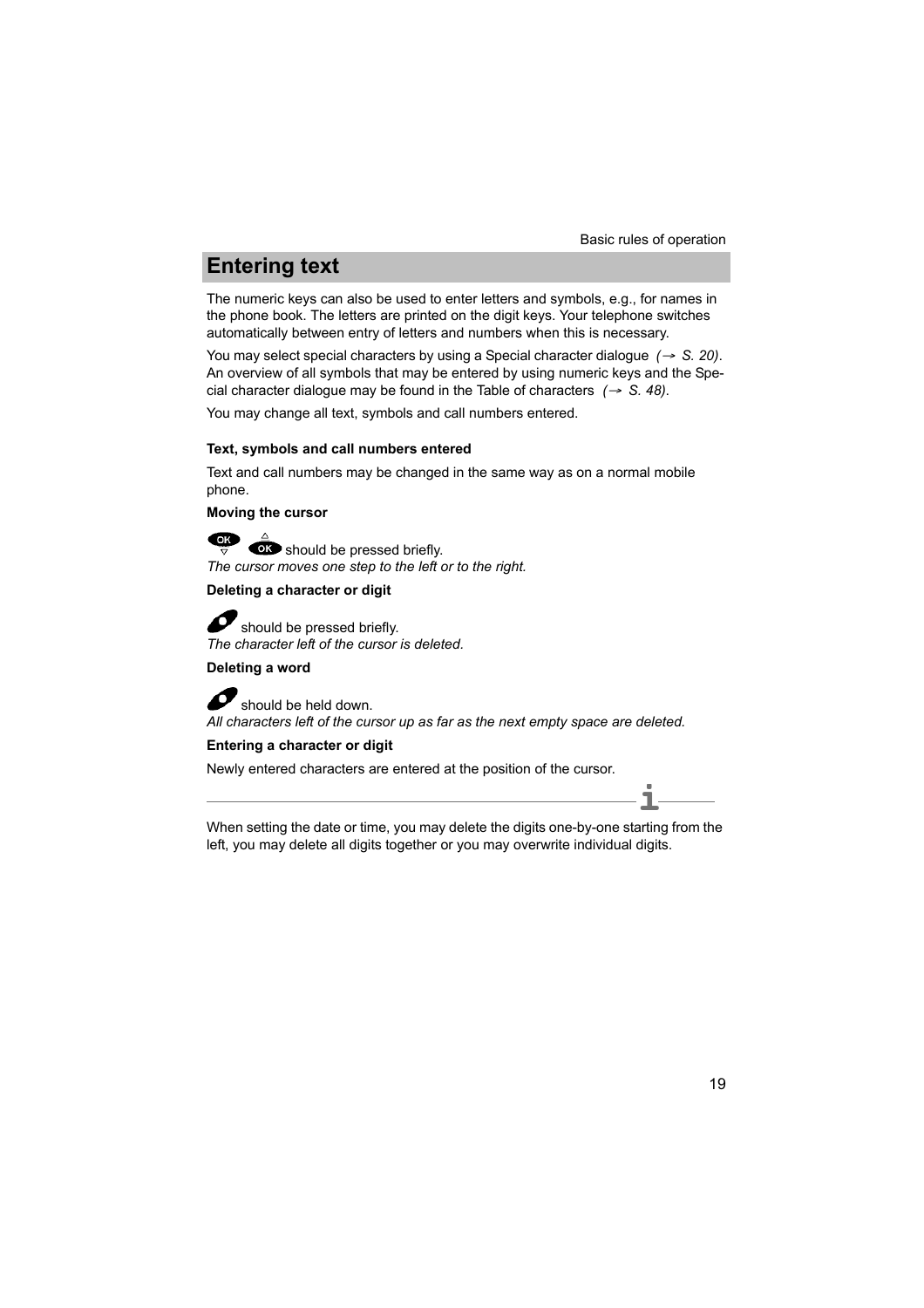Basic rules of operation

## **Entering text**

### <span id="page-19-1"></span><span id="page-19-0"></span>**Entering special characters**

EXPLORER™ Bluetooth Handset is in text input mode (e.g., when entering a name):

should be pressed briefly. *An overview of all special characters available is displayed*

 $\overrightarrow{C}$  Using the left and right softkeys and the selector (up or down), select the character desired.

Confirm your selection.

*The character is added next to the last character entered.*

**Cancelling the entry of a special character**



Press the back key.

**i** • You can use the hash key to switch between upper and lower case, as usual.

**Example:** Enter the name "John":



**Com Com** Press the MNO button three times. Jo appears in the display.



**Co** Press the GHI button twice. Joh appears in the display.

**Com** Press the MNO button twice. John appears in the display.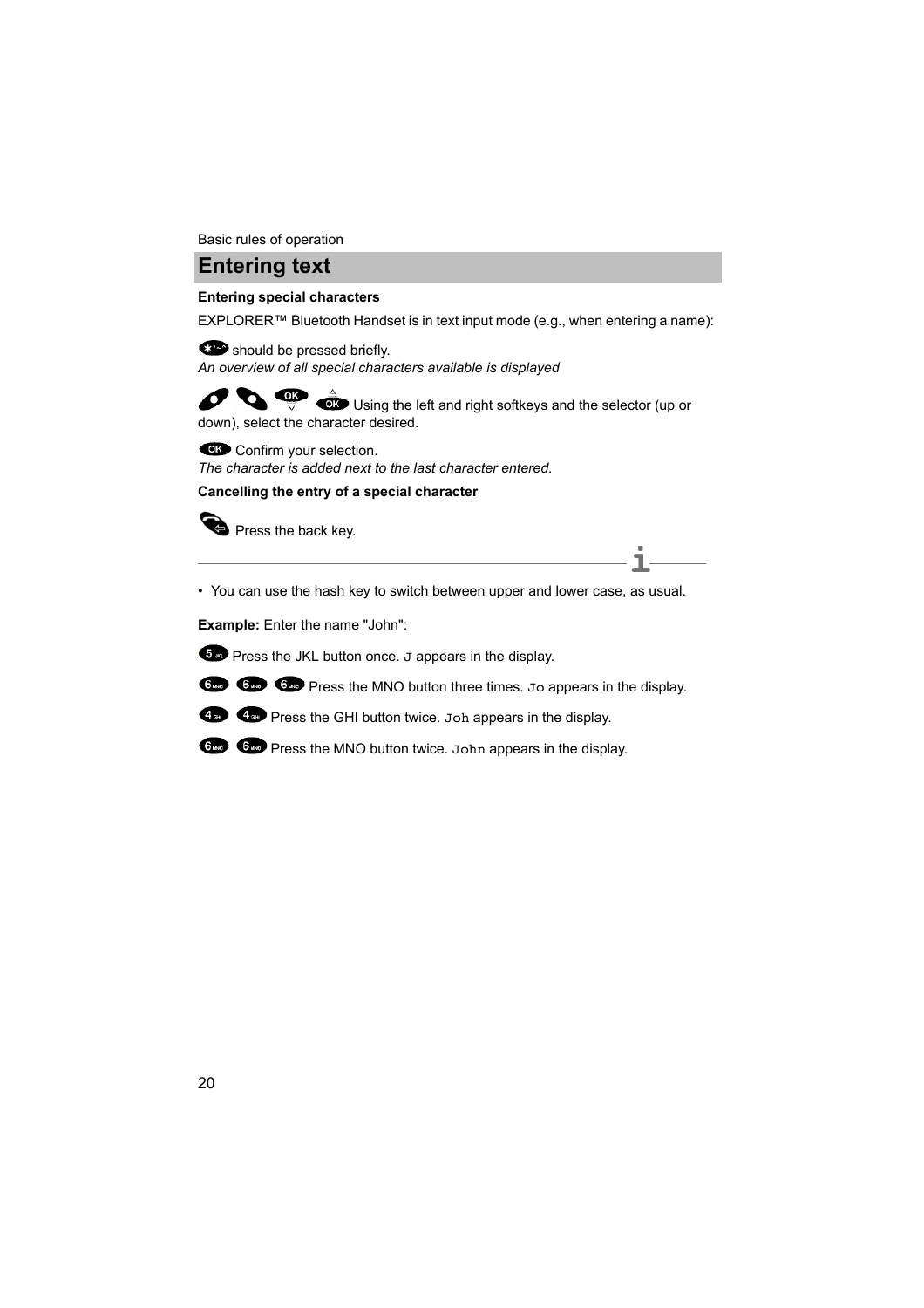**i**

# **Entering text**

#### **Switch to upper case letters**

Enter text.

**CO** Press the Hash key. The next character entered will be upper case.

**To finish entry**

**OK** Press the selector. The characters are accepted.

**Cancelling an entry**

Press the back key. The entry is stopped.

- The first letter of a name (user name, phone book entry) is always upper case.
- Before entering a second letter with the same key, you must wait a moment until the cursor moves forward.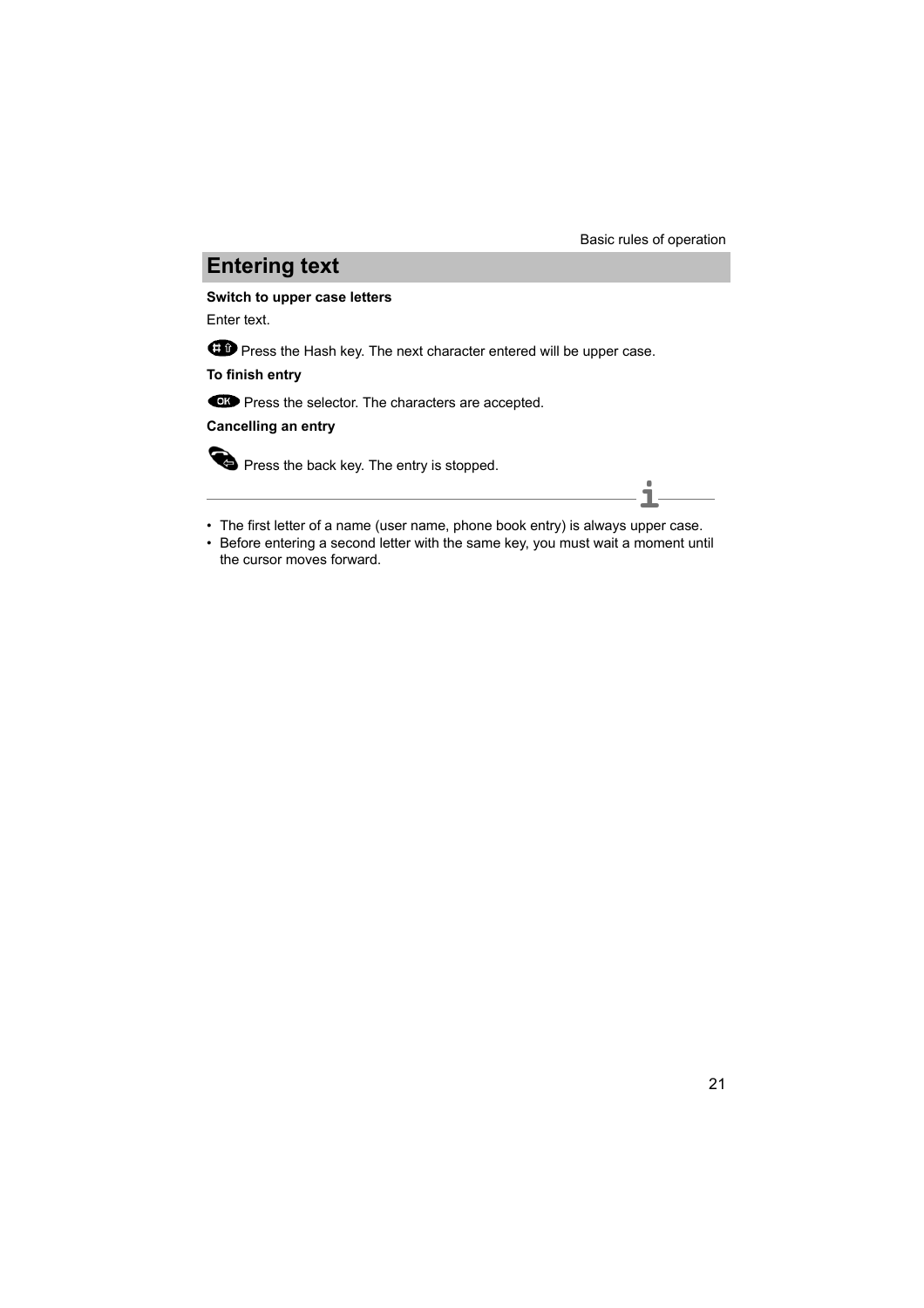## **Locking the keypad**

<span id="page-21-1"></span><span id="page-21-0"></span>You can set your EXPLORER<sup>™</sup> Bluetooth Handset to ignore key presses. You will thus prevent calls being made or settings from being changed by inadvertent key presses.

#### **... by using the menu**



 $C$ 

Call up the menu using the right softkey.

Select the Key lock menu item and confirm.

**... by key press**



*You will briefly be shown a message stating that the key lock can be switched off by pressing the star and hash keys simultaneously.*

#### **Unlocking the keypad**

**3** and **p** pressing and holding down at the same time.

**i** When the keypad is locked, the corresponding symbol appears in the idle display.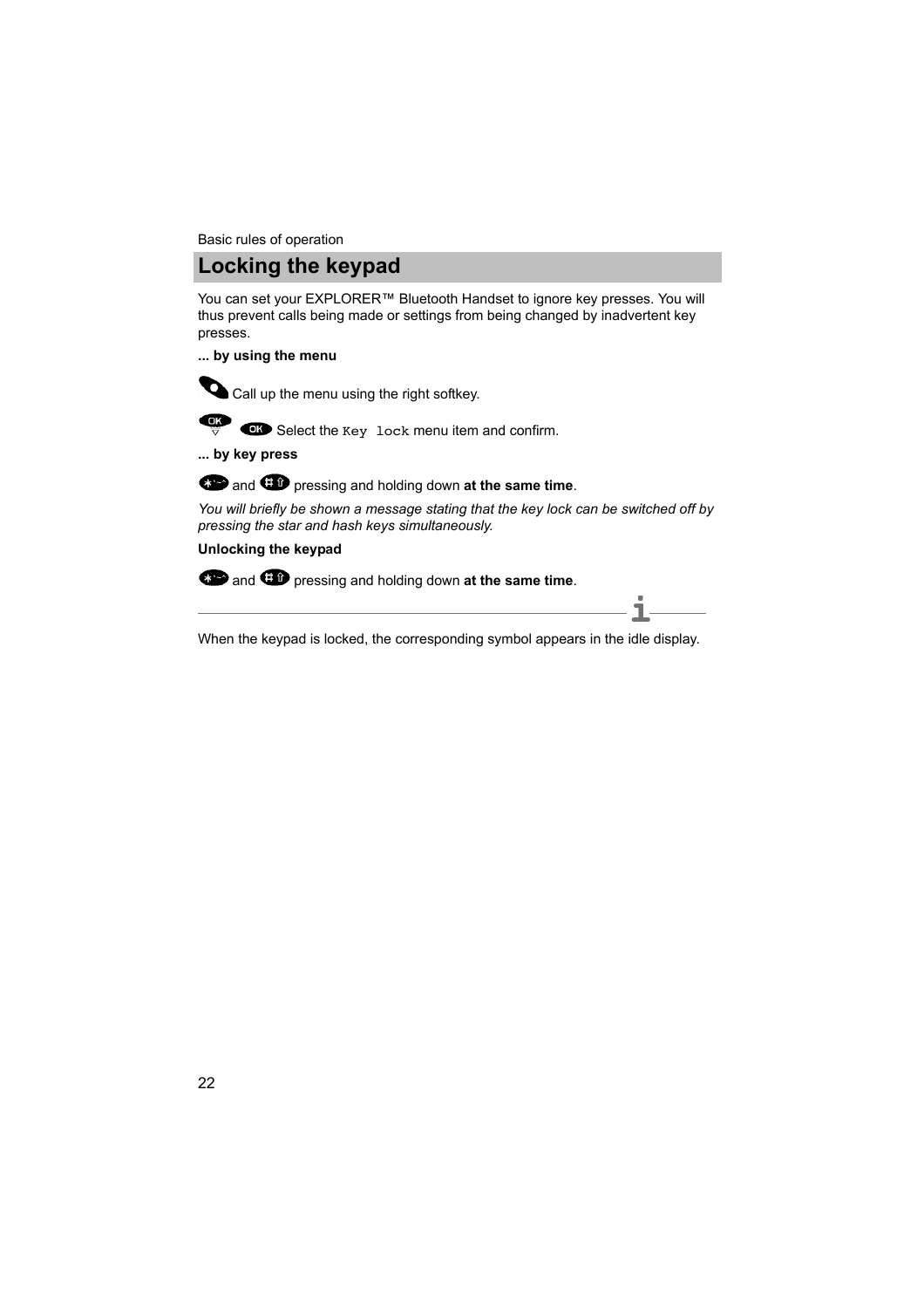# **Charge level of the battery**

<span id="page-22-1"></span><span id="page-22-0"></span>Your EXPLORER™ Bluetooth Handset alerts you with signal tones to let you know that the battery is almost flat:

- Single signal tone: The remaining capacity in the battery will soon be used up. Please charge the battery immediately.
- Double signal tone: There is no capacity left in the battery and EXPLORER™ Bluetooth Handset will switch off presently. **i**
- No battery warning tones are heard during a call.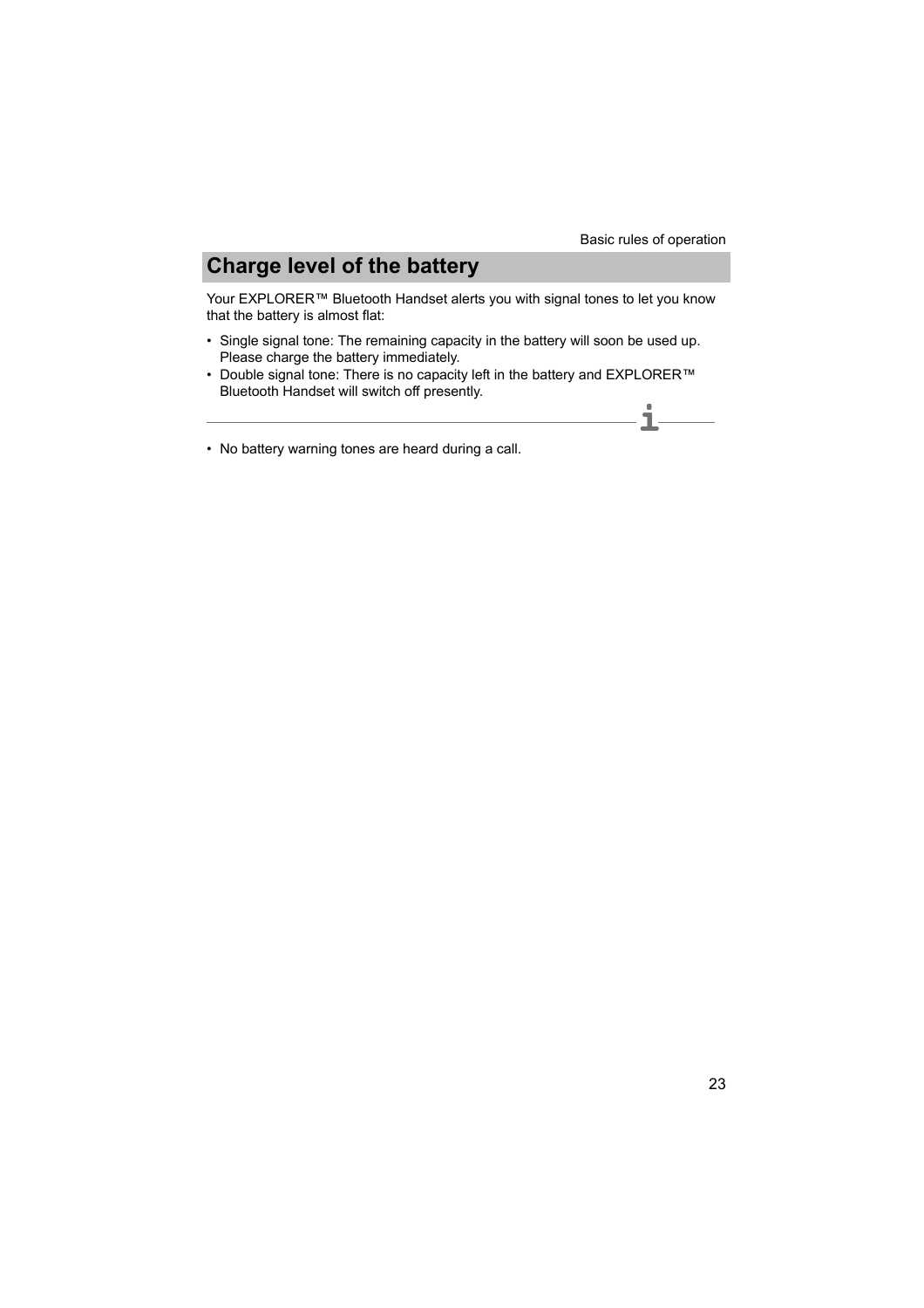#### **Telephoning**

## **Making calls**

<span id="page-23-3"></span><span id="page-23-0"></span>You can make calls using your EXPLORER™ Bluetooth Handset in the same way as with a normal mobile phone.

<span id="page-23-2"></span><span id="page-23-1"></span>You may use your EXPLORER™ Bluetooth Handset to telephone in the usual manner.

- To make an external call, dial: 00 <country code> <phone number> followed by off-hook key.
- To make a local call to a phone connected to the same EXPLORER™ terminal, simply dial the local number. Note that the local numbers always start with zero.

 $\bullet$   $\bullet$   $\bullet$   $\bullet$  Dial the call number you wish to call, e.g. 0301.



Pick up the handset.

**Cancelling a call**



**End call**



Hang up.

**i** • You can easily redial call numbers which you have recently called using the Redial list *(*→ *[S. 36\)](#page-35-0)* .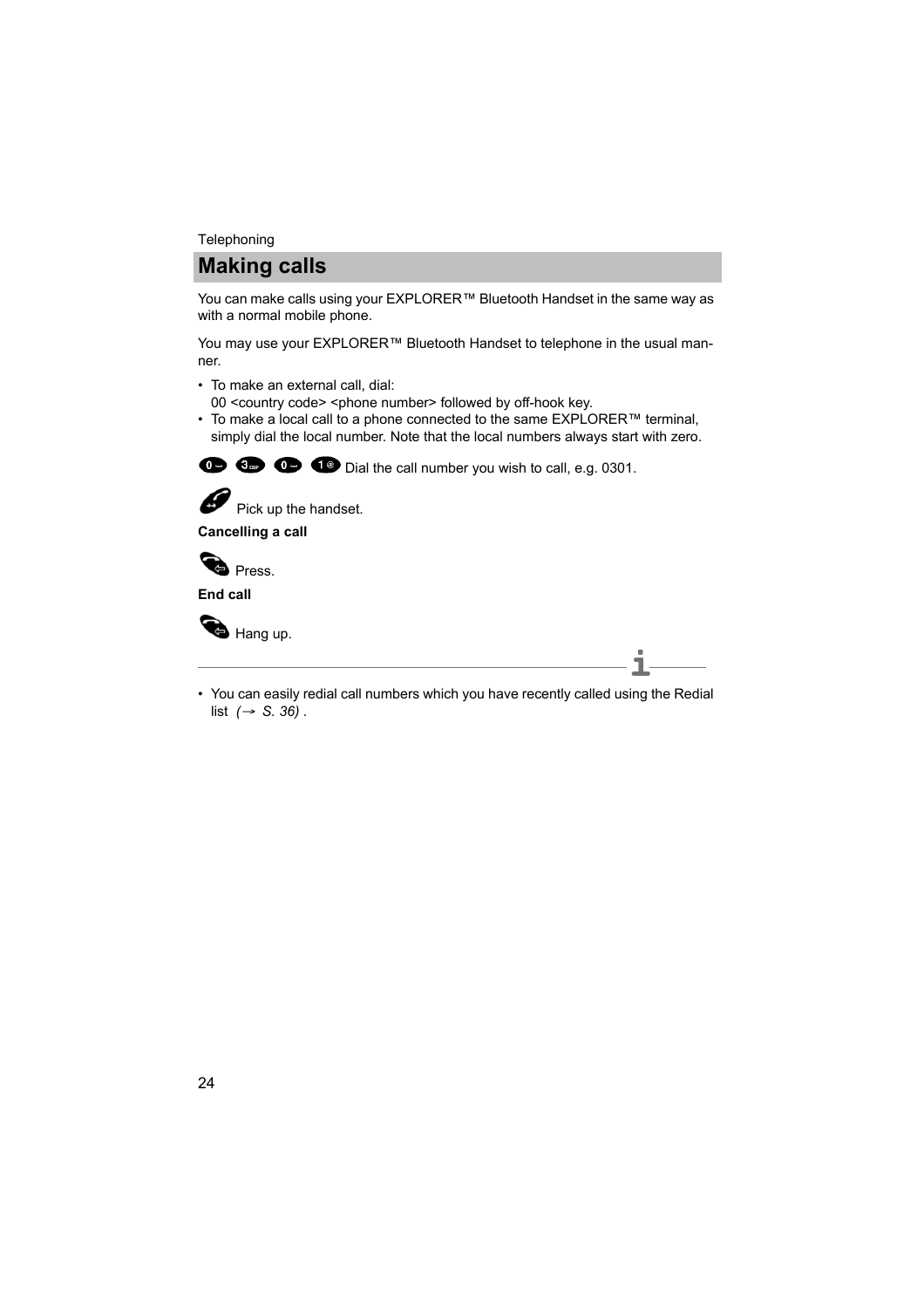## **Answering calls**

<span id="page-24-1"></span><span id="page-24-0"></span>When you are being called, this is signalled as per the settings in the Call signalling *(*→ *[S. 37\)](#page-36-2)* menu.

### **Accepting a call**

Your EXPLORER™ Bluetooth Handset rings.

The call number and, if the call number is stored in the phone book, then also the name of the caller are displayed.



Pick up the handset.

### **Deactivating the call tone**

Your EXPLORER™ Bluetooth Handset rings.



Ringer off. The call is still waiting.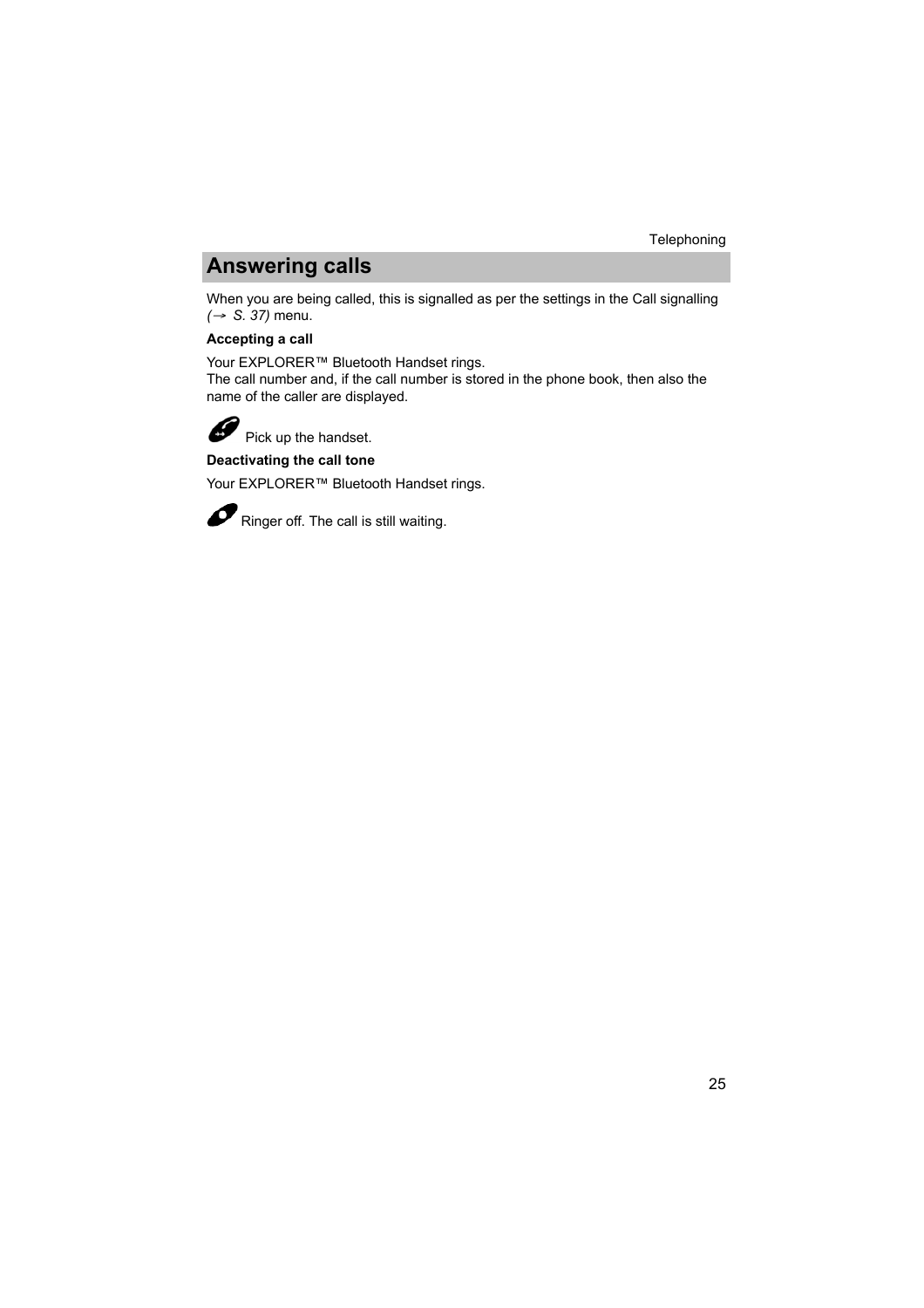## **Establishing several connections Telephoning**

<span id="page-25-1"></span><span id="page-25-0"></span>**Establishing several connections** For information on how the EXPLORER™ terminal supports the "R"-button, refer to the section on dialling functions in the user manual for your EXPLORER™ terminal.

**i**

 $\overline{\phantom{0}}$ 

**Note** • EXPLORER™ Bluetooth Handset supports DTMF tones.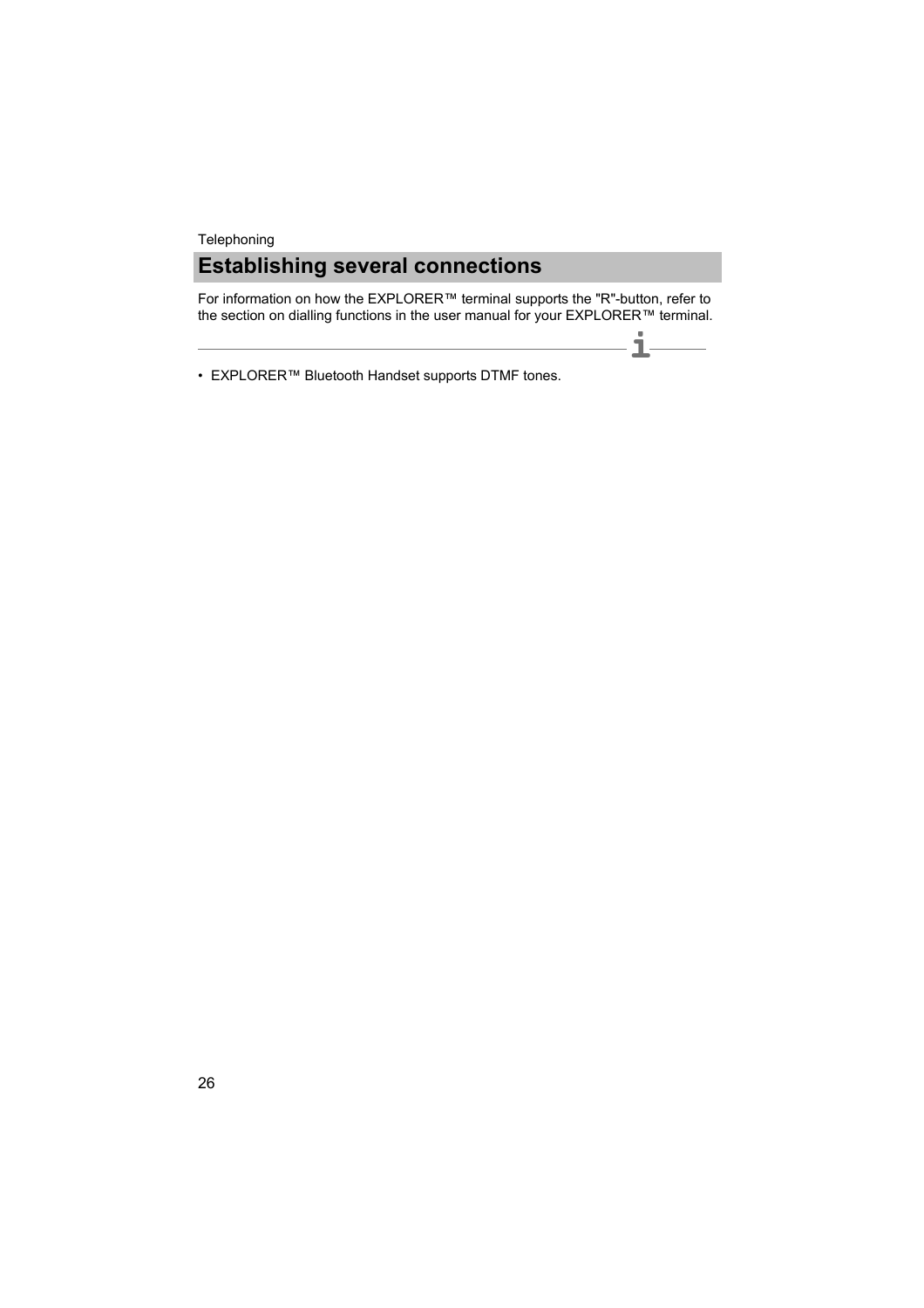# **Making calls in Intercom mode**

<span id="page-26-1"></span><span id="page-26-0"></span>In Intercom mode, a direct connection can be made to a second Bluetooth device which is also in Intercom mode. The EXPLORER™ terminal is not necessary for this. In Intercom mode, only simple calls can be made (Basic call connection). No Comfort features can be used.

### <span id="page-26-2"></span>**Switch on Intercom mode**

- Call up the menu using the right softkey.
	- OK Select the Settings menu item and confirm.



OK Select the System and confirm.

OK Select the Intercom mode menu item and confirm.

*EXPLORER™ Bluetooth Handset switches to Intercom mode. EXPLORER™ Bluetooth Handset can now be recognised by other handsets. The display shows INTER-COM MODE.*

- **i** • If FXPI ORER™ Bluetooth Handset has no connection to the EXPLORER™ terminal, you can select the "System" menu item from the main menu.
- No menu is available in Intercom mode.
- You can exit Intercom mode by using the "End" right softkey.

## <span id="page-26-3"></span>**Telephoning**

In Intercom mode, you can only make a call with a Bluetooth device which is itself also in Intercom mode.

### **Searching for accessible Bluetooth devices**



 $\bullet$  Press the "Search" left softkey.

*A list is displayed of all Bluetooth devices found which are in Intercom mode. The names of the devices for EXPLORER™ Bluetooth Handset consist of the last digits of their Bluetooth addresses.*

## **Connecting**

 $\frac{dx}{y}$  You can now choose the device you wish to use to make calls.

Call the device by using the "Dialling" right softkey. *When the countercell picks up, Connected is displayed.*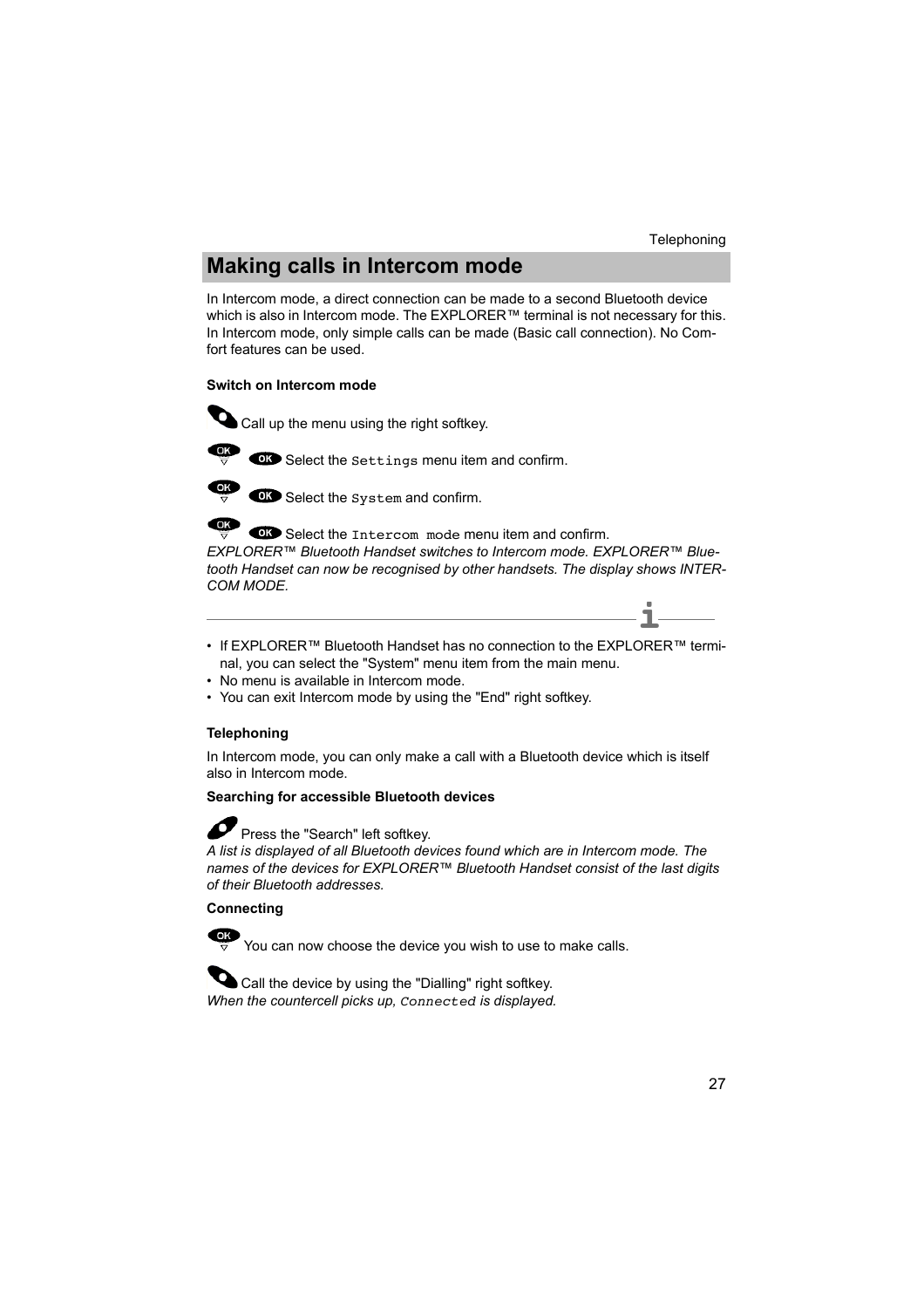#### **Ending a call**

Press the "Cut off" left softkey. *The call is ended.*

• A search for other Bluetooth devices is automatically ended after 15 seconds. A call attempt is also ended after 15 seconds. These procedures can not be interrupted earlier.

**i**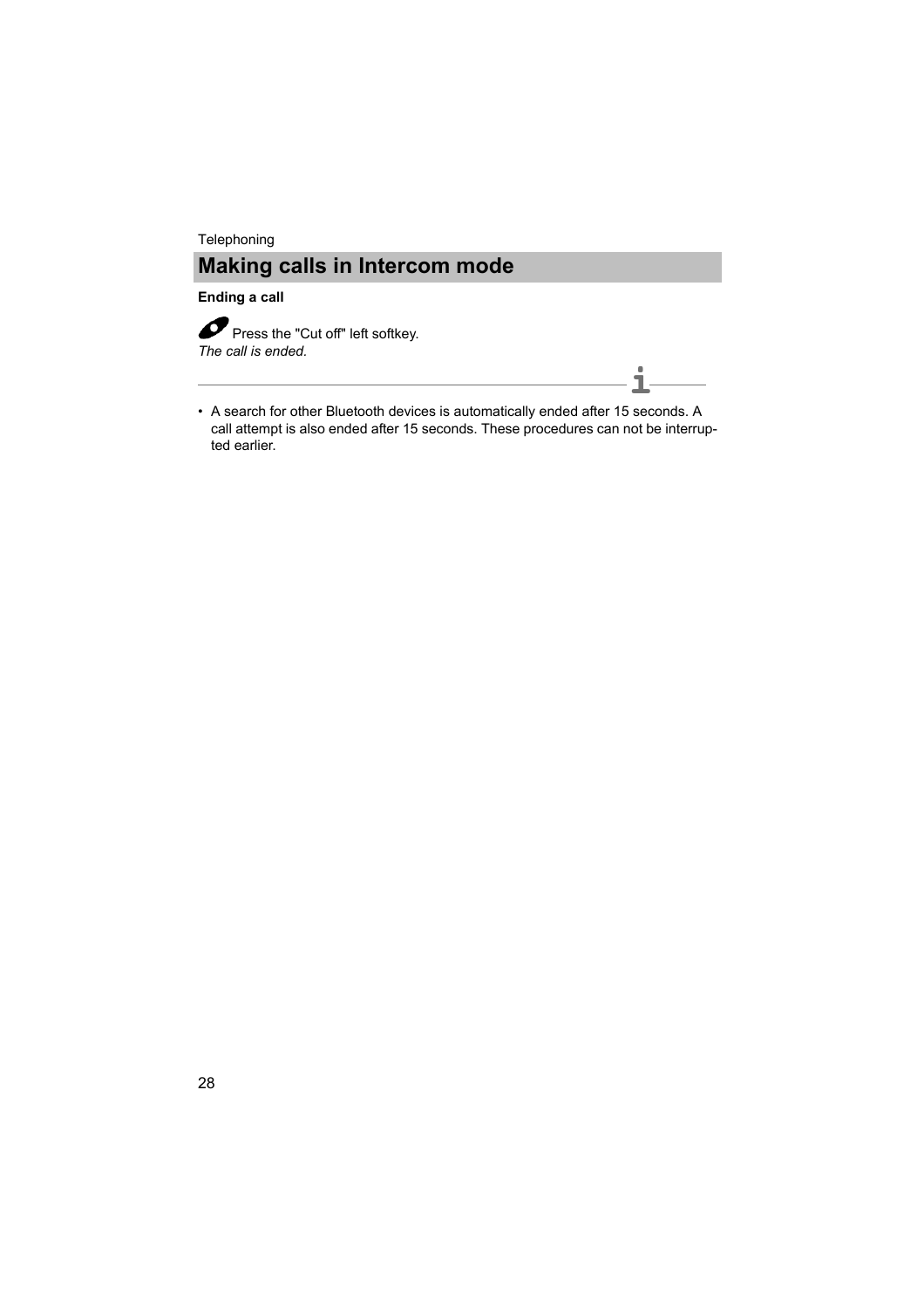**i**

# **Phone book**

<span id="page-28-2"></span><span id="page-28-0"></span>EXPLORER™ Bluetooth Handset also has its own lists of call numbers and names. The lists inform you and allow easy selection. The call list *(*→ *[S. 34\)](#page-33-0)* and the redial list *(*→ *[S. 36\)](#page-35-0)* are created automatically. You can set up the phone book *(*→ *[S. 29\)](#page-28-1)* yourself.

<span id="page-28-3"></span><span id="page-28-1"></span>You may store up to 50 numbers with names in your phone book. This phone book is only available on your EXPLORER™ Bluetooth Handset.

### <span id="page-28-4"></span>**Searching for and calling the entry**

Call up the menu using the right softkey.



 $\overline{\mathbf{S}}$   $\overline{\mathbf{S}}$  Select the Phone book menu item and confirm.



**Press the right softkey.** 



AI

**12...** Come Enter one or more of the first letters of the name.



*The phone book shows the first entry which begins with this (or these) letters. If there is no corresponding entry, the next entry alphabetically is shown.*

Calling up an entry.

- You can also scroll to the desired entry using the arrow keys.
- The entries are stored in the telephone book as follows: Special characters, digits, letters (the difference between upper and lower case is not taken account of; accents are ignored).
- You can also call up a highlighted entry by first confirming with "OK" and then selecting the Call menu item and confirming.
- The phone book menu can also be called up from the idle display by using the left softkey.
- **Accessing the phone book quickly:** Press and **hold down** the digit key with the first letter of the name you are looking for. The first entry which matched the first letter on the key is shown.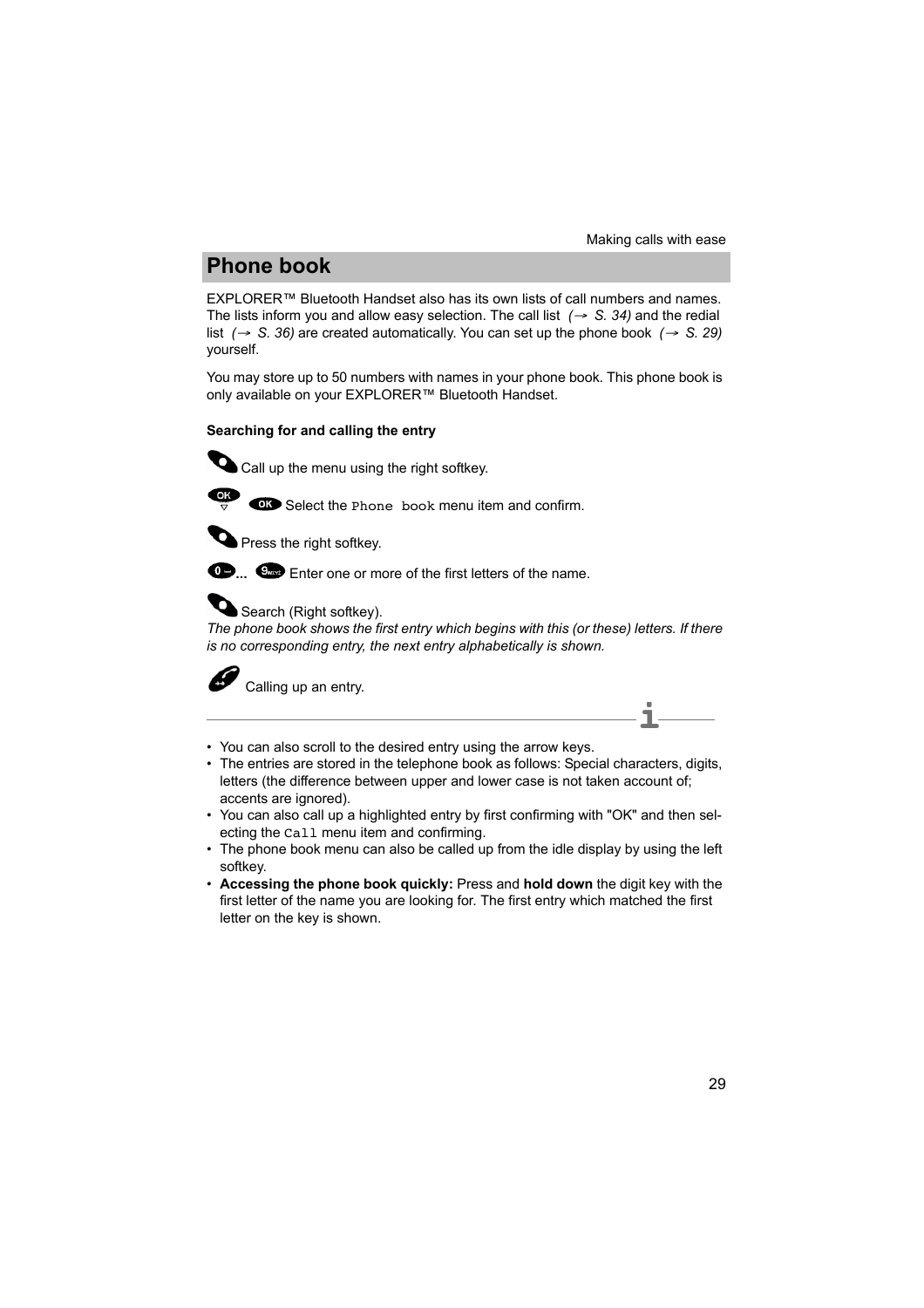Making calls with ease

## **Phone book**

#### <span id="page-29-0"></span>**Creating a new entry**



- **Note** The name may contain a maximum of 32 letters and the call number up to 24 digits.
- An empty phone book has only the New entry menu item.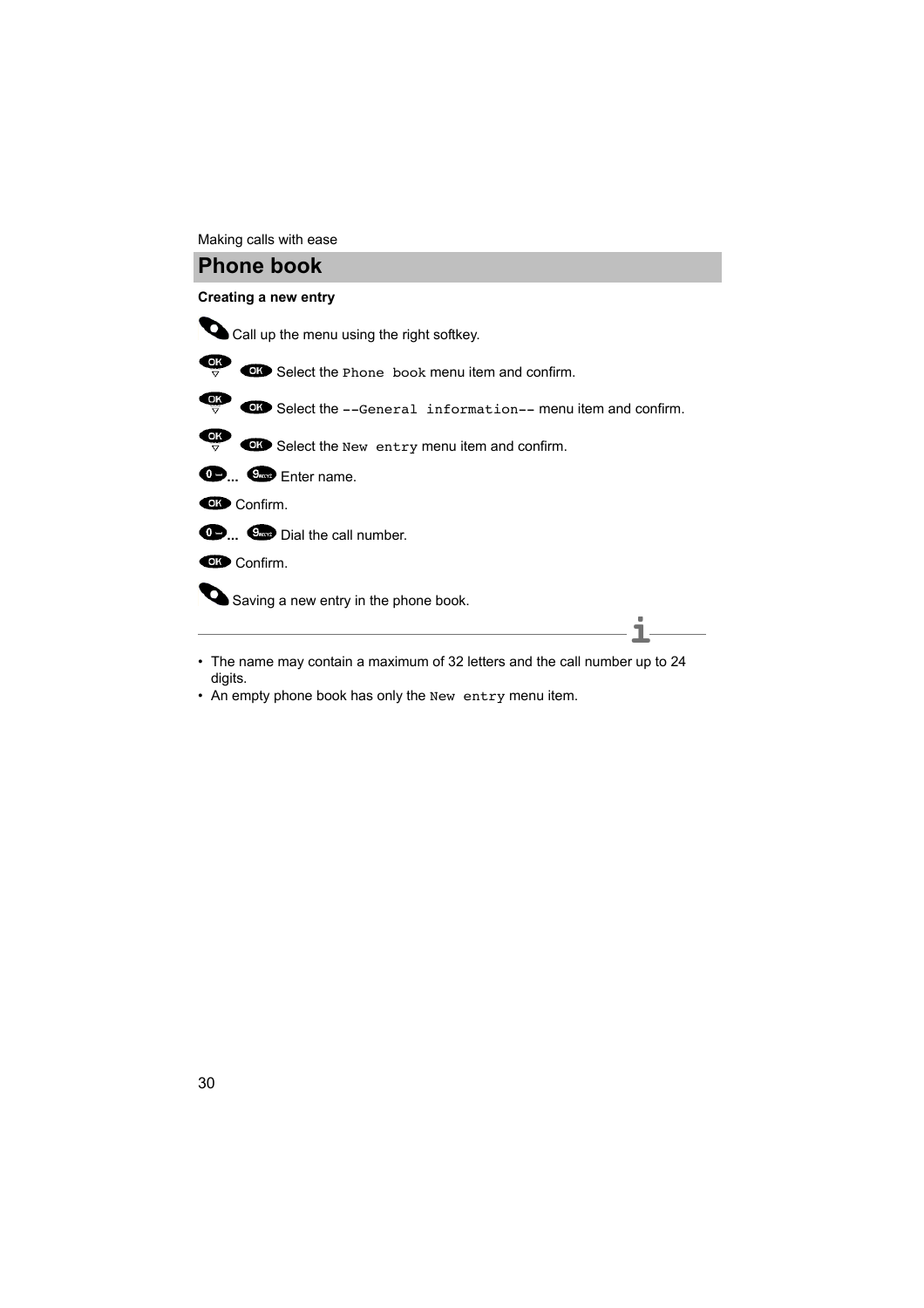## **Phone book**

### <span id="page-30-0"></span>**Editing entries**



Call up the menu using the right softkey.



 $\overrightarrow{CP}$  Select the Phone book menu item and confirm.



 $\overrightarrow{CP}$  Select the entry that you want to change, e.g., Mozart, and confirm.



 $\overrightarrow{CP}$   $\overrightarrow{CD}$  Select the Change menu item and confirm.



 $\overrightarrow{CP}$   $\overrightarrow{CD}$  Select the entry that you want to change, e.g., Mozart and confirm.



**Confirm.** 

If necessary, change the name or the call number in the same way.

Save the changes using the right softkey.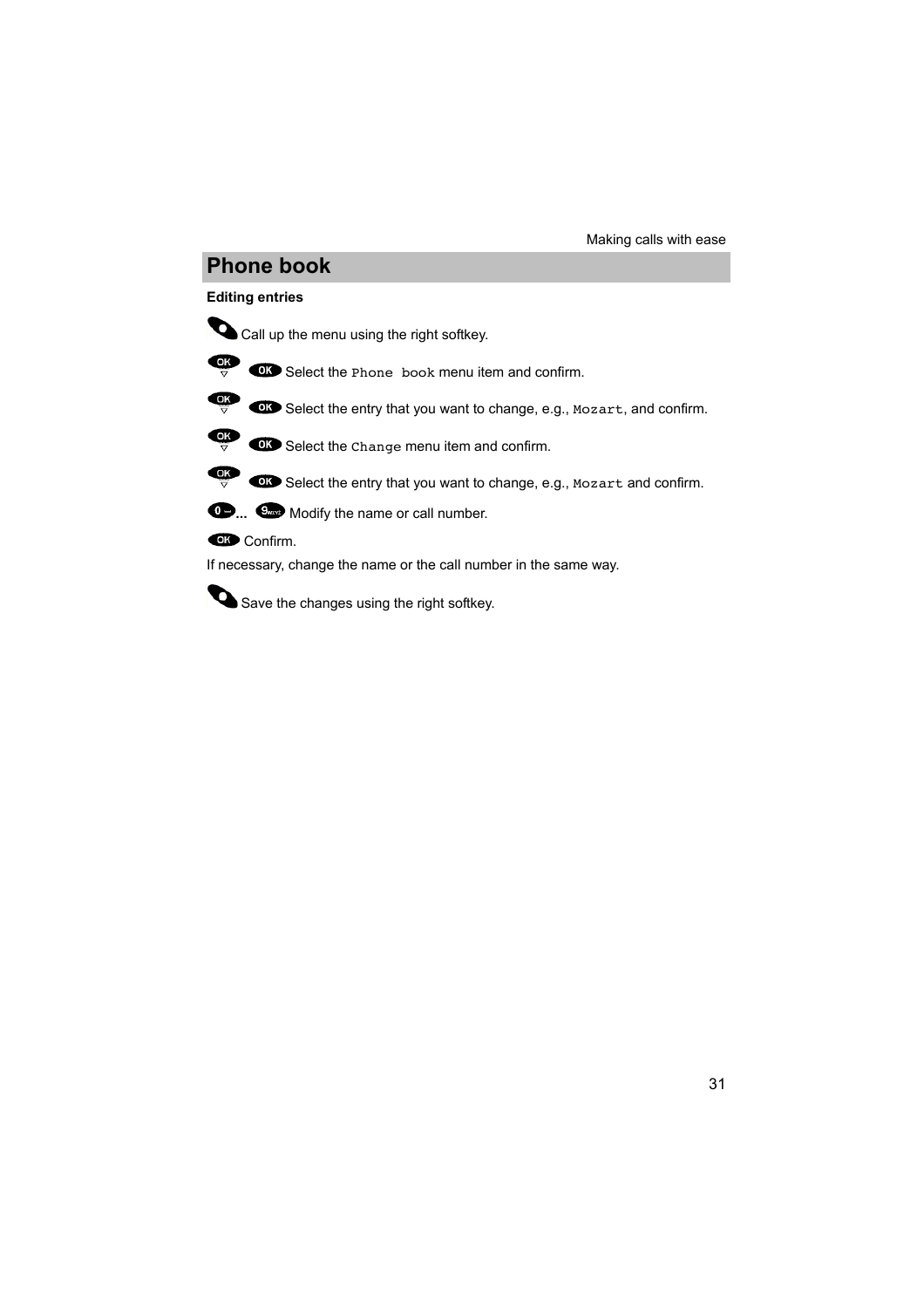#### Making calls with ease

## **Phone book**

#### <span id="page-31-1"></span>**Deleting an entry**



Call up the menu using the right softkey.



 $\overrightarrow{CP}$  Select the Phone book menu item and confirm.



 $\overrightarrow{CP}$   $\overrightarrow{OP}$  Select the entry that you want to delete, e.g., Mozart, and confirm.



 $\frac{1}{\sqrt{2}}$  Select the Delete menu item.



OK Deleting an entry.

#### <span id="page-31-0"></span>**Delete all entries**

Call up the menu using the right softkey.



 $\overrightarrow{or}$   $\overrightarrow{or}$  Select the Phone book menu item and confirm.



 $\overrightarrow{CP}$   $\overrightarrow{CP}$  Select the Delete all menu item and confirm.

You are asked to confirm by using the right softkey whether you really wish to delete all entries.

All entries in the phone book are deleted.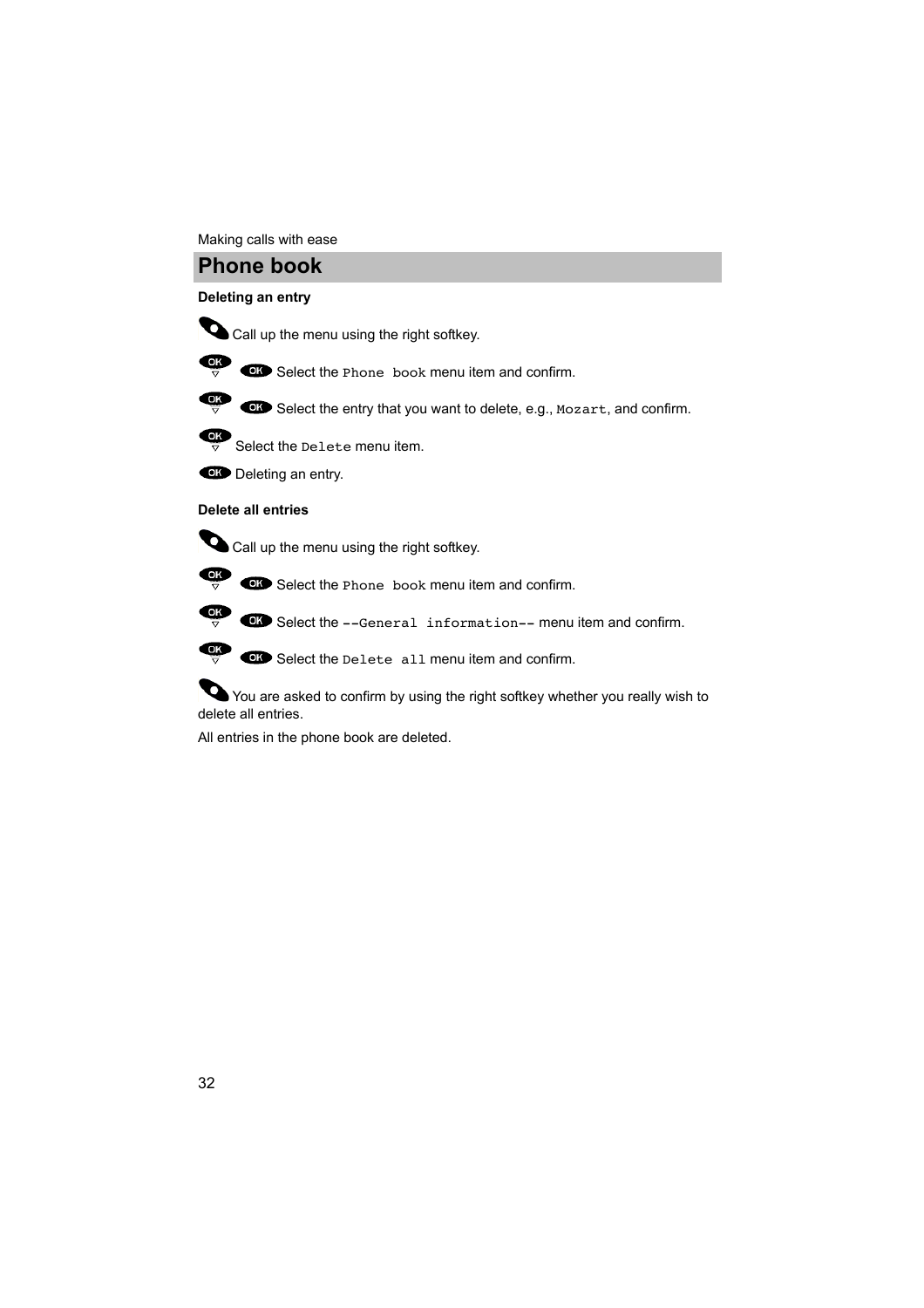**i**

# **Phone book**

## <span id="page-32-0"></span>**Capacity**

You can see how many memory places are still free in the phone book.



Call up the menu using the right softkey.



 $\overrightarrow{OR}$   $\overrightarrow{OR}$  Select the Phone book menu item and confirm.



 $\overrightarrow{CP}$   $\overrightarrow{CP}$  Select the --General information-- menu item and confirm.



 $\overrightarrow{CP}$   $\overrightarrow{CD}$  Select the Capacity menu item and confirm.

The free and occupied capacity is displayed.

**Note** The telephone book has a capacity of 50.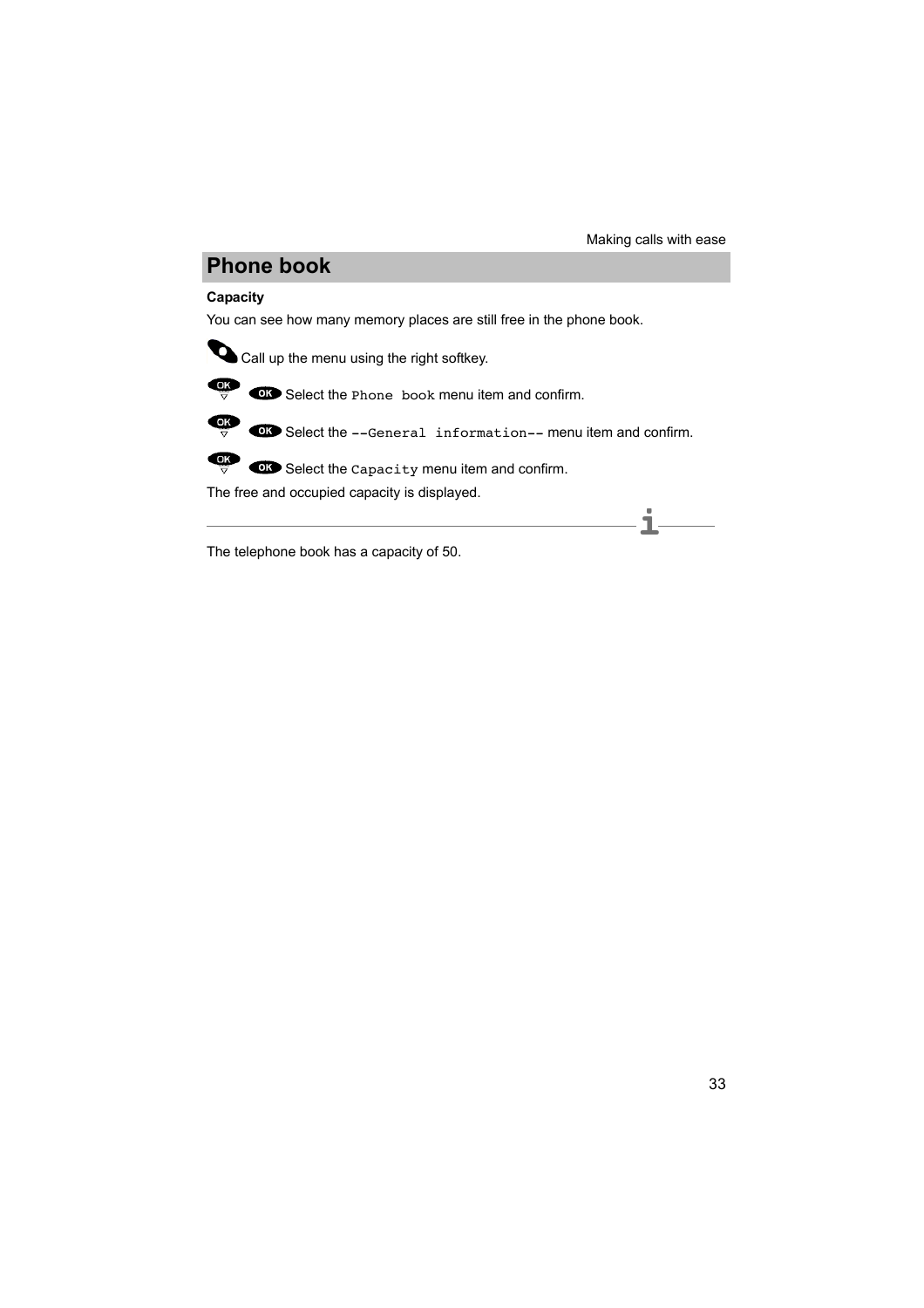## **Call list**

<span id="page-33-1"></span><span id="page-33-0"></span>**Call list** If you do not answer a call, the call is stored in the call list along with its date and time.

- No new entries can be made to the call list when you are making a call.
- EXPLORER™ Bluetooth Handset must be switched on and have radio contact to the EXPLORER™ terminal in order to make an entry to the call list.

**i**

**i**

- When there are entries in the call list, the corresponding symbol appears in the idle display.
- The call list shows the 32 most recent entries.

#### <span id="page-33-3"></span>**Viewing entries**

Call up the menu using the right softkey.



 $\overrightarrow{CP}$  **C**Select the Call list menu item and confirm.



Select an entry, e.g., Saleri, and confirm.

**QK** Select the Details menu item and confirm. *How often this caller has called and when he/she last called is displayed.*

- If there are new entries in the call list, you can call up the call list directly from the idle display by using the left softkey.
- The list entries are sorted by date and the most recent entry is shown first.

### <span id="page-33-2"></span>**Selecting an entry**

You have the call list open.



 $\overline{\mathbb{S}}$  Select an entry, e.g. Saleri.

Calling up an entry.

**i** After a successful recall, an entry is automatically deleted from the call list.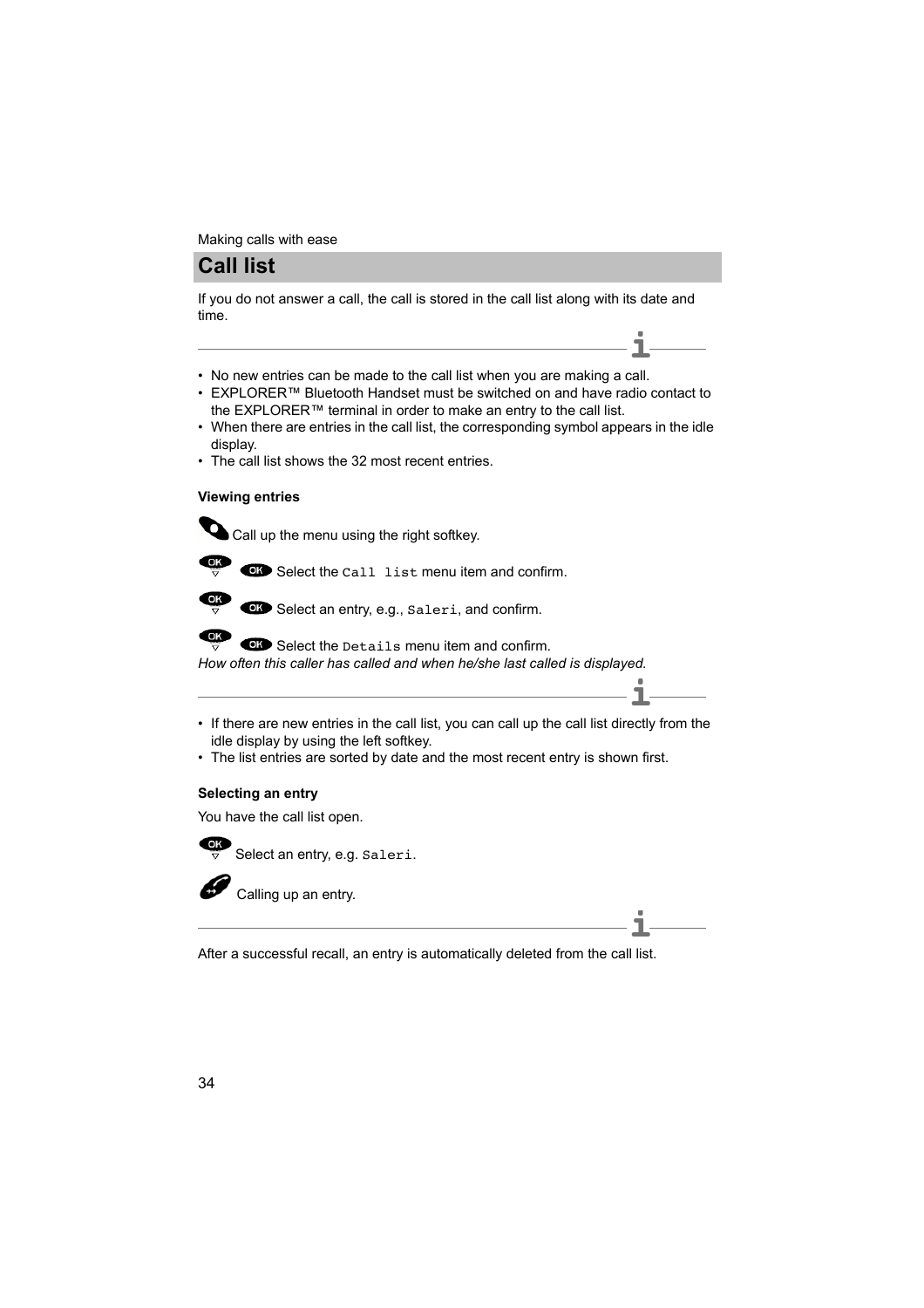# **Call list**

## <span id="page-34-2"></span><span id="page-34-0"></span>**Transferring an entry to the phone book**

Open the call list or the redial list.

**COK** Select the entry that you want to add to the phone book, e.g., 006912346789, and confirm.

Select the Add to phone book menu item and confirm. *The name (empty) and call number are displayed on the idle display.*



**...** Entering name.



Save the entry to the phone book by using the right softkey.

### <span id="page-34-1"></span>**Deleting an entry**

You have the redial list or the call list open.



OK

 $\overrightarrow{or}$   $\overrightarrow{or}$  Select an entry, e.g.,  $\overrightarrow{sa}$  and confirm.

OK Select the Delete menu item and confirm.

*The entry is deleted from the list.*

- **i** • If you want to delete all entries at once: Select the "Delete all" menu item and confirm.
- After a successful recall, an entry is automatically deleted from the call list.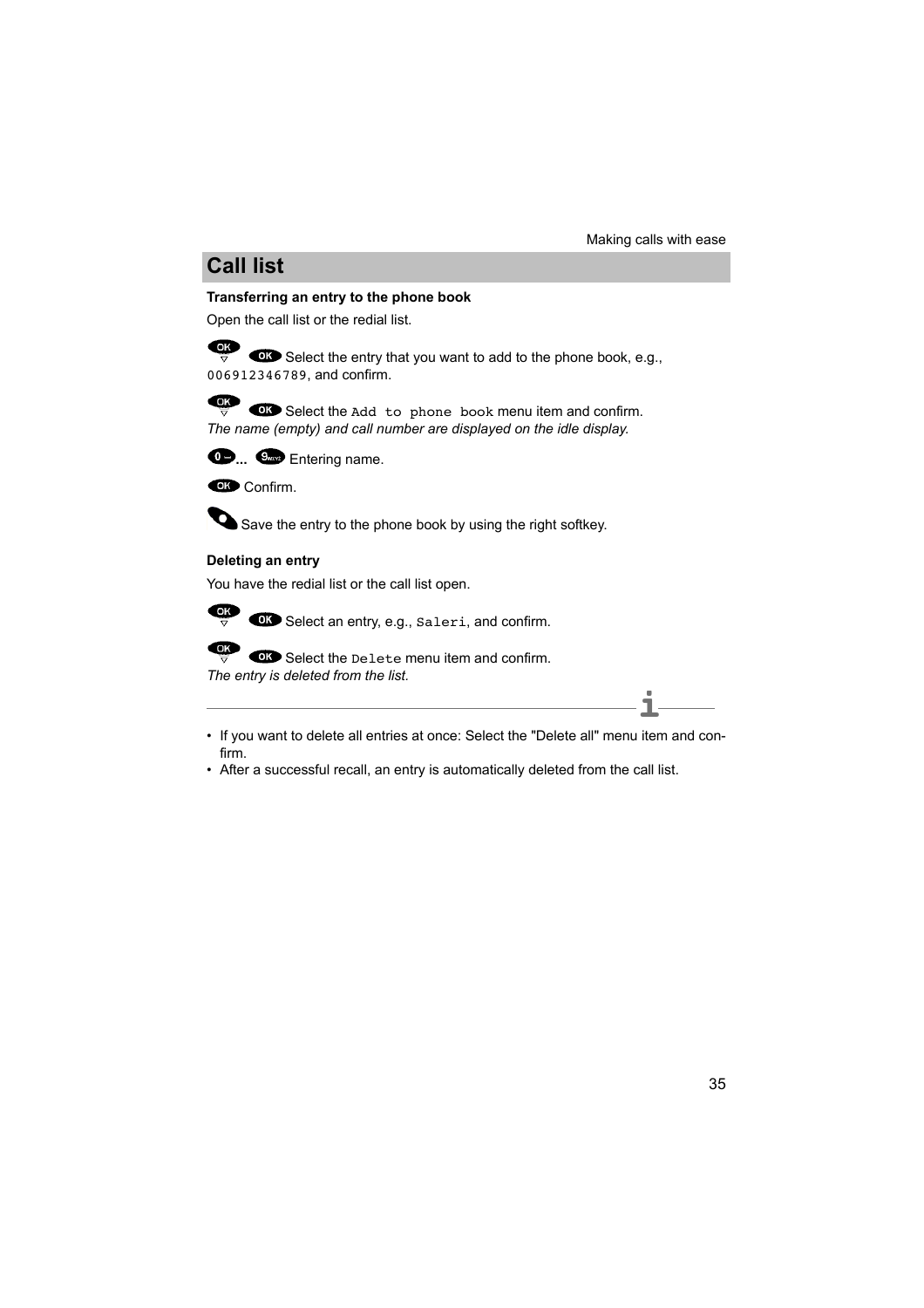## **Redial**

<span id="page-35-2"></span><span id="page-35-0"></span>**Redial** The last 10 call numbers and names that you have dialled are entered into the redial list.

## <span id="page-35-1"></span>**Deleting an entry**

You have the redial list or the call list open.



Select an entry, e.g., Saleri, and confirm.

Select the Delete menu item and confirm. *The entry is deleted from the list.*

- **i** • If you want to delete all entries at once: Select the "Delete all" menu item and confirm.
- After a successful recall, an entry is automatically deleted from the call list.

### **Dialling a call number again.**

The handset is in idle state.



*A list of the last ten numbers dialled is shown.*

œ Select an entry, e.g. Saleri.

Selecting an entry

**i** Entries from the redial list can be directly added to the phone book.  $(\rightarrow S. 35)$  $(\rightarrow S. 35)$ .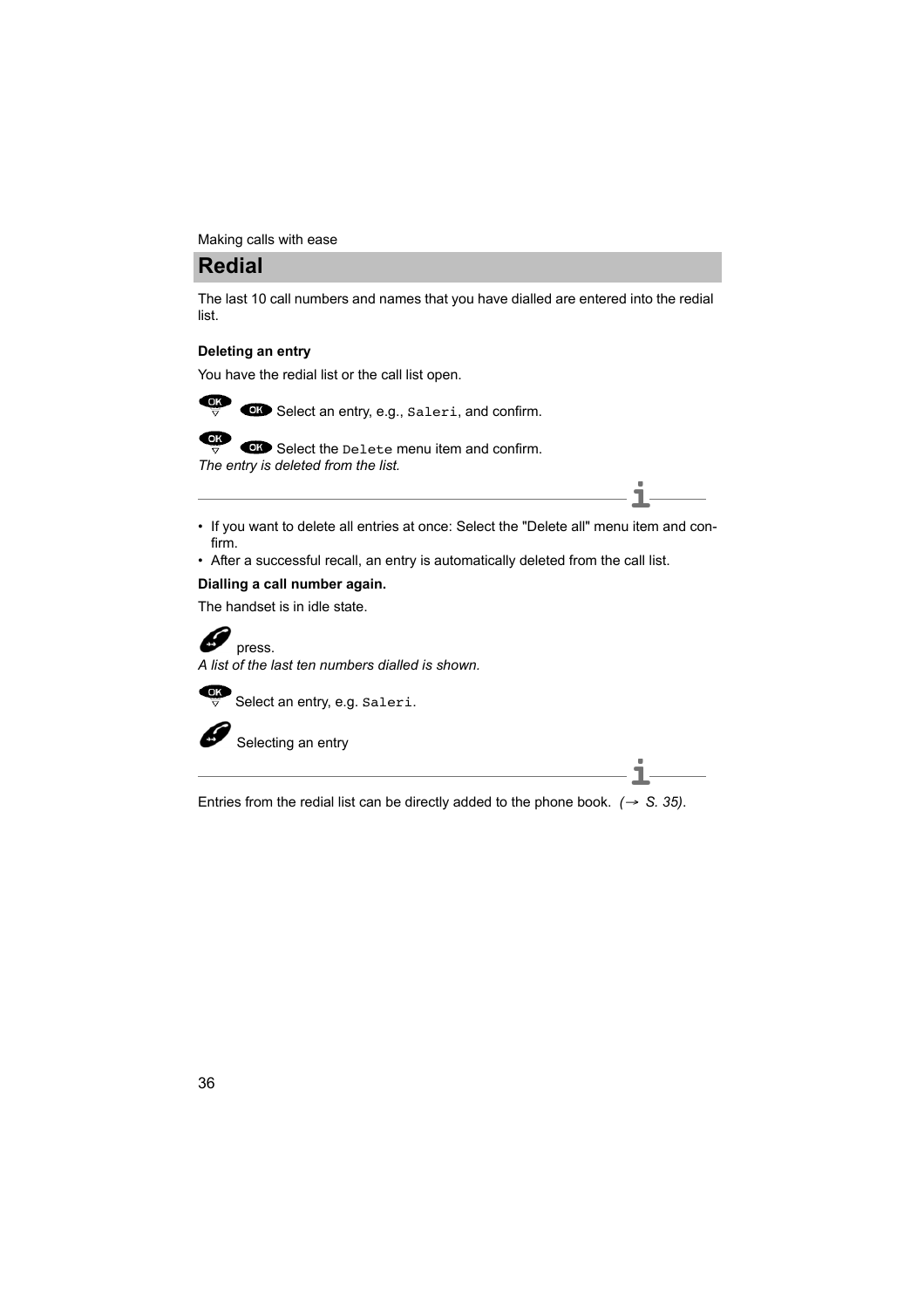# **Acoustic settings**

## <span id="page-36-4"></span><span id="page-36-3"></span><span id="page-36-2"></span><span id="page-36-1"></span><span id="page-36-0"></span>**Call signalling**

You can determine how your EXPLORER™ Bluetooth Handset should signal an incoming call.



Call up the menu using the right softkey.



 $\overrightarrow{CP}$   $\overrightarrow{CB}$  Select the settings menu item and confirm.



 $\overline{\bullet}$  Select the Call signalling menu item and confirm.

 $\overline{\text{OK}}$ 

 $\overline{\overline{z}}$  Select how a call should be signalled (call tone, vibrator). Select the menu item desired, for example Vibrator.

**CIO** Modifying settings.

The corresponding control box  $\overline{V}$  is highlighted or the highlighting is removed. The *new setting takes immediate effect.*

- **i** • To choose a ring tone, there is a list of tones from which you can select your favourite tone *(*→ *[S. 38\)](#page-37-0)*.
- Call tone and vibrator can be switched on or off independently of each other.
- You can deactivate the call tone using the left softkey while your EXPLORER™ Bluetooth Handset is ringing.
- A symbol in the idle display indicates whether call tone is deactivated.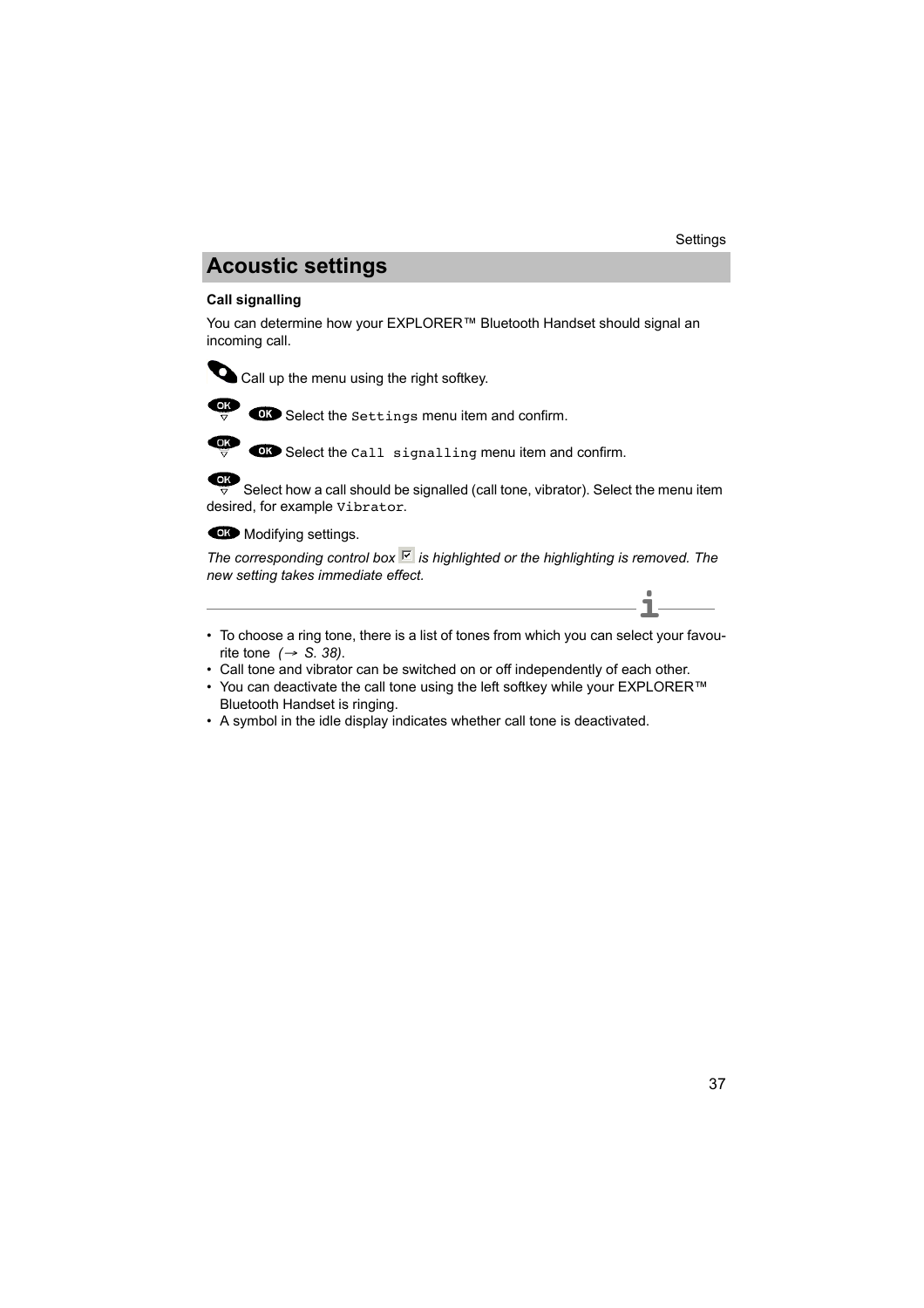#### **Settings**

## **Acoustic settings**

#### <span id="page-37-3"></span><span id="page-37-1"></span>**Ringer volume**

You can select from four volume levels.



Call up the menu using the right softkey.



 $\overrightarrow{OS}$   $\overrightarrow{OS}$  Select the settings menu item and confirm.



 $\overrightarrow{CP}$  **GD** Select the Volume menu item and confirm.

 $\overrightarrow{CP}$   $\overrightarrow{CP}$  Select the Ringer volume menu item and confirm. *The volume is displayed and the call tone sounds at the volume set.*



OR Increase or reduce volume. *The call tone sounds at the volume set and the volume is displayed, e.g., Stage 3.*

**Accept the new settings.** 

**Note** You can also adjust the ringer volume using the Call signalling menu *(*→ *[S. 37\)](#page-36-2)* . **i**

#### <span id="page-37-2"></span><span id="page-37-0"></span>**Dial tone**



Call up the menu using the right softkey.



 $\overrightarrow{CP}$   $\overrightarrow{CP}$  Select the settings menu item and confirm.



 $\overrightarrow{CP}$   $\overrightarrow{CP}$  Select the Call signalling menu item and confirm.



 $\overline{\mathbb{CP}}$   $\overline{\mathbb{CP}}$  Select the Melody selection menu item and confirm.



*The melody is played and the corresponding option field* <sup>6</sup> is highlighted.



Save the melody using the right softkey.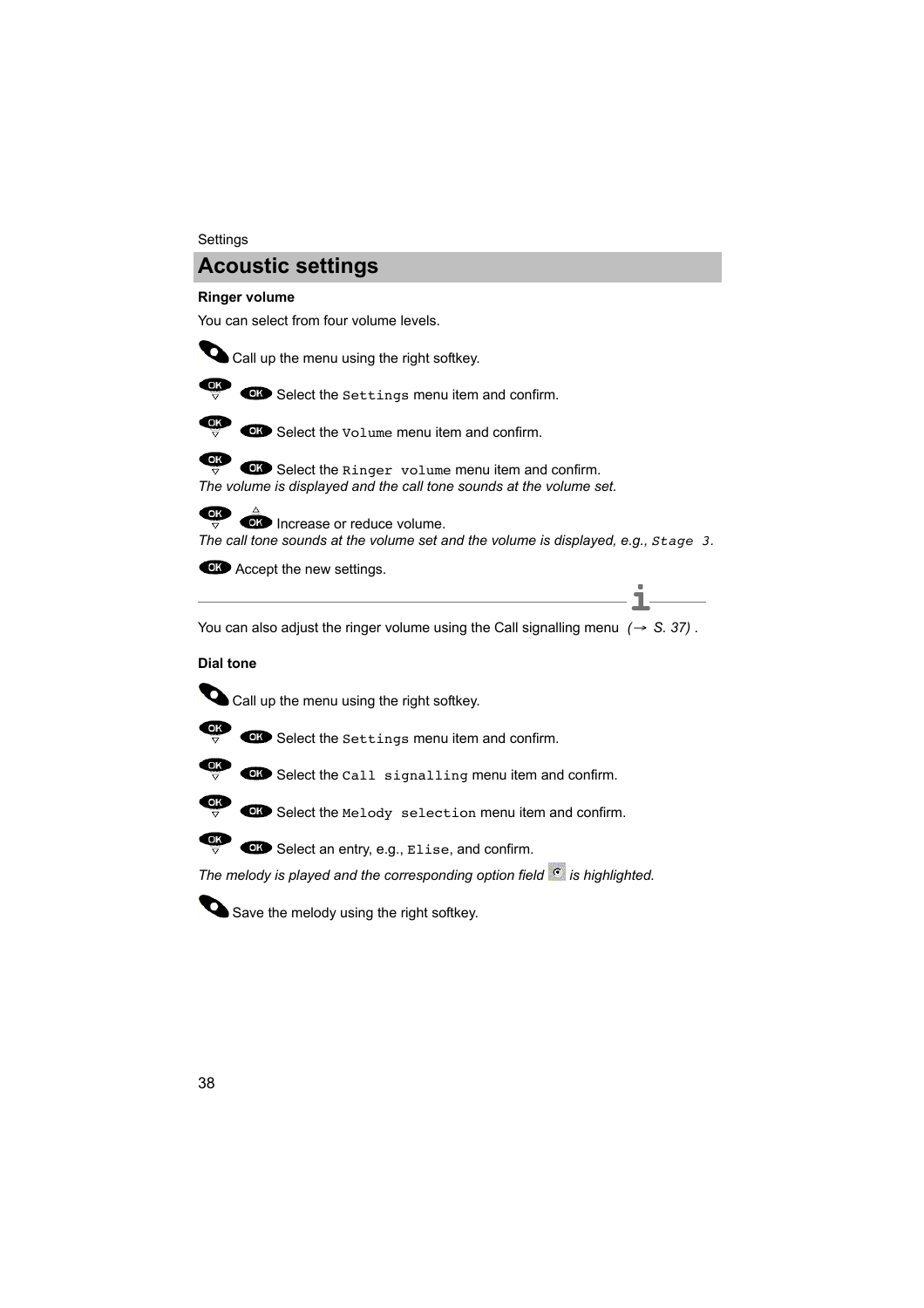# **Acoustic settings**

### <span id="page-38-4"></span><span id="page-38-0"></span>**Speaker volume**

You can select from five volume levels.



Call up the menu using the right softkey.



 $\overline{\mathbb{C}}$   $\overline{\mathbb{C}}$  Select the settings menu item and confirm.



Select the Volume menu item and confirm.

OK Select the Speaker volume menu item and confirm. *The volume is displayed and a test tone sounds at the volume set.*



Increase or reduce volume.

*The test tone sounds at the volume set and the volume is displayed, e.g., Stage 4.*

**CO** Accept the new settings.

**i** During a call, you may adjust the speaker volume by using the selector (pressing up or down). The new volume is applied immediately to the current call.

### <span id="page-38-2"></span><span id="page-38-1"></span>**Infotones**

Your EXPLORER™ Bluetooth Handset can confirm every keypress with a tone *(*→ *S. 39)*.

EXPLORER™ Bluetooth Handset can warn you when the radio link *(*→ *S. 40)* has been broken and you are thus no longer reachable.

### <span id="page-38-3"></span>**Key beeps**



Call up the menu using the right softkey.



 $\overrightarrow{CP}$   $\overrightarrow{CP}$  Select the settings menu item and confirm.



Select the Infotones menu item and confirm.



The corresponding option field <sup>c</sup> is highlighted and the setting is saved.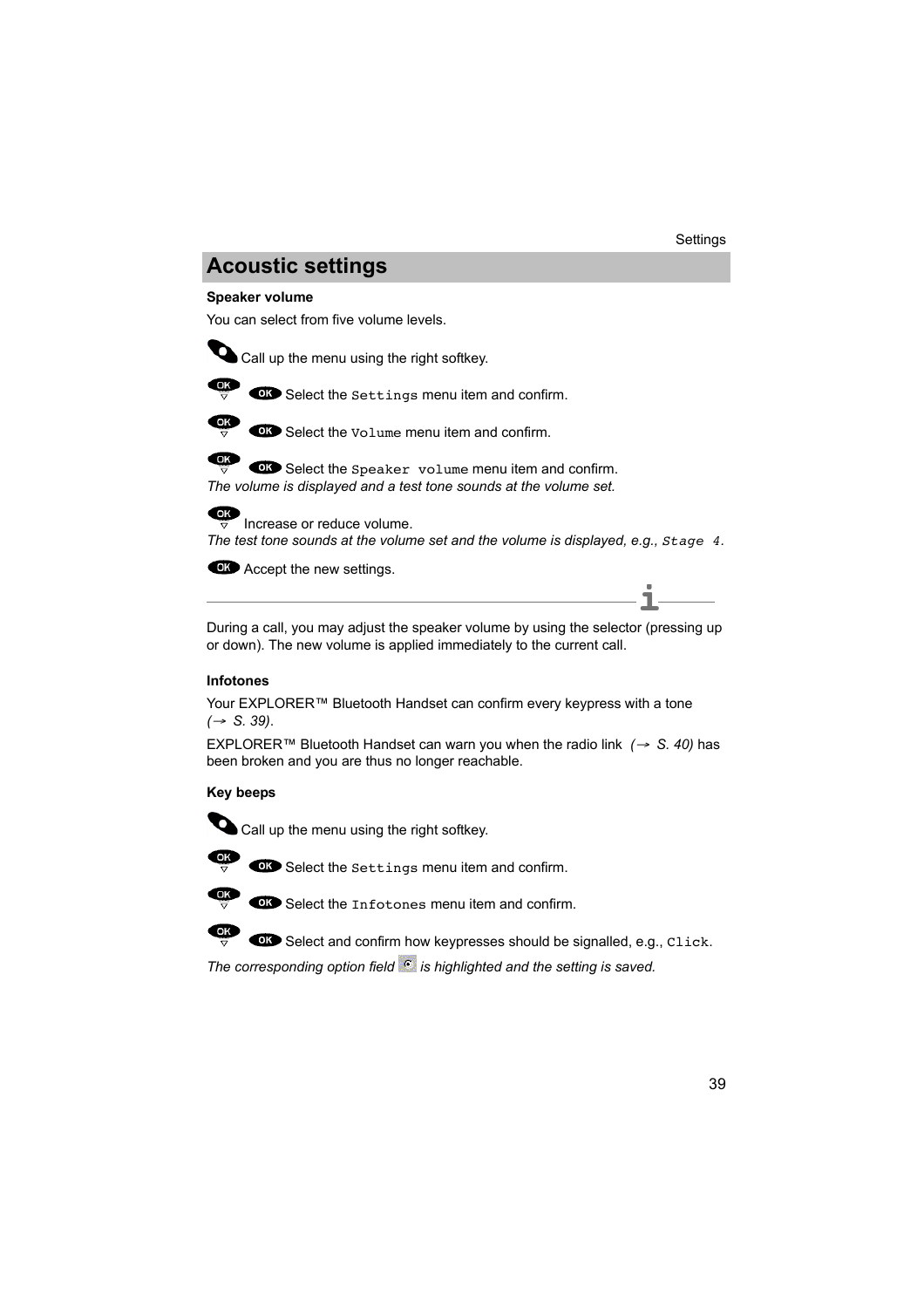#### Settings

## **Acoustic settings**

### <span id="page-39-0"></span>**Linkloss**



Call up the menu using the right softkey.



 $\overrightarrow{CP}$  Select the settings menu item and confirm.



 $\overrightarrow{OR}$   $\overrightarrow{OR}$  Select the Infotones menu item and confirm.



 $\overline{\bullet}$   $\overline{\bullet}$  Scroll to the Linkloss control box and confirm.

*The control box is highlighted and the setting is saved.*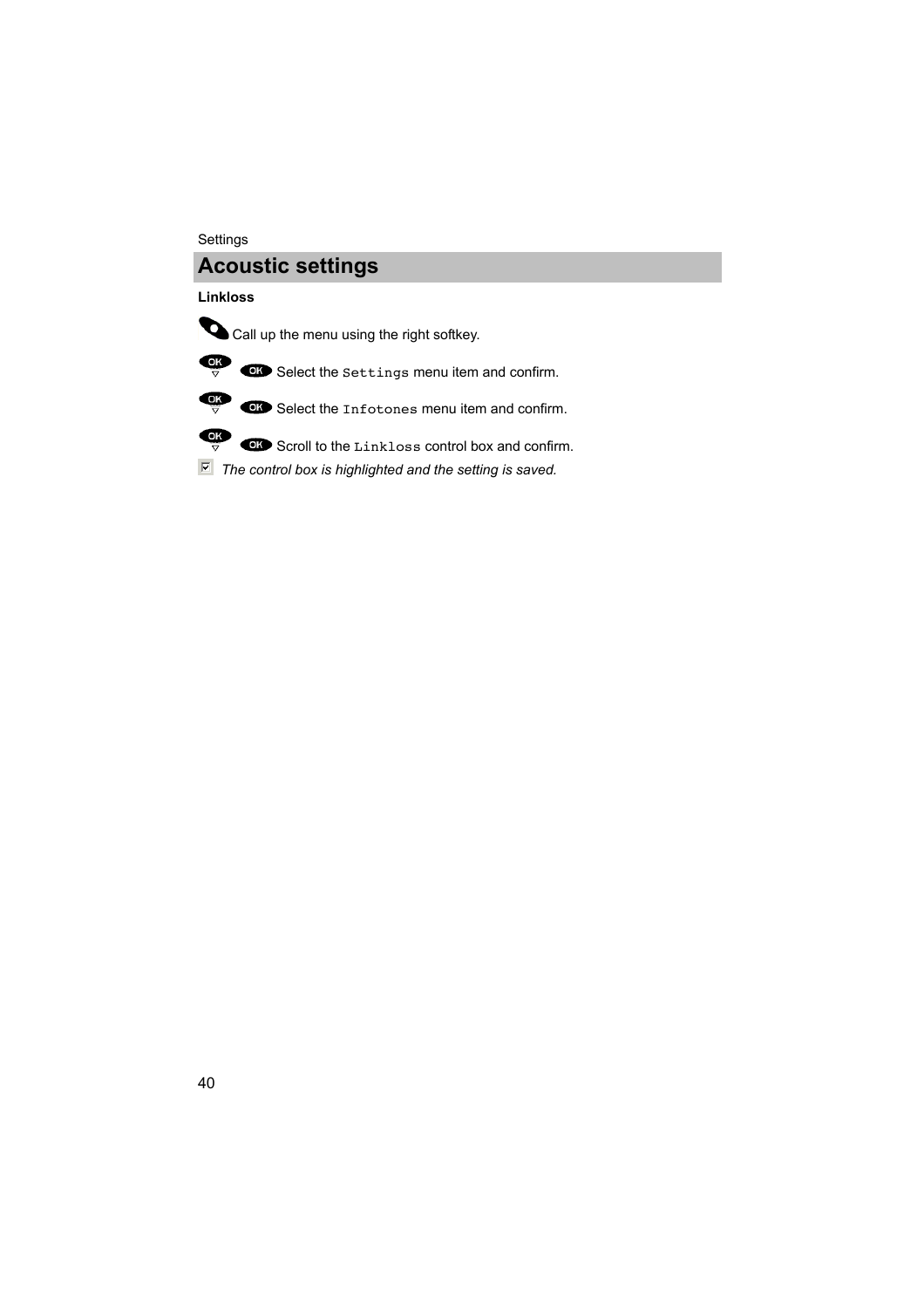# **Setting the date and time**

<span id="page-40-1"></span><span id="page-40-0"></span>**Setting the date and time** In the idle state, your EXPLORER™ Bluetooth Handset displays the time and date. You may adjust both.



Call up the menu using the right softkey.



 $\overrightarrow{CP}$  Select the Settings and confirm.



Select the Time/Date menu item and confirm.

 $QK$ Select the time or date entry that you want to change, e.g., 01.01.03, and confirm.



 $\bullet$  Modify the date or time  $(\rightarrow S. 19)$  $(\rightarrow S. 19)$ .

Confirm.

Save the settings using the Store right softkey.

**i** Even when your EXPLORER™ Bluetooth Handset is switched off and the battery is completely charged, the clock continues to run for about 10 days.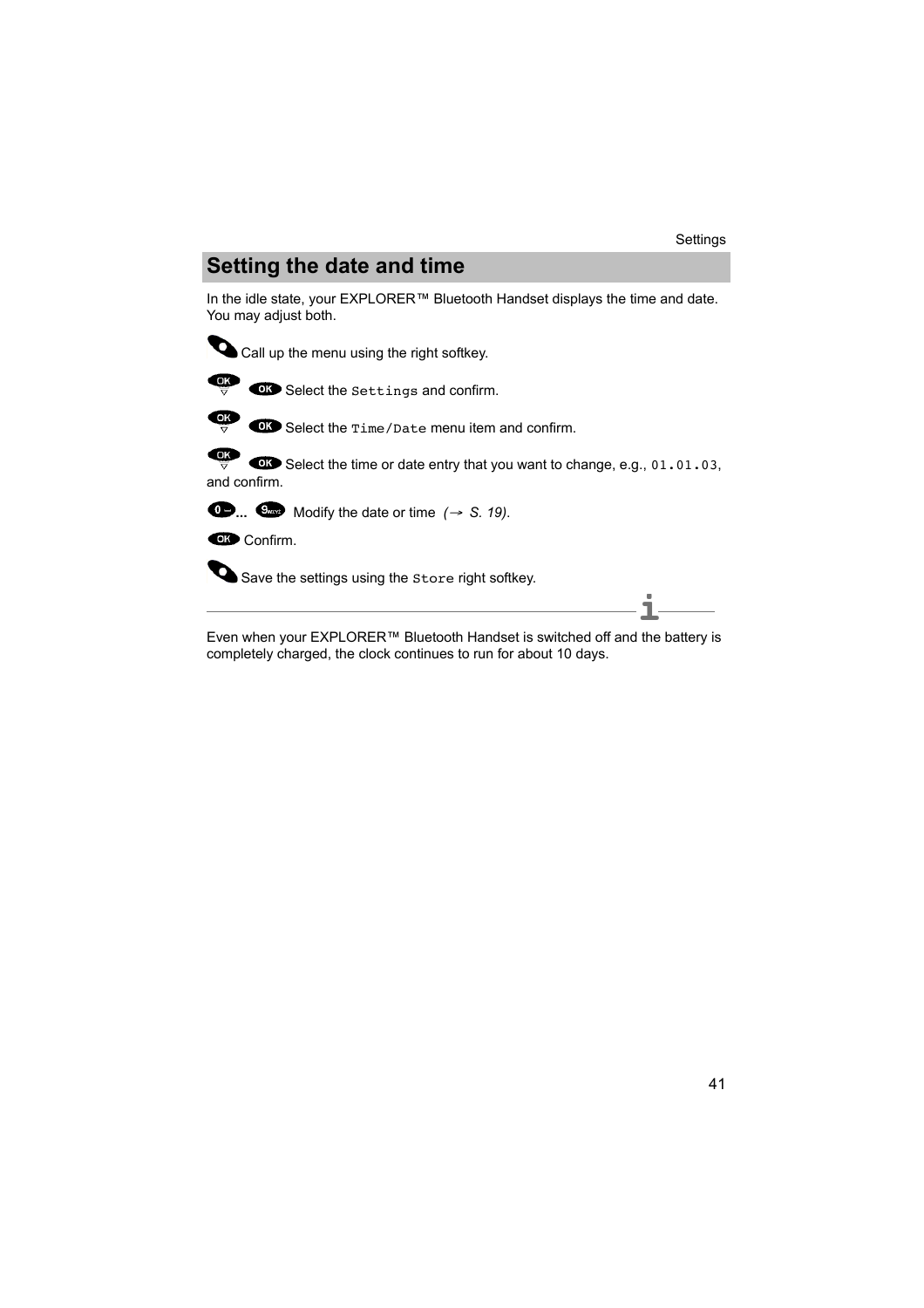#### **Settings**

## **Entering your own call number and name**

<span id="page-41-1"></span><span id="page-41-0"></span>You can change the call number and name which EXPLORER™ Bluetooth Handset displays when it is in the idle state.

**Caution:** These items serve only as user information on the idle state display. Your call number **does not change**. The call number and name which are sent to your call partner remain **unchanged**. Such settings can only be changed in your telephone system.





OK Select the Settings and confirm.



Select the Settings and confirm.

OK Select the entry that you want to change, e.g., the call number 12345678, and confirm.



 $\bullet$  **...**  $\bullet$  Modify the name and call number.  $\rightarrow$  [S. 19\)](#page-18-1).

Confirm the new name or call number.

Save the settings using the right softkey.

**i** The name can be up to 16 characters long, depending on the width of the letters used.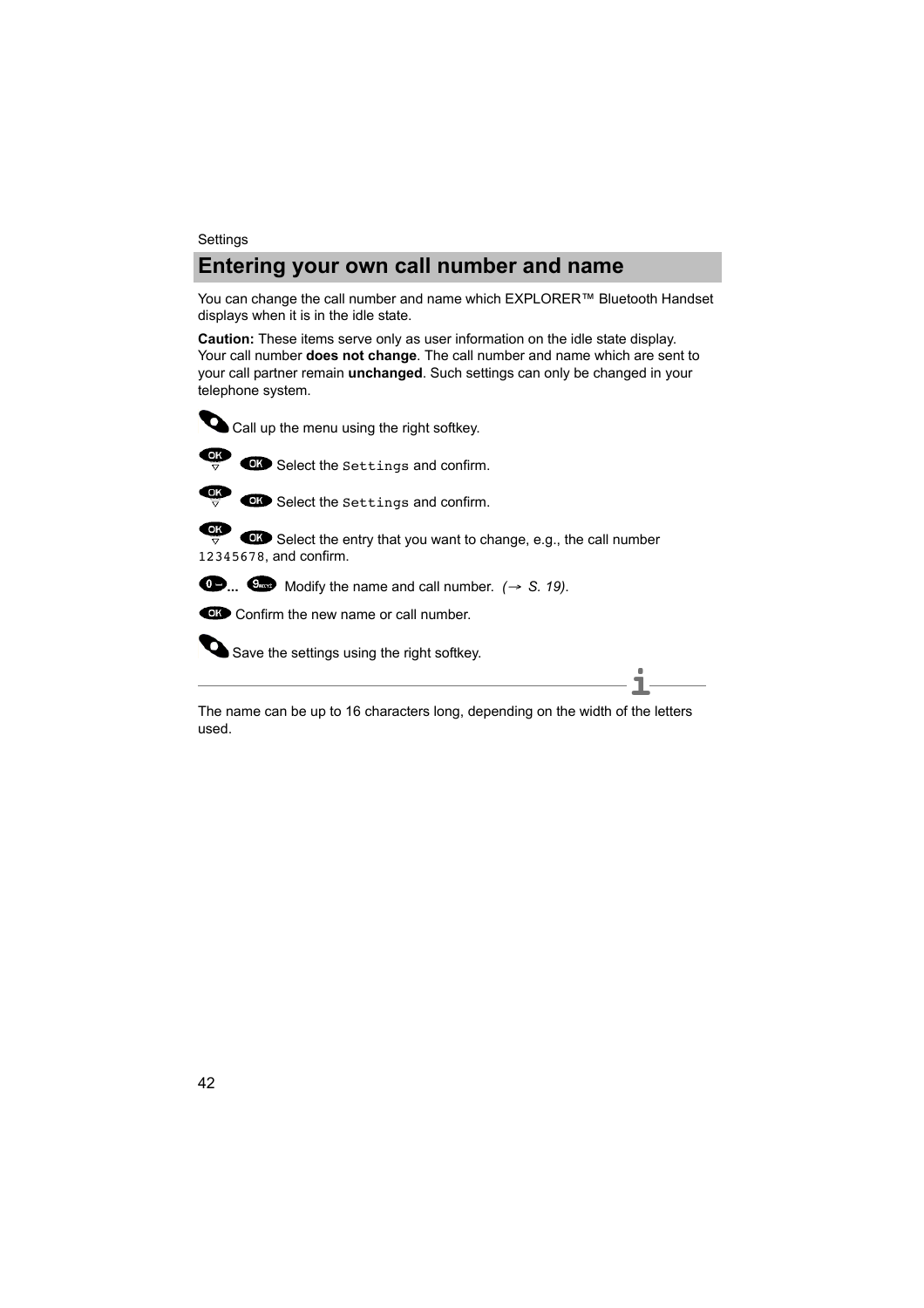# **Selecting the display language**

<span id="page-42-1"></span><span id="page-42-0"></span>You have a choice of six languages for the display.



Call up the menu using the right softkey.



 $\overrightarrow{OR}$  Select the Settings and confirm.



 $\overrightarrow{or}$   $\overrightarrow{or}$  Select the Language menu item and confirm.



Select language, e.g. English.

**Confirm entry.** 

*The corresponding option field* <sup>G</sup> is selected. The display language is changed *immediately.*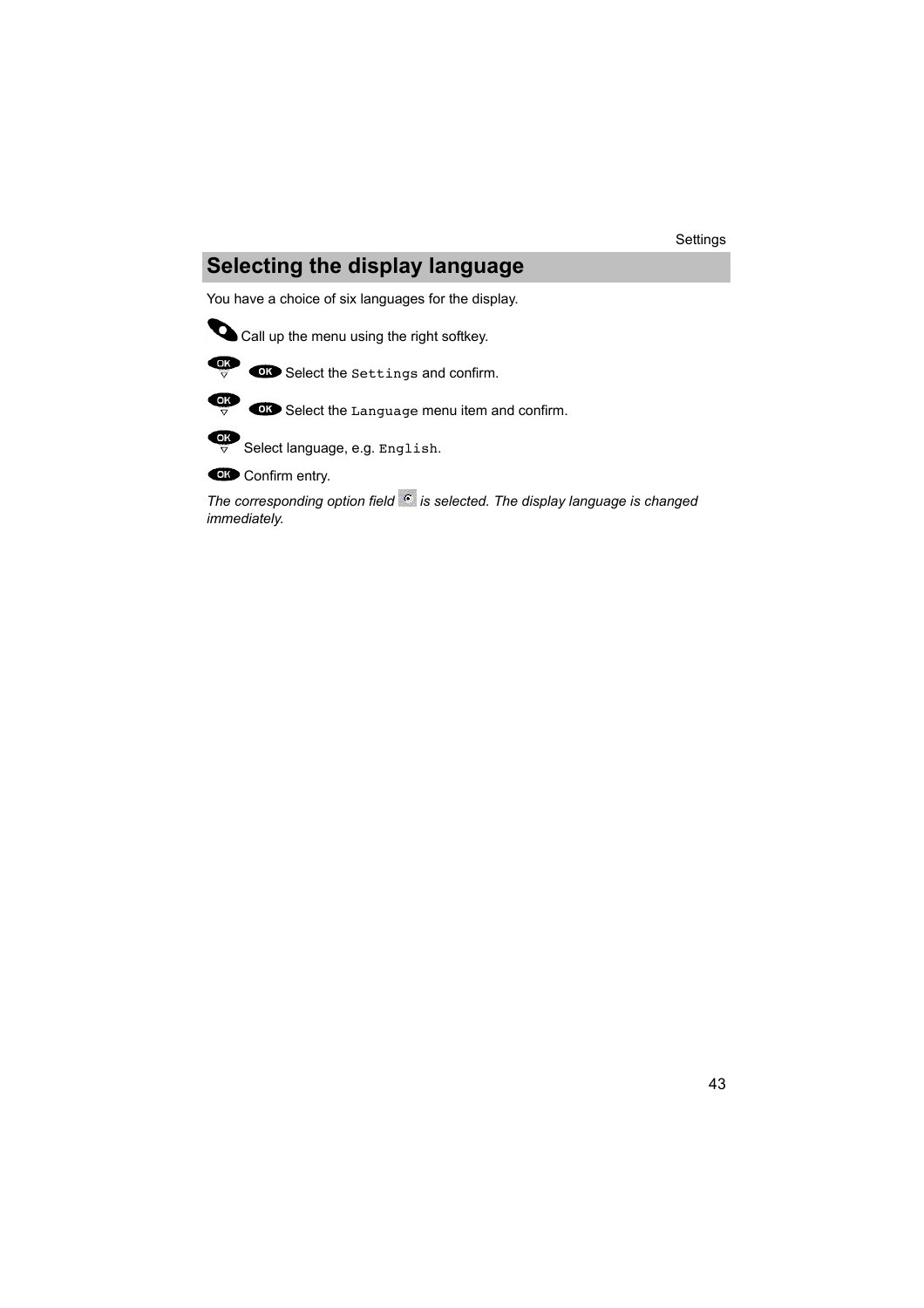## **Further system settings**

### <span id="page-43-2"></span><span id="page-43-1"></span><span id="page-43-0"></span>Changing the EXPLORER™ terminal

You can log your EXPLORER™ Bluetooth Handset onto another EXPLORER™ terminal.

#### **On the EXPLORER™ terminal:**

Switch the new EXPLORER™ terminal to Discovery mode ("Show"). Refer to the user manual for your EXPLORER™ terminal.

## **On EXPLORER™ Bluetooth Handset:**



Call up the menu using the right softkey.



 $\overline{\mathbf{S}}$   $\overline{\mathbf{S}}$  Select the settings and confirm.



Select the System and confirm.

 $\overline{\phantom{a}}$  Select the Change device menu item and confirm. *You are notified that the current device data could be deleted.*



*EXPLORER™ Bluetooth Handset searches for all available Bluetooth devices. The search can last approximately one minute. The device available or a list of all devices available will then be displayed.*



**OK** Confirm

*Device details are displayed.*



**O** Press the "Enrolment" right softkey.

**<sup>■</sup> ... ●** Enter the Bluetooth passkey for your EXPLORER™ terminal.

Confirm using the "Enrolment" right softkey. *The message Registering with EXPLORER successful appears and EXPLORER™ Bluetooth Handset goes into idle state.*

• If the device change did not work, EXPLORER™ Bluetooth Handset remains logged on to the original EXPLORER™ terminal.

**i**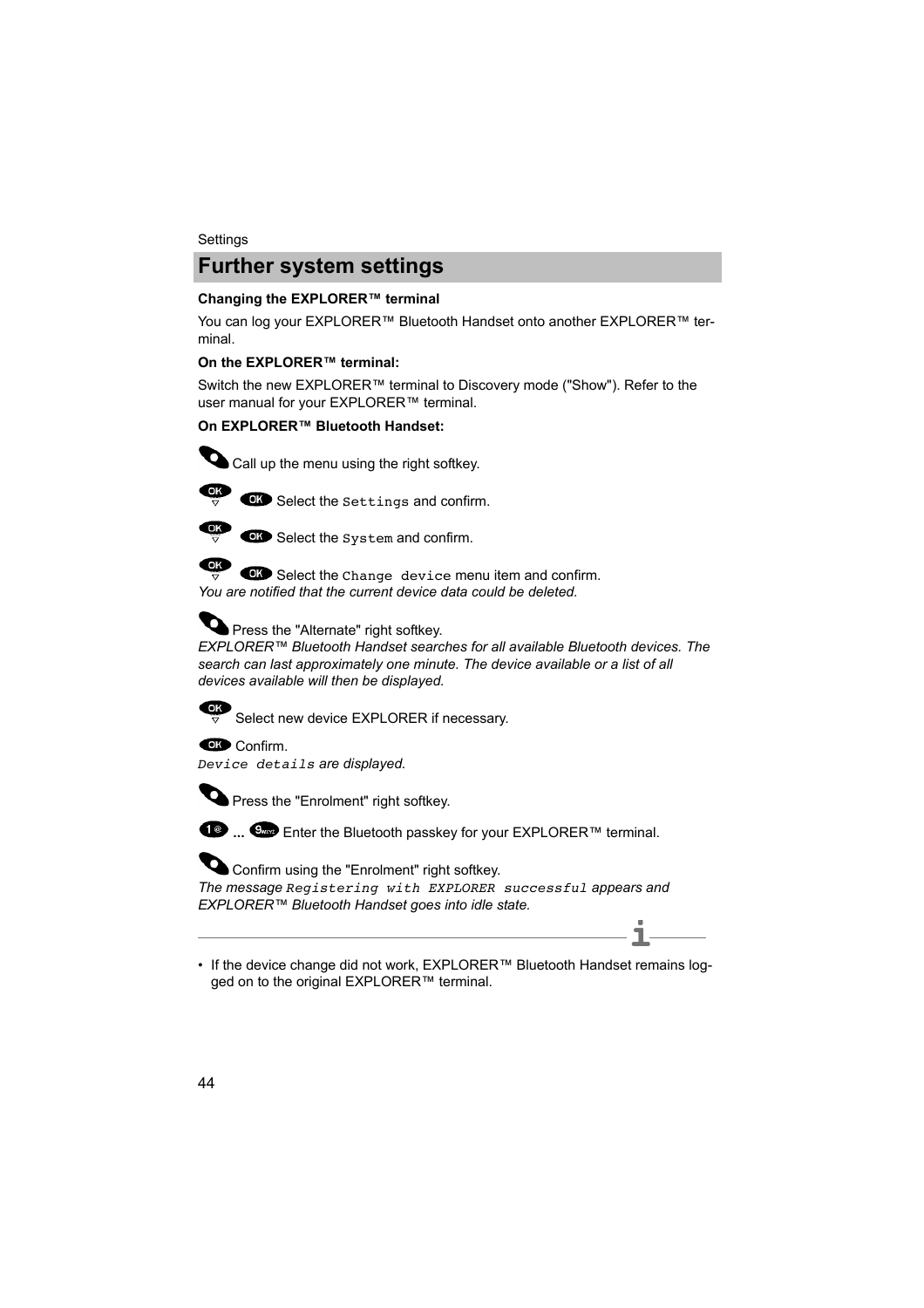# **Further system settings**

### <span id="page-44-1"></span><span id="page-44-0"></span>**Displaying Software-Version and Hardware-Info**

Concerning the hardware, you can have the following displayed:

- The Bluetooth address of the EXPLORER™ Bluetooth Handset and
- the serial number.

Concerning the software, you can have the following displayed:

- Date and release of the handset software,
- Bootloader version and
- Bluetooth firmware version.

Call up the menu using the right softkey.



 $\overrightarrow{CP}$   $\overrightarrow{OP}$  Select the settings menu item and confirm.



OK Select the System and confirm.



OK Select the Hardware-Info or Software version menu item and

confirm.

*Information about hardware and software is then displayed.*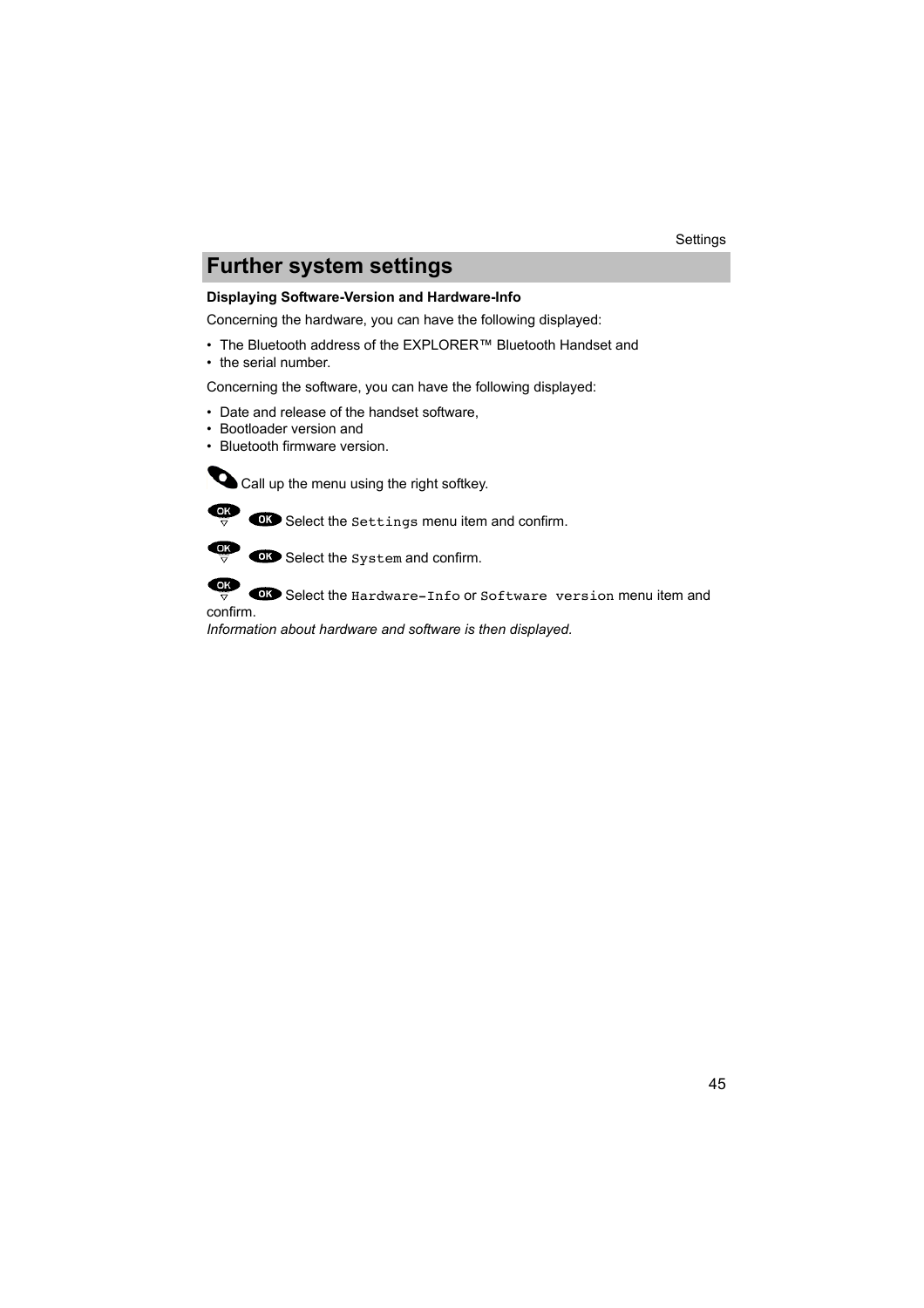## **Menu overview**

<span id="page-45-3"></span><span id="page-45-2"></span><span id="page-45-1"></span><span id="page-45-0"></span>By using the right softkey, you can switch from idle state to the menu.

The left hand side column of the following table contains all menu items of the main menu. If there is a menu item hidden behind a submenu, the submenu will be to the right of the menu item and indicated with "-->".

| Phone book<br>$(\rightarrow$ S. 29)                | --> -- General information -- --> Search                       |                                             |
|----------------------------------------------------|----------------------------------------------------------------|---------------------------------------------|
|                                                    |                                                                | --> New entry                               |
|                                                    |                                                                | --> Capacity                                |
|                                                    |                                                                | --> Delete all                              |
|                                                    | --> Search (Right softkey)                                     | $\overline{\rightarrow}$ Name               |
|                                                    | --> Selected entry                                             | --> Change                                  |
|                                                    |                                                                | $\overline{\phantom{1}}$ Delete             |
|                                                    |                                                                | --> Making calls                            |
| Call list $(\rightarrow S. 34)$ --> Selected entry |                                                                | $\Rightarrow$ Call                          |
|                                                    |                                                                | --> Details                                 |
|                                                    |                                                                | --> Transfer phone book                     |
|                                                    |                                                                | --> Delete                                  |
|                                                    |                                                                | --> Delete all                              |
| Settings                                           | --> Volume                                                     | Ringer volume $(\rightarrow$ S. 38)         |
|                                                    |                                                                | Speaker volume $(\rightarrow S. 39)$        |
|                                                    | --> Call signalling $(\rightarrow S. 37)$ --> Melody selection |                                             |
|                                                    |                                                                | Call tone                                   |
|                                                    |                                                                | --> Ringer volume                           |
|                                                    |                                                                | Vibrator                                    |
|                                                    | --> Language $(\rightarrow$ S. 43)                             |                                             |
|                                                    | $\overline{\left(-\right)}$ Infotones ( $\rightarrow$ S. 39)   |                                             |
|                                                    | --> Time/Date $(\rightarrow$ S. 41)                            | Time                                        |
|                                                    |                                                                | Date                                        |
|                                                    | --> User info $(\rightarrow$ S. 42)                            | Call number                                 |
|                                                    |                                                                | Name                                        |
|                                                    | --> System                                                     | --> Device change $(\rightarrow S. 44)$     |
|                                                    |                                                                | --> Software version $( \rightarrow S. 45)$ |
|                                                    |                                                                | --> Hardware-Info $(\rightarrow$ S. 45)     |
|                                                    |                                                                | --> Intercom mode $(\rightarrow$ S. 27)     |
| Key lock $(\rightarrow$ S. 22)                     |                                                                |                                             |
| Switch off $(\rightarrow$ S. 14)                   |                                                                |                                             |
| Games $(\rightarrow$ S. 52)                        |                                                                |                                             |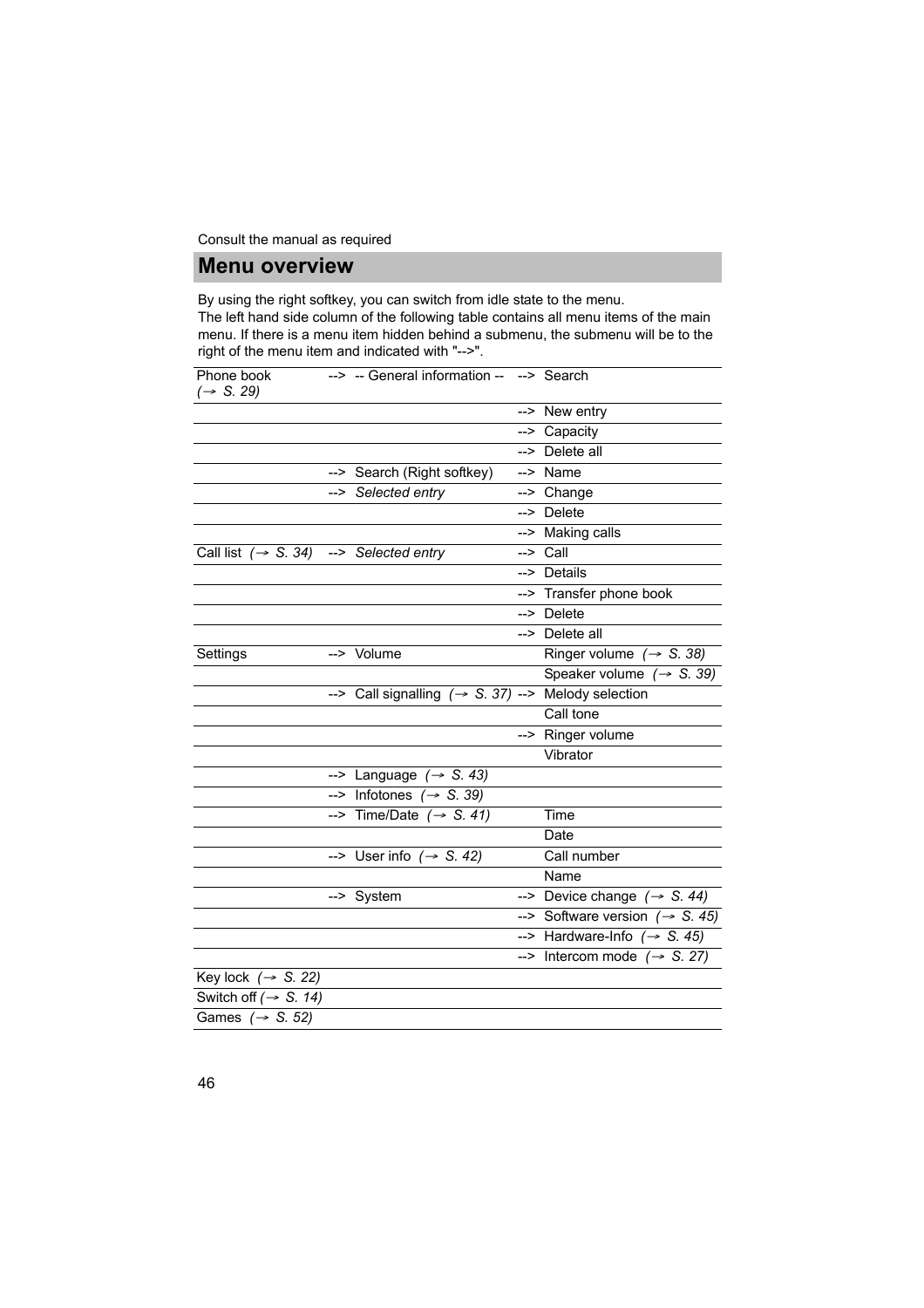# **Meaning of symbols**

<span id="page-46-1"></span><span id="page-46-0"></span>

| E  | Entry present in call list |
|----|----------------------------|
| ZУ | Conversation               |
| 冪  | Call tone deactivated      |
| U  | Keyboard locked            |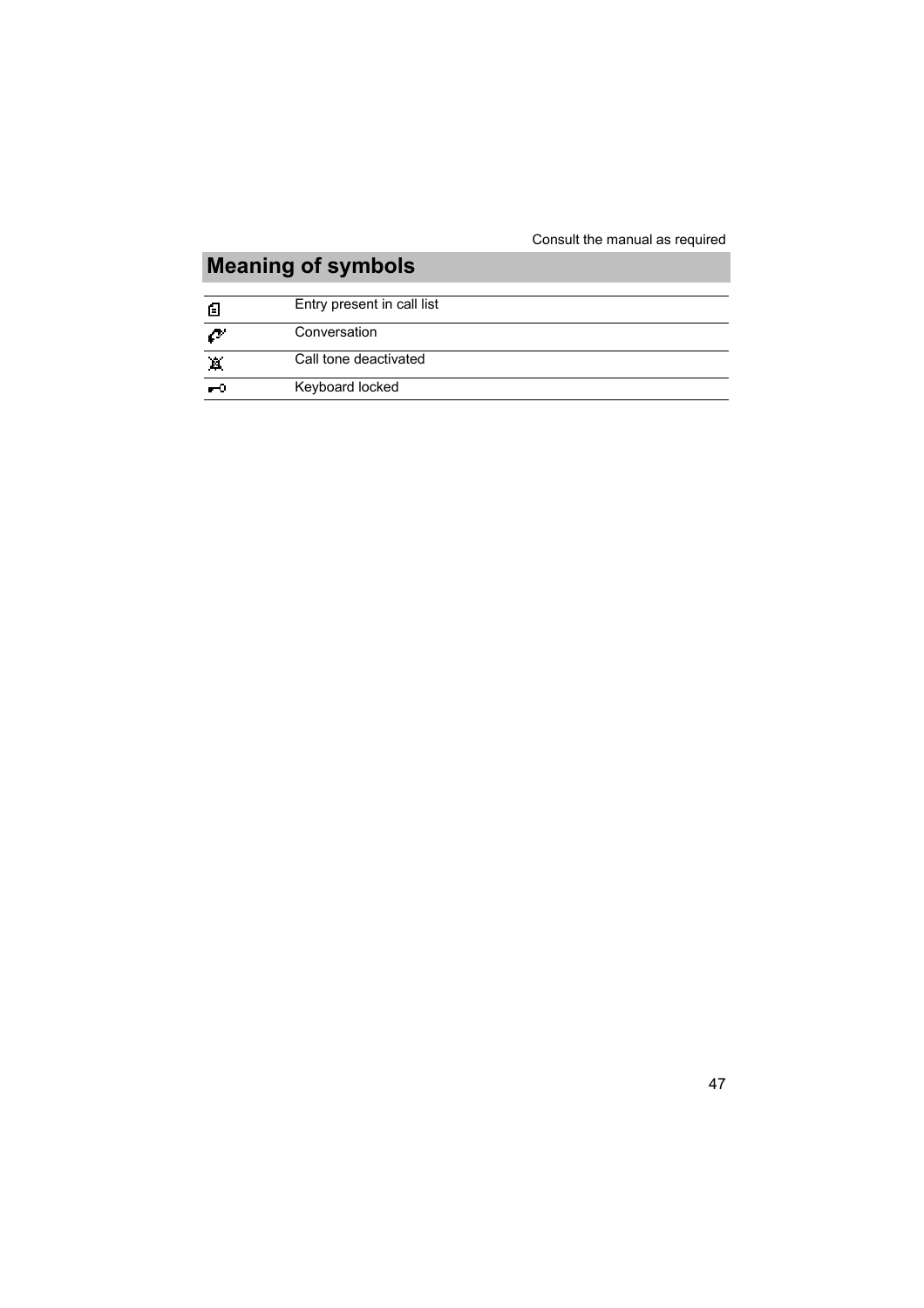# **Table of characters**

<span id="page-47-1"></span><span id="page-47-0"></span>

| <b>Key</b>     |                                                                                                                              |   |                   |   |          | <b>Characters Additional characters</b> |       |    |           |
|----------------|------------------------------------------------------------------------------------------------------------------------------|---|-------------------|---|----------|-----------------------------------------|-------|----|-----------|
|                |                                                                                                                              |   |                   | D | F        | <b>GB</b>                               | E.    | ı  | <b>NL</b> |
| $\mathbf 1$    | Upper case letters . : , ? !                                                                                                 | e |                   |   |          |                                         |       |    |           |
|                | Lower case letters .                                                                                                         | e | $\therefore$ , ?! |   |          |                                         |       |    |           |
| $\overline{2}$ | Upper case letters A B C 2                                                                                                   |   |                   | Ä | ÀÂÆ<br>Ç |                                         | ÁÀÇ À |    | ÄÁÀ<br>ÂÇ |
|                | Lower case letters a b c 2                                                                                                   |   |                   | ä | àâæ<br>Ç |                                         | áàç   | à  | äáà<br>âç |
| 3              | Upper case letters D E F 3                                                                                                   |   |                   |   | ÈÉÊ<br>Ë |                                         | ÈÉ    | ÈÉ | ÈÉÊ<br>Ë  |
|                | Lower case letters $d \text{ } e \text{ } f \text{ } 3$                                                                      |   |                   |   | èéê<br>ë |                                         | è é   | èé | èéê<br>ë  |
| 4              | Upper case letters G H I 4                                                                                                   |   |                   |   | ÎΪ       |                                         | ÍΪ    |    | ïíìî      |
|                | Lower case letters $q h i 4$                                                                                                 |   |                   |   | îΪ       |                                         | ÍÏ    | í  | ïíìî      |
| 5              | Upper case letters J K L 5                                                                                                   |   |                   |   |          |                                         |       |    |           |
|                | Lower case letters j k 1 5                                                                                                   |   |                   |   |          |                                         |       |    |           |
| 6              | Upper case letters M N O 6                                                                                                   |   |                   | Ö | ÑÔ<br>Œ  |                                         | ÑÓÒÒ  |    | ÖÓÒ<br>Ô  |
|                | Lower case letters $m \neq 6$                                                                                                |   |                   | Ö | ñôœ      |                                         | ñóò   | Ò  | öóò<br>Ô  |
| $\overline{7}$ | Upper case letters $P Q R S 7$                                                                                               |   |                   |   |          |                                         |       |    |           |
|                | Lower case letters p q r s 7 ß                                                                                               |   |                   |   |          |                                         |       |    |           |
| $\overline{8}$ | Upper case letters T U V 8                                                                                                   |   |                   | Ü | ÙÛ       |                                         | ÚÜ    | Ú  | ÜÚÙ<br>Û  |
|                | Lower case letters t u v 8                                                                                                   |   |                   | ü | ùû       |                                         | úü    | ú  | üúù<br>û  |
| 9              | Upper case letters W X Y Z 9                                                                                                 |   |                   |   | Ÿ        |                                         |       |    |           |
|                | Lower case letters $w \times y \times 9$                                                                                     |   |                   |   | ÿ        |                                         |       |    |           |
| 0              | Upper case letters <empty< td=""><td></td><td>space&gt;0</td><td></td><td></td><td></td><td></td><td></td><td></td></empty<> |   | space>0           |   |          |                                         |       |    |           |
|                | Lower case letters <empty< td=""><td></td><td>space&gt;0</td><td></td><td></td><td></td><td></td><td></td><td></td></empty<> |   | space>0           |   |          |                                         |       |    |           |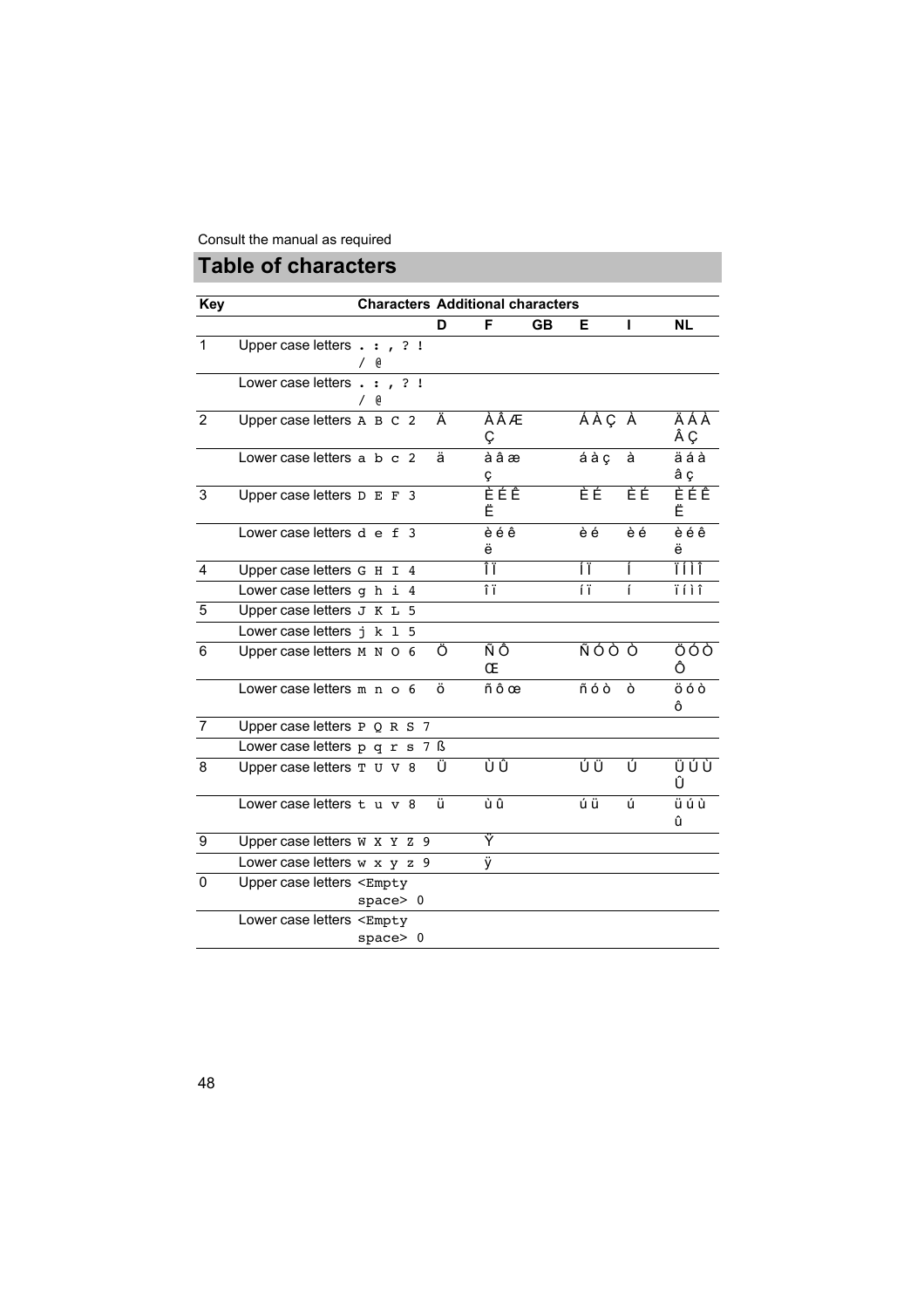## **Table of characters**

#### **Special characters**

у́усссеа∈ ™ © ☆ #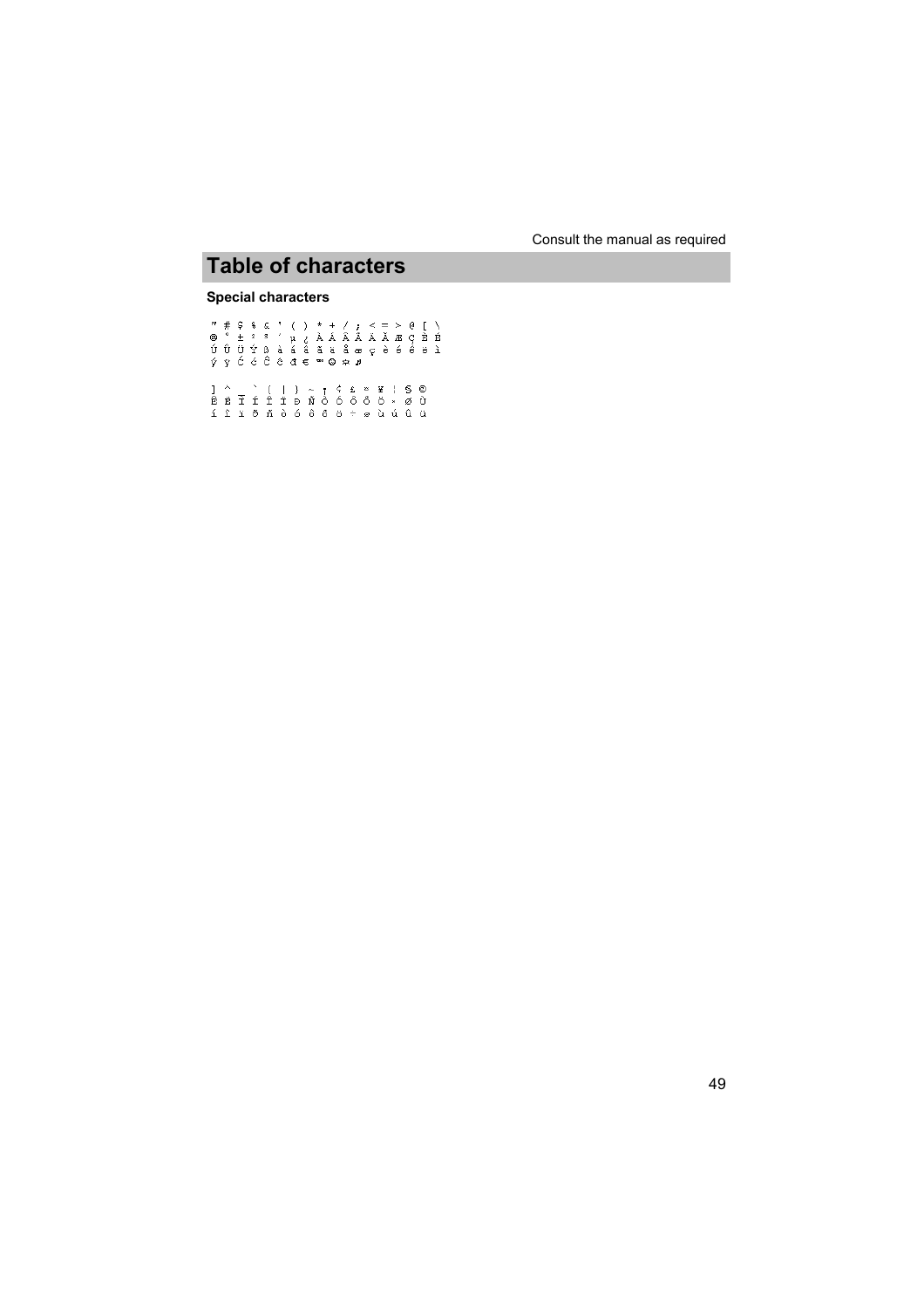Consult the manual as required

## **Error Display**

<span id="page-49-1"></span><span id="page-49-0"></span>If an error is displayed on the handset's screen (e. g. "internal accu error"), then switch off the device and switch on again.

If the error occurs several times, don't use the device any more and contact your local dealer.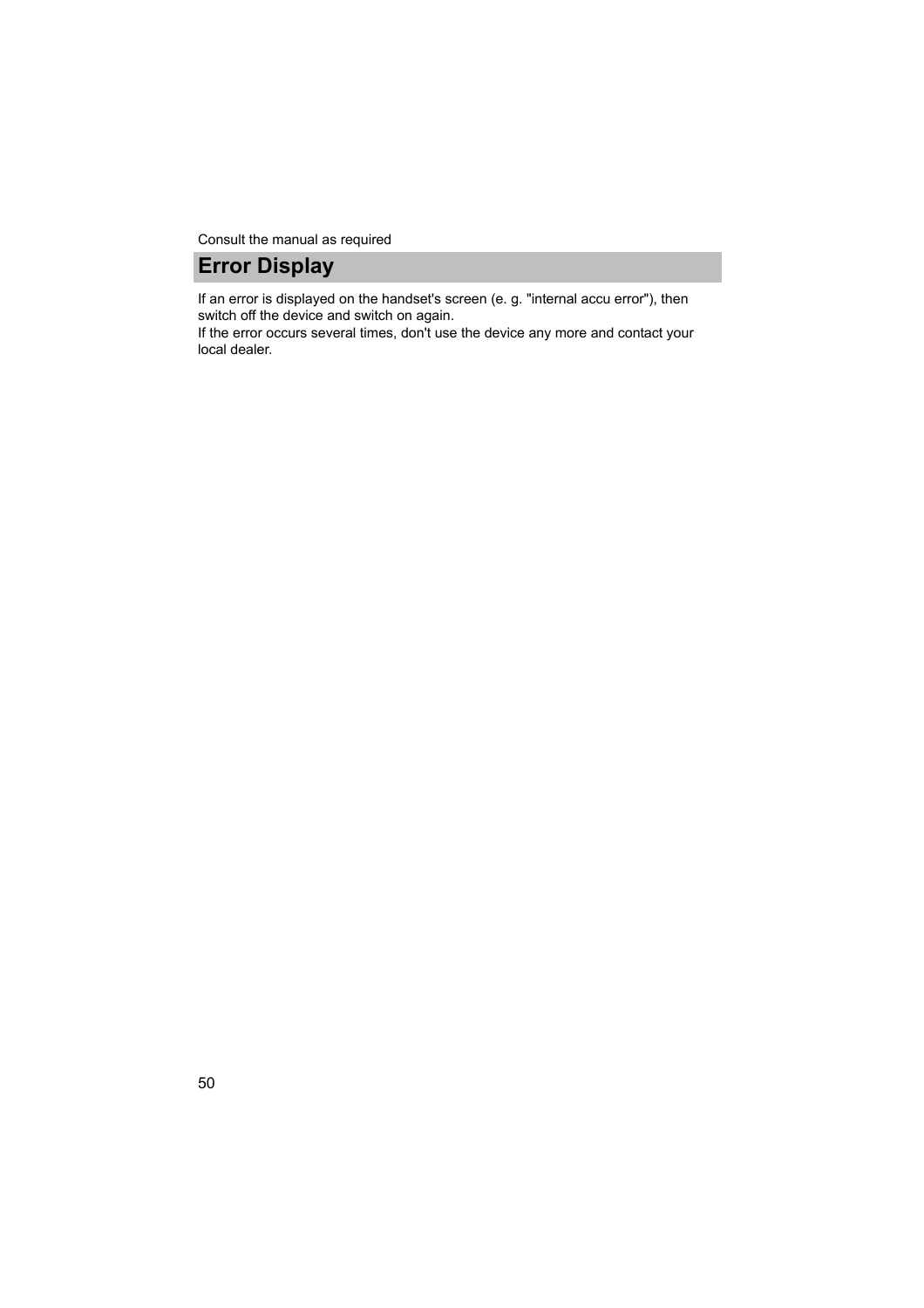## **Information about the EXPLORER™ terminal**

<span id="page-50-1"></span><span id="page-50-0"></span>The EXPLORER™ terminal is a broadband mobile terminal with integrated antenna, providing communication via satellite through the Broadband Global Area Network (BGAN). The EXPLORER™ terminal has a Bluetooth interface for connecting up to 7 Bluetooth devices.

For further information on the EXPLORER™ terminal, refer to the user manual delivered with the terminal.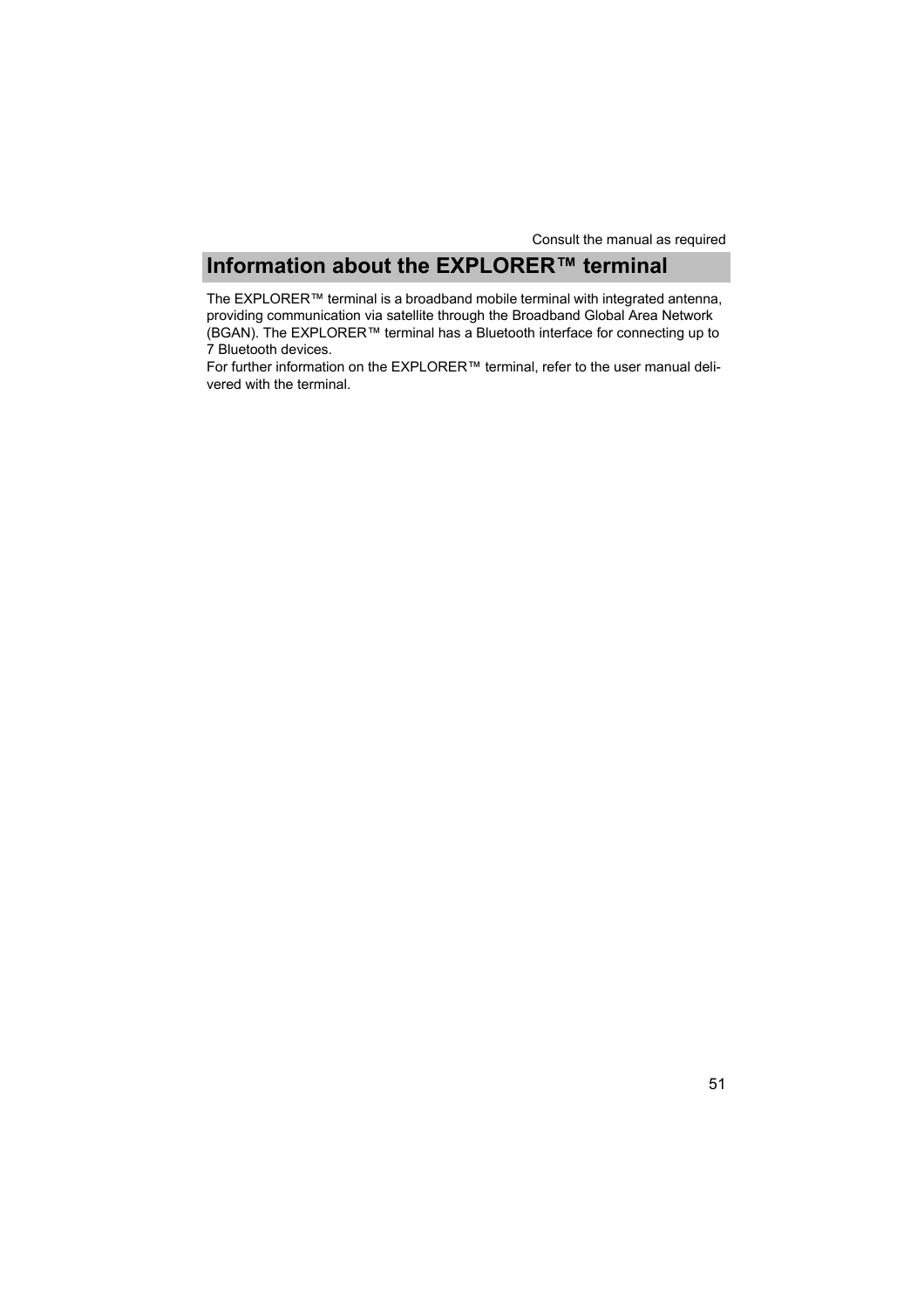Consult the manual as required

## **Playing DMove**

<span id="page-51-1"></span><span id="page-51-0"></span>With your EXPLORER™ Bluetooth Handset, you can test your powers of reasoning and prediction by playing this game.

The aim of the **DMove** game is to rearrange scrambled letters into the correct sequence. You have to achieve this in as few moves as possible.

One move: Moving of the two letters beside a position digit to be entered. Two letters are always moved together: the one left of the position digit is moved to the front of the sequence and the one right of the position digit to the end of the sequence. And that is where the fun begins...

You can read more about the game in the help for DMove.

Call up the menu using the right softkey.

 $\overrightarrow{CP}$   $\overrightarrow{CP}$  Select the Game menu item and confirm.

 $\bullet$  Call up "Help".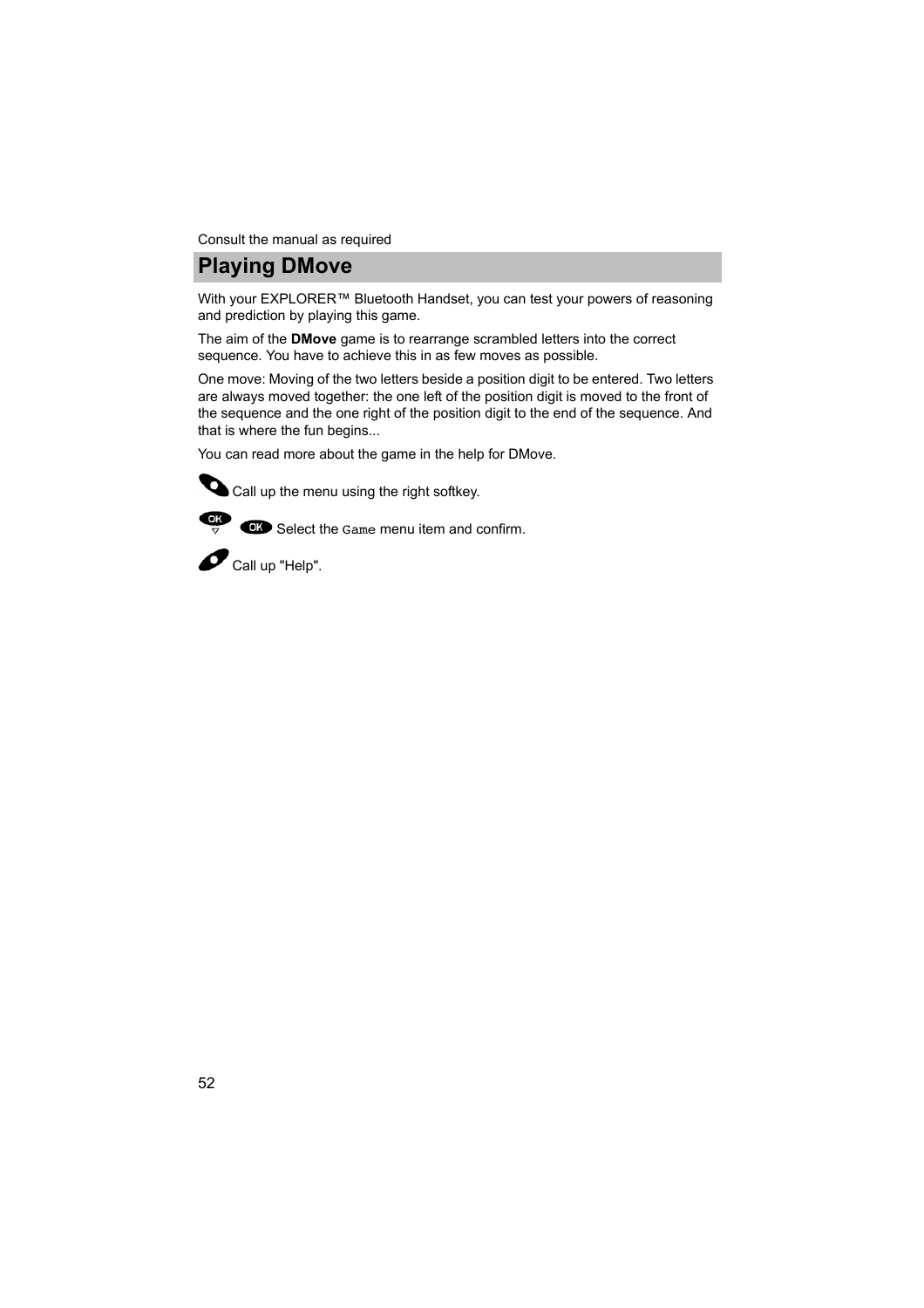# **FAQ - Frequently asked questions**

#### <span id="page-52-1"></span><span id="page-52-0"></span>**EXPLORER™ Bluetooth Handset cannot automatically re-establish the last connection after switching on**

Approach closer to your EXPLORER™ terminal. Check whether your EXPLORER™ terminal is functioning correctly.

## **Are there negative effects of Bluetooth and WLAN interaction?**

Both radio standards use the same frequencies (ISM band, 2,4 GHz), therefore the quality of speech transmission may degrade. Please avoid to use Bluetooth equipment and WLAN equipment simultanously and nearby.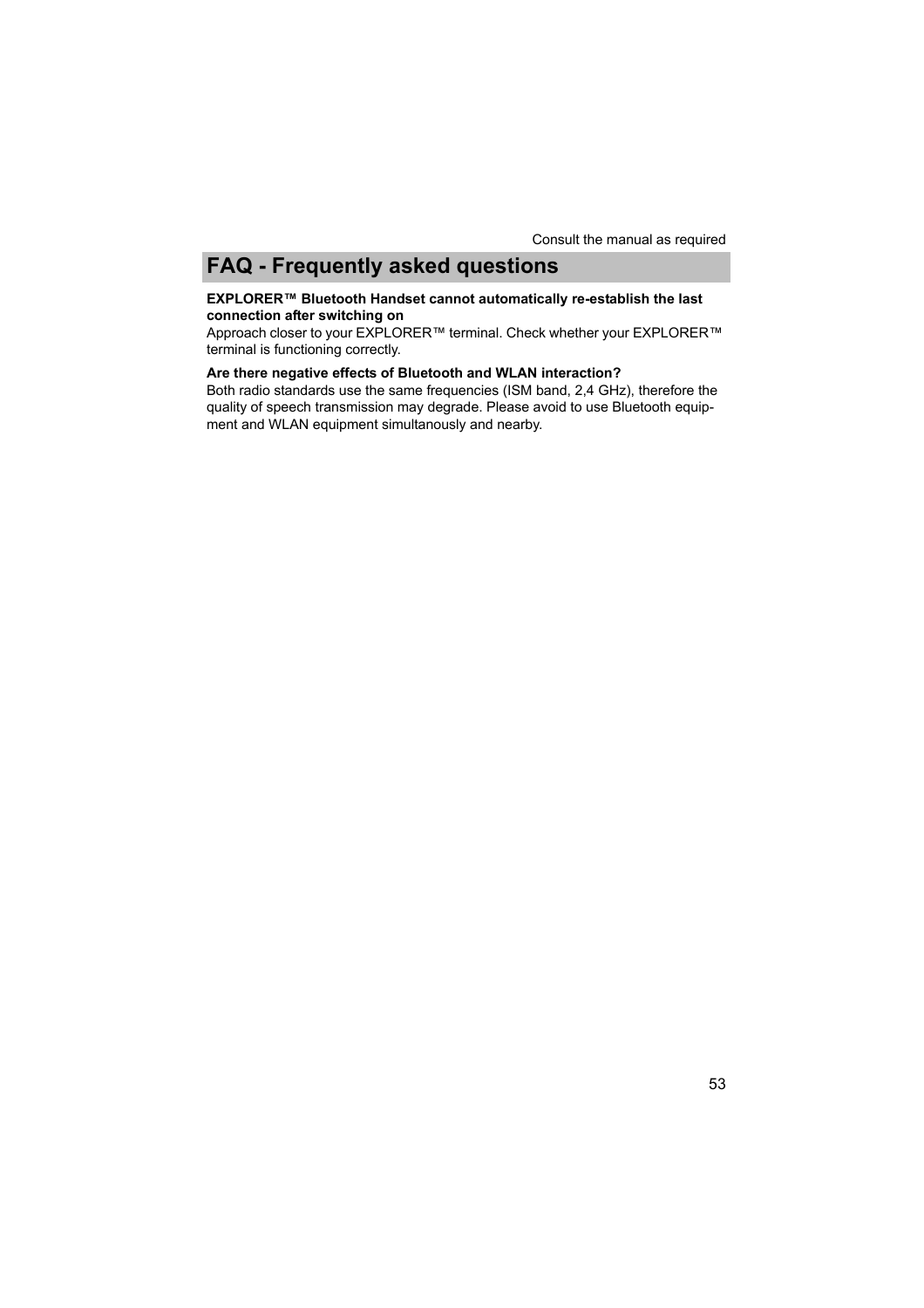## <span id="page-53-1"></span><span id="page-53-0"></span>**Conformity**

## Thrane & Thrane

# Thrane & Thrane A/S

#### Declaration of Conformity with R&TTE Directive

The undersigned of this letter declares that the following equipment complies with the specifications of EC directive 1999/5/EC concerning Radio & Telecommunications Terminal Equipment.

#### Equipment included in this declaration

| TT-3625A            | EXPLORER™ Bluetooth Handset | $PN = 403625A$             |
|---------------------|-----------------------------|----------------------------|
| TT-3625A Option 003 | Desktop charger cradle      | PN = 403625A-003 (only CE) |

#### **Equipment Applicability**

The TT-3625A EXPLORER™ Bluetooth Handset is a cordless telephone using the Bluetooth radio interface for voice communication between the handset and another Bluetooth terminal for example an EXPLORER<sup>TM</sup> BGAN terminal. The handset is used worldwide and as it use a nonharmonized frequency band there might be restriction in the use. In EU the Bluetooth interface has only restrictive use in France and Italy. See the User manual for further information.

#### Declaration

The safety requirement with respect to the LVD directive 73/23/EC is shown by conforming to the harmonized EU standard EN 60950 and EN 50385 (EMF/SAR). The protection requirement with respect to the EMC directive 89/336/EC is shown by conforming to the harmonized EU standards ETSI EN 301489-1 and ETSI EN 301489-17. Effective use of frequency spectrum is shown by conforming to the harmonized EU standards ETSI EN 300328.

#### Manufacturer

Thrane & Thrane A/S, Lundtoftegårdsvej 93D, DK-2800 Kgs. Lyngby, Denmark

#### **Place and Date**

Kgs. Lyngby, 13. February 2006



Doc. no. 99-123074-A

Thrane & Thrane A/S · Lundtoftegaardsvej 93 D · DK-2800 Kgs. Lyngby · Denmark T+4539558800 · F+4539558888 · info@thrane.com · www.thrane.com Bank: Danske Bank · Comp.reg.: 65 72 46 18 · VAT: DK-20 64 64 46





Page: 1 of JOLVO OCEAN RACE  $2005 - 2006$ **CONTRACTOR**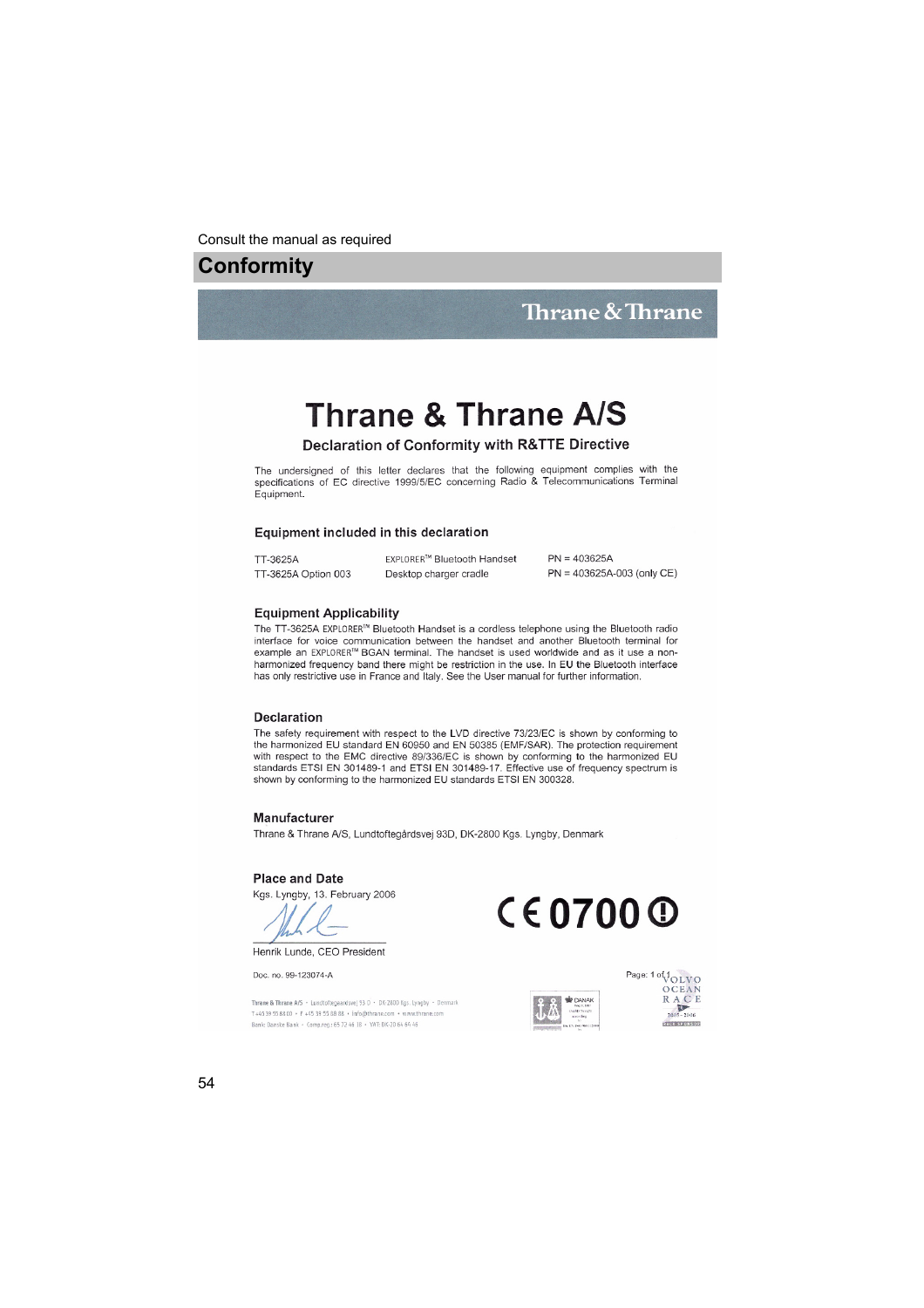# **Conformity**

#### **Notes for operation**

The radiation of EXPLORER™ Bluetooth Handset into the human body (specific absorption rate) was tested by an accredited laboratory. The measured values are far below the limit value of 2 W/kg, which is defined by the EU. Average values of about 0,1 W/kg have been measured, which is only about 5% of the limit. However, in case of any problems during operation, please contact your dealer first.

Thrane & Thrane have sent notification to all countries in the EU for use of the Bluetooth interface. Individual license may be required in some countries outside the EU and USA.

For use in the EU, the following restrictions apply: France: Outdoor use must be limited to 10 mW EIRP within the frequency band 2454 MHz to 2483.5 MHz. Italy: Outdoor use outside own premises require general authorization.

#### **Bluetooth QPL**

Concerning hardware, Bluetooth firmware, protocol stack and fundamental software implementation, the EXPLORER™ Bluetooth Handset is identical to the handset "Integral Blue Voice L", which is listed on the Bluetooth QPL (qualified products list) with identifier B01620.

#### **FCC ID: TYM-EXPLORER-BTHS**

This device complies with Part 15 of the FCC Rules. Operation is subject to the following two conditions:

- 1. this device may not cause harmful interference, and
- 2. this device must accept any interference received, including interference that may cause undesired operation.

Changes or modifications not expressly approved by the party responsible for compliance could void the user's authority to operate the equipment.

#### **Important note:**

FCC Radiation Exposure Statement:

The EXPLORER™ Bluetooth Handset (FCC ID: TYM-Explorer-BTHS) is in compliance with the Federal Communications Commission (FCC) Guidelines [OET 65] for uncontrolled exposure.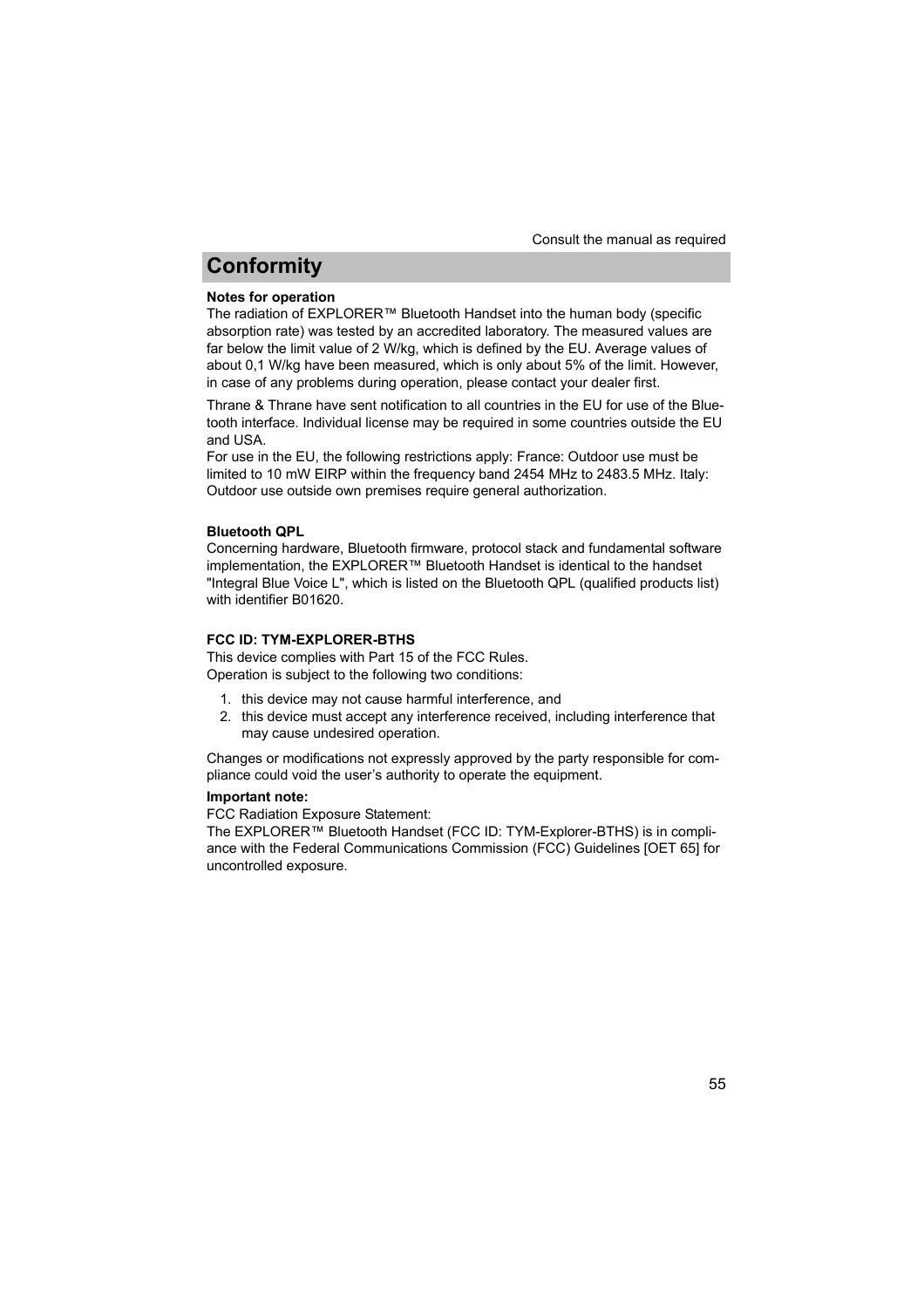# **Specifications**

<span id="page-55-1"></span><span id="page-55-0"></span>

| Standard                                                | Bluetooth™                                                                                                                                                                                         |
|---------------------------------------------------------|----------------------------------------------------------------------------------------------------------------------------------------------------------------------------------------------------|
| <b>Dimensions</b>                                       | 137 x 46 x 21 mm plus antenna                                                                                                                                                                      |
| Weight                                                  | approx. 100 g                                                                                                                                                                                      |
| Battery type:                                           | Liithium-Ion;900 mAh                                                                                                                                                                               |
| Service life of EXPLORER™ Blue- Speaking: min. 11 hours |                                                                                                                                                                                                    |
| tooth Handset (with full battery):                      | Stand-by: min. 43 hours                                                                                                                                                                            |
| Charge time:                                            | approx. 3 hours                                                                                                                                                                                    |
| Frequency range:                                        | 2.4 - 2.483 GHz (ISM frequency band)                                                                                                                                                               |
| Transmitting power:                                     | up to max. 100 mW, up to max. +20 dBm                                                                                                                                                              |
| Permissible operating tempera-                          | Handset: -5 $\degree$ C to +45 $\degree$ C                                                                                                                                                         |
| ture:                                                   | Charger: $+5$ °C to $+40$ °C                                                                                                                                                                       |
| Storage temperature:                                    | -25 $^{\circ}$ C to +55 $^{\circ}$ C                                                                                                                                                               |
| Transport temperature:                                  | $-25$ °C to +60 °C                                                                                                                                                                                 |
| Protection category:                                    | IP 54, splashproof and dustproof                                                                                                                                                                   |
| Accessories:                                            | Charger, plug-in power supply, Charger cable for<br>charging from EXPLORER™ terminal.<br>Ask your dealer for further accessories<br>(e. g. cases, protective cases and clips) and<br>availability. |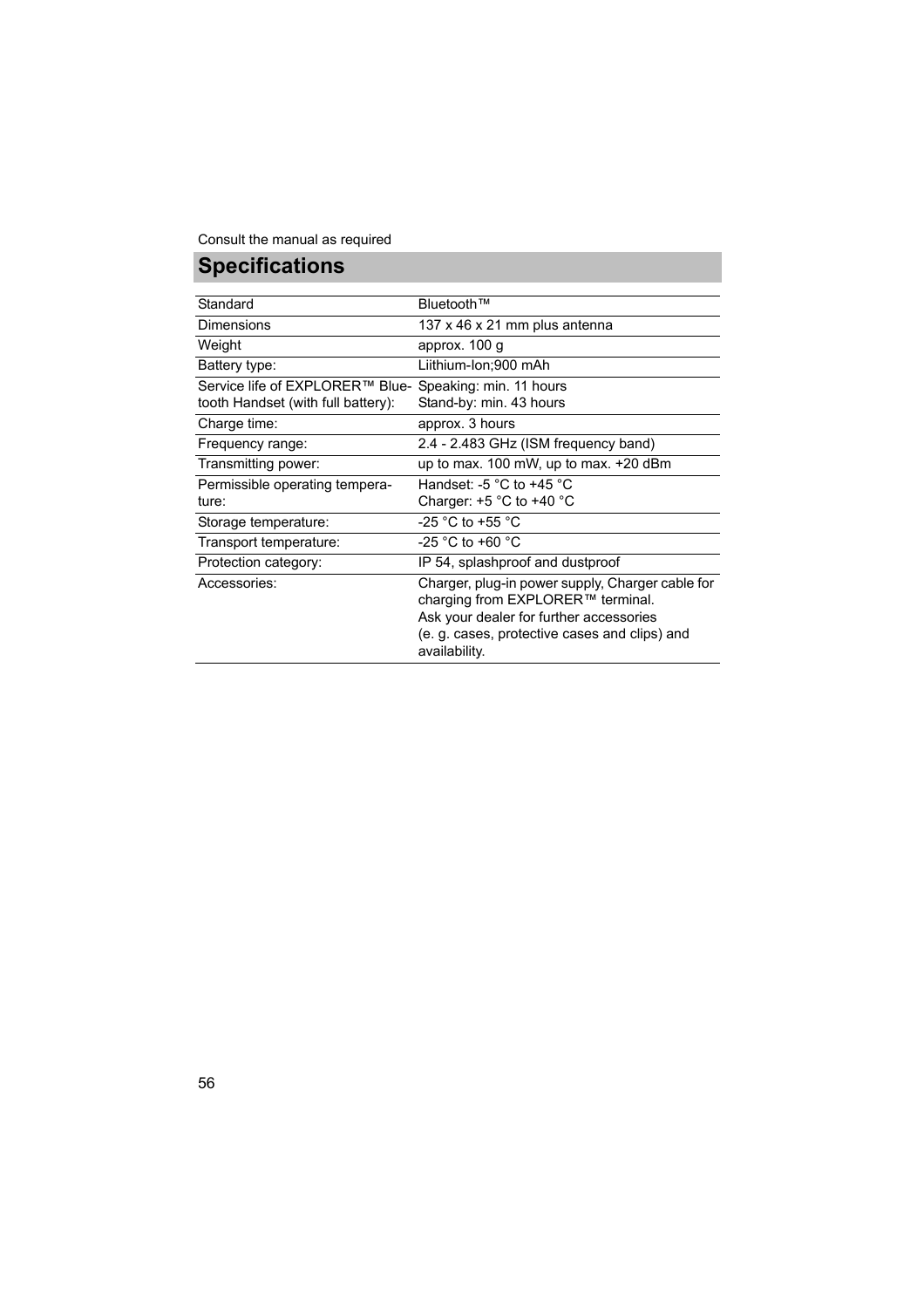# **Thrane & Thrane Service**

<span id="page-56-1"></span><span id="page-56-0"></span>www.thrane.com info@thrane.com

(Lyngby, Denmark) T +45 39 55 88 00 F +45 39 55 88 88 (Aalborg, Denmark)  $T + 4539558800$ F +45 96 34 61 01 (USA) T +1 (866) SATCOMS or +1 (757) 463-9557 F +1 (757) 463-9581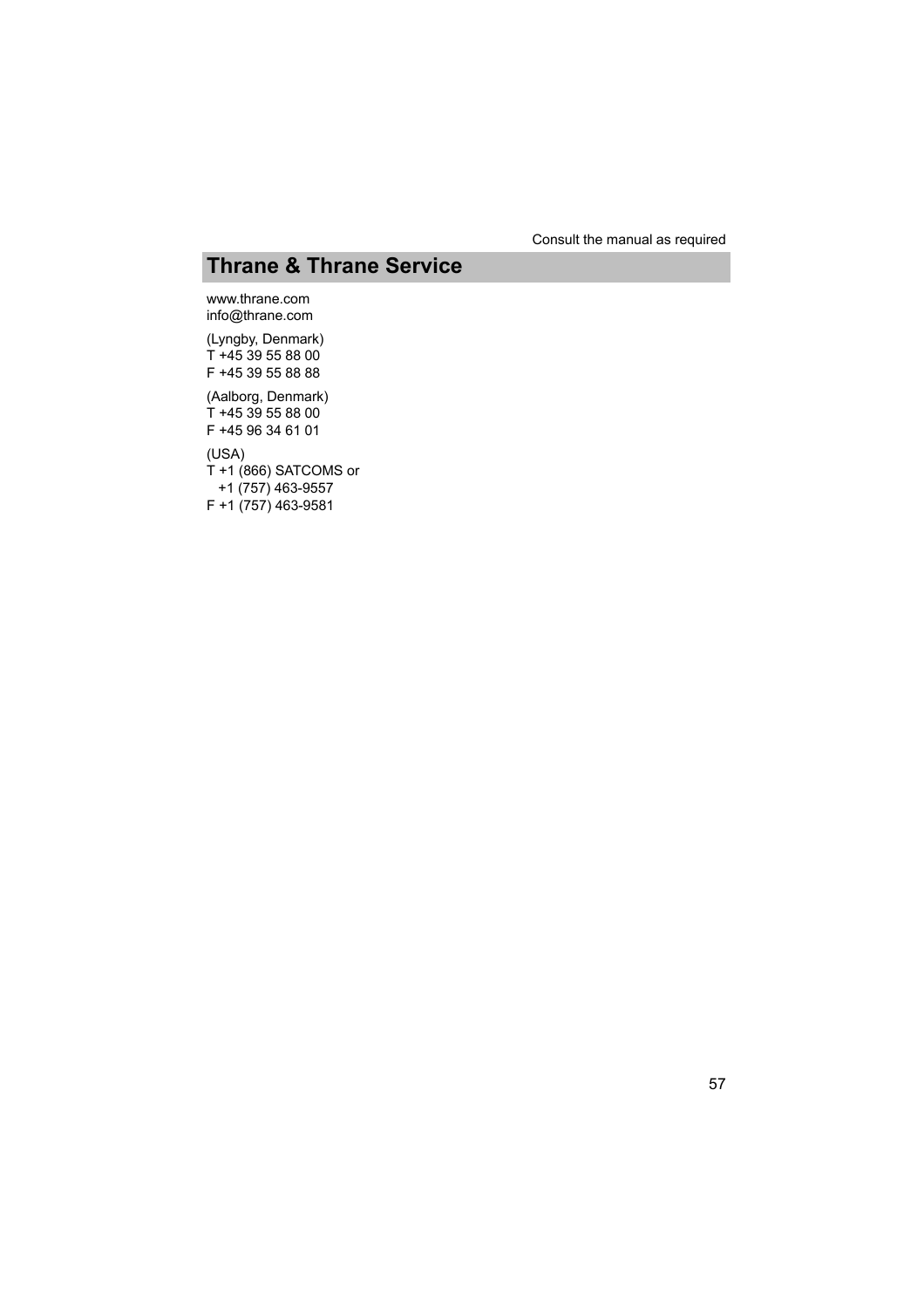# **Keywords**

# <span id="page-57-0"></span>**Keywords A**

Acoustic settings [37](#page-36-2) All keys at a glance [8](#page-7-1) Always dispose of old equipment correctly - keep our environment tid[y 6](#page-5-0) Answering calls [25](#page-24-1)

## **B**

Basic rules of operatio[n 14](#page-13-2) Battery displa[y 16](#page-15-0)

## **C**

Call lis[t 34](#page-33-1) Call signalling [37](#page-36-3) Cancelling or exiting an actio[n 18](#page-17-2) Capacit[y 33](#page-32-0) Changing the EXPLORER™ terminal [44](#page-43-2) Charge level of the battery [23](#page-22-1) Charging the battery [11](#page-10-1) Commissioning [9](#page-8-2) Conformity [54](#page-53-1) Connecting (pairing[\) 13](#page-12-2) Consult the manual as require[d 46](#page-45-2) Creating a new entr[y 30](#page-29-0)

## **D**

Delete all entrie[s 32](#page-31-0) Deleting an entr[y 32,](#page-31-1) [35,](#page-34-1) [36](#page-35-1) Dial tone [38](#page-37-2) Displaying Software-Version and Hardware-Inf[o 45](#page-44-1)

## **E**

Editing entrie[s 31](#page-30-0) Efficient use of the handset [5](#page-4-1) Entering special characters [20](#page-19-1) Entering text [19](#page-18-2) Entering your own call number and nam[e 42](#page-41-1) Error Displa[y 50](#page-49-1) Establishing several connections [26](#page-25-1) EXPLORER™ Bluetooth Handset [4](#page-3-2)

## **F**

Familiarize yourself with the EXPLORER™ Bluetooth Handse[t 4,](#page-3-2) [5](#page-4-2)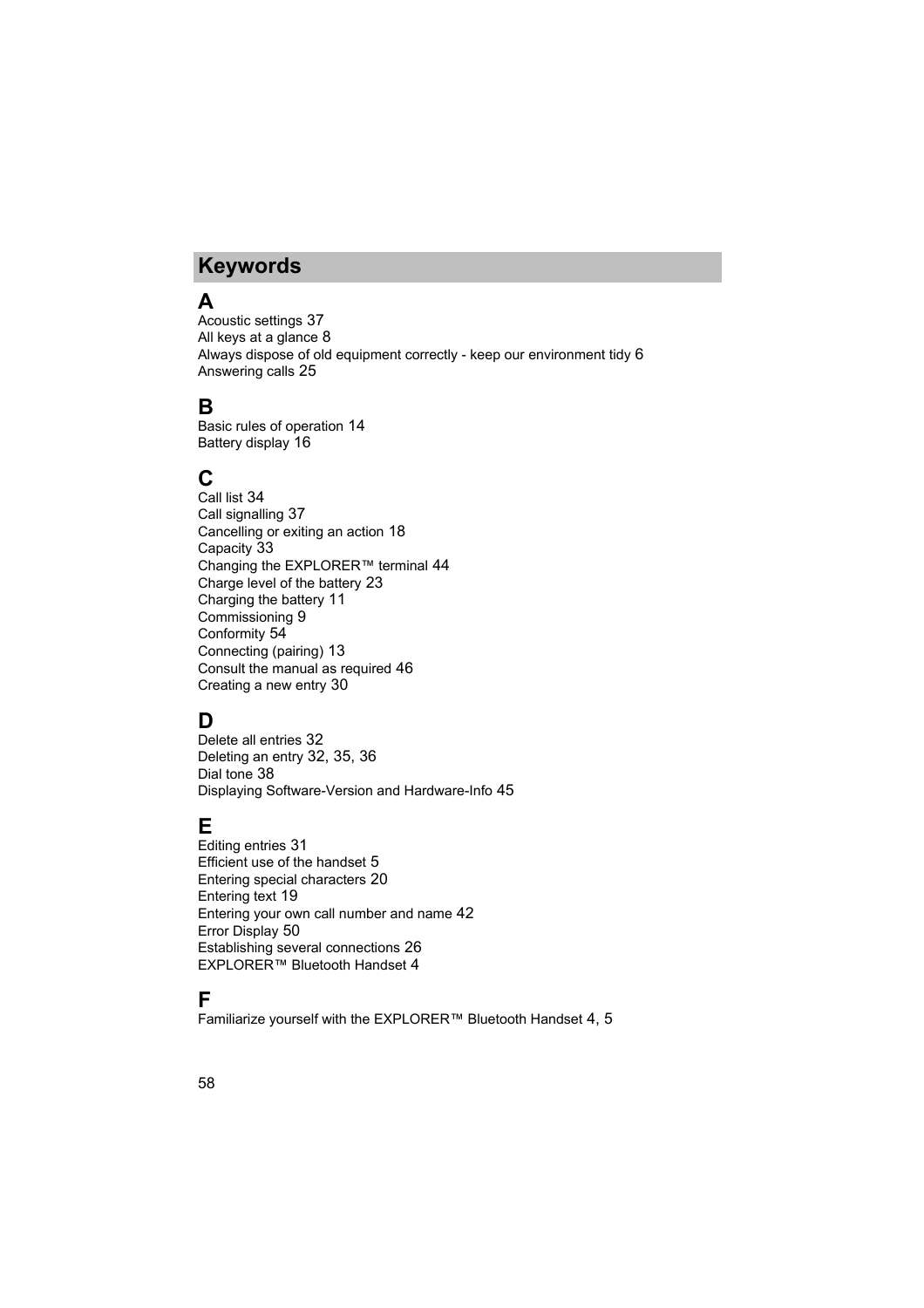# **Keywords**

FAQ - Frequently asked question[s 53](#page-52-1) Field strength display [16](#page-15-1) Functions in the menu [18](#page-17-3) Further system setting[s 44](#page-43-1)

# **I**

Idle displa[y 15](#page-14-2) Important notes [5](#page-4-2) Information about the EXPLORER™ terminal [51](#page-50-1) Infotone[s 39](#page-38-2)

## **K**

Key beeps [39](#page-38-3) Key[s 8](#page-7-2)

## **L**

Layout of menus in the display [17](#page-16-1) Lighting [15](#page-14-3) Linkloss [40](#page-39-0) Locking the keypad [22](#page-21-1)

## **M**

Maintenance [5](#page-4-3) Making calls [24](#page-23-2) Making calls in Intercom mod[e 27](#page-26-1) Making calls with ease [29](#page-28-2) Making the EXPLORER™ terminal recognisable for other Bluetooth devices [13](#page-12-3) Meaning of symbols [47](#page-46-1) Menu overview [46](#page-45-3)

## **N**

Notes [5](#page-4-4)

## **O**

Operating the battery [5](#page-4-5) Overview [8](#page-7-2) Overview of the FXPI ORFR™ Bluetooth Handse[t 7](#page-6-1)

## **P**

Phone book [29](#page-28-3) Playing DMove [52](#page-51-1) Positioning of the charger [10](#page-9-1)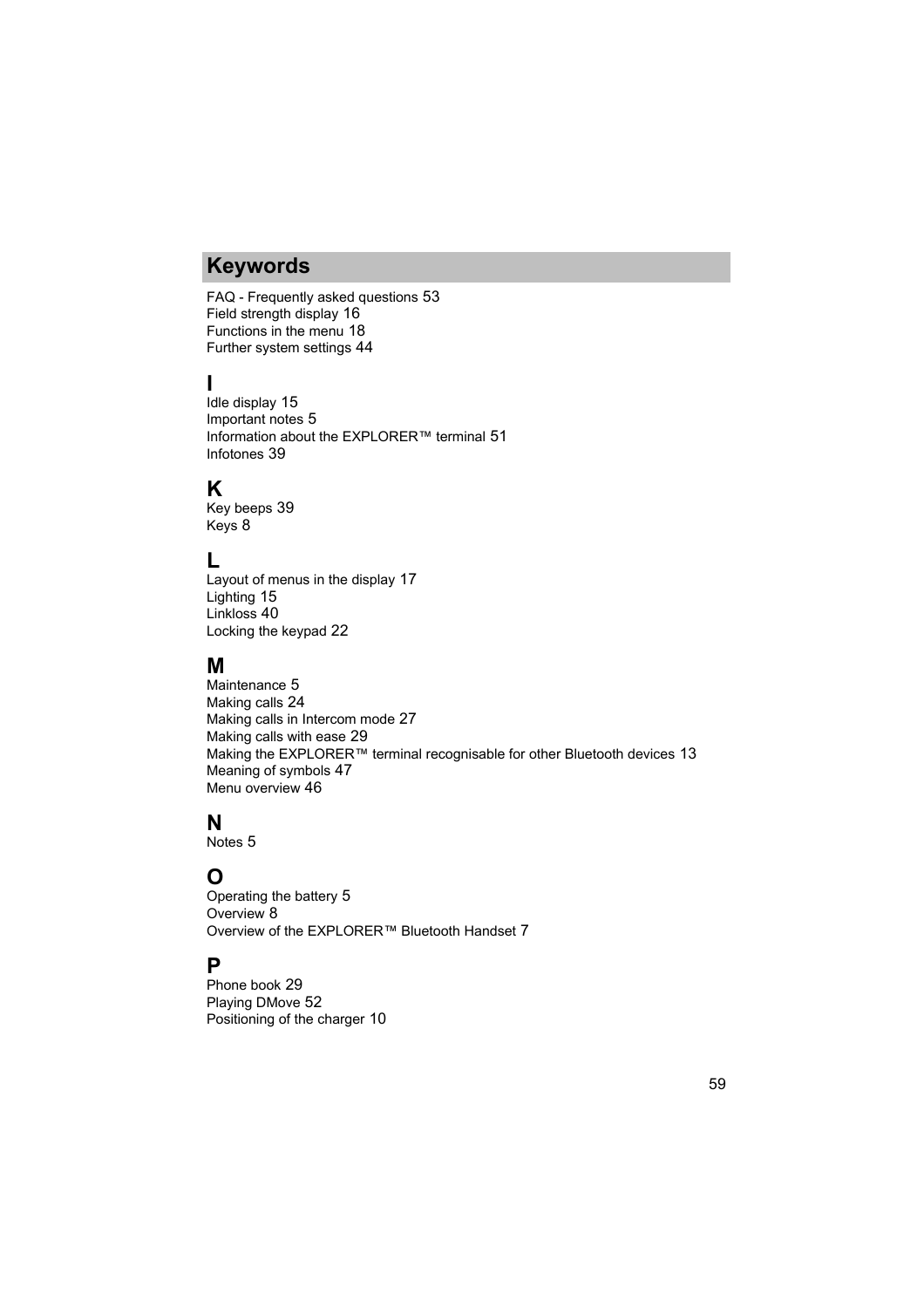# **Keywords**

Positioning of the telephon[e 10](#page-9-2)

# **R**

Redial [36](#page-35-2) Repair[s 5](#page-4-6) Ringer volum[e 38](#page-37-3)

# **S**

Searching for and calling the entry [29](#page-28-4) Selecting an entr[y 34](#page-33-2) Selecting functions [18](#page-17-4) Selecting the display languag[e 43](#page-42-1) Setting the date and tim[e 41](#page-40-1) Settings [37](#page-36-4) Speaker volum[e 39](#page-38-4) Specifications [56](#page-55-1) Switch on Intercom mode [27](#page-26-2) Switching the telephone on and of[f 14](#page-13-3)

# **T**

Table of character[s 48](#page-47-1) Telephoning [24,](#page-23-3) [27](#page-26-3) Text, symbols and call numbers entered [19](#page-18-3) The displa[y 15](#page-14-4) Thrane & Thrane Service [57](#page-56-1) Transferring an entry to the phone boo[k 35](#page-34-2)

## **U**

Using softkeys [18](#page-17-5)

## **V**

Viewing entrie[s 34](#page-33-3)

## **W**

Where you may use EXPLORER™ Bluetooth Handse[t 5](#page-4-4)